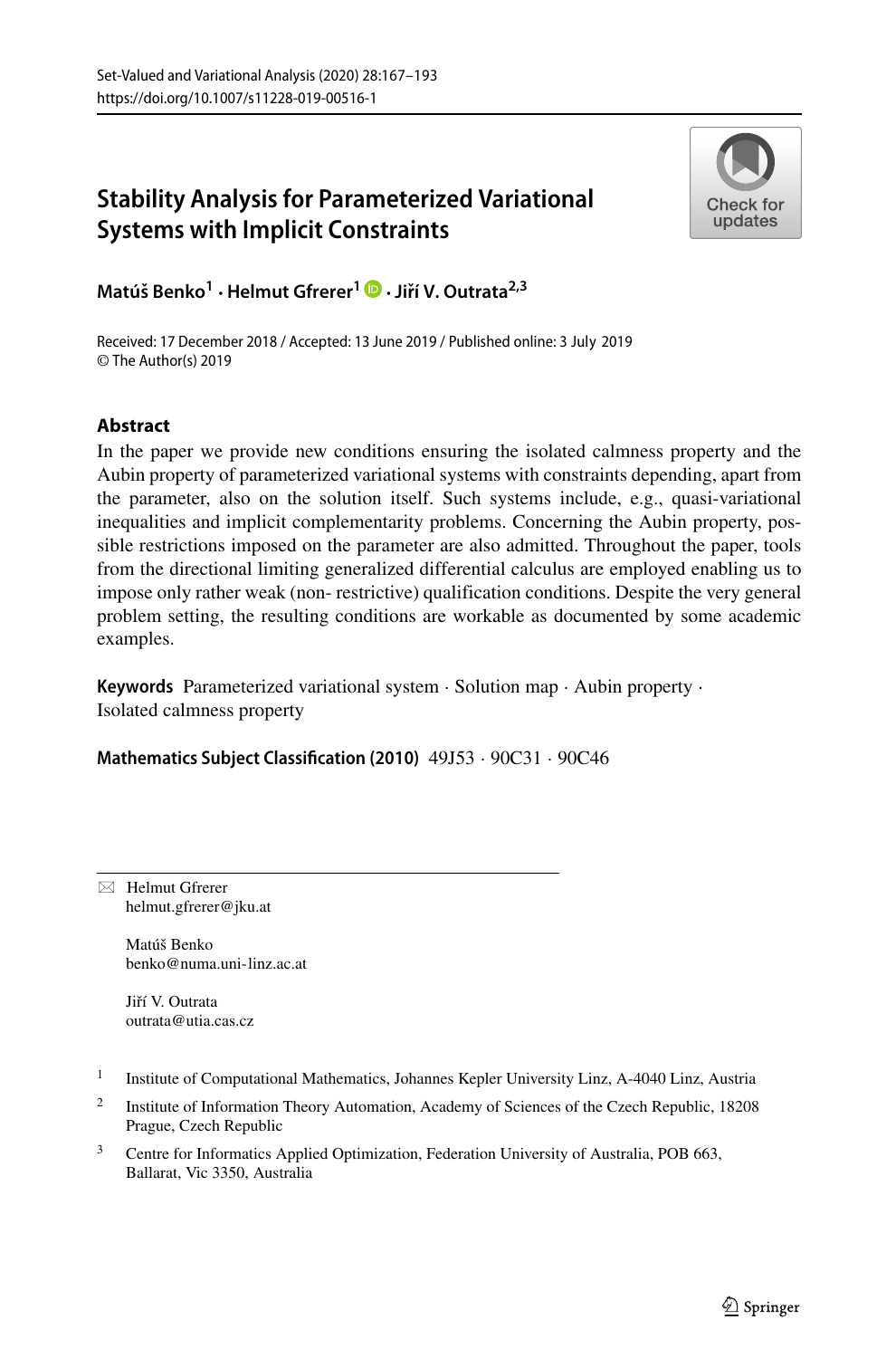### **1 Introduction**

In variational analysis, a great effort has been devoted to the study of stability and sensitivity of solution maps to parameter-dependent optimization and equilibrium problems. In particular, the researchers have investigated various Lipschitzian properties of these maps around given reference points. To obtain useful results, one employs typically some efficient tools of generalized differentiation discussed in a detailed way in the monographs [\[5,](#page-25-0) [25,](#page-25-1) [28,](#page-25-2) [30,](#page-25-3) [34\]](#page-26-0). Starting from 2011, the available arsenal of these tools includes also the calculus of directional limiting normal cones and coderivatives which enables us in some cases a finer analysis of parametric equilibria than its non-directional counterpart. This new theory has been initiated in [\[19\]](#page-25-4) and then thoroughly developed in a number of papers authored and co-authored by H. Gfrerer [\[1,](#page-25-5) [9–](#page-25-6)[13,](#page-25-7) [15,](#page-25-8) [16,](#page-25-9) [18\]](#page-25-10).

In particular, in  $[16]$  one finds rather weak (non-restrictive) conditions ensuring the calmness and the Aubin property of general implicitly defined multifunctions. The criterion for the Aubin property has then been worked out in [\[17\]](#page-25-11) for a class of parametric variational systems with fixed (non-perturbed) constraint sets and in [\[18\]](#page-25-10) for systems with implicit parameter-dependent constraints. The model from [\[18\]](#page-25-10) was investigated already in [\[29\]](#page-25-12) by using the (classical) generalized differential calculus of B. Mordukhovich. It encompasses quasi-variational inequalities (QVIs), implicit complementarity problems and also standard variational inequalities of the first kind with parameter-dependent constraints.

In this paper we consider the same model as in [\[29\]](#page-25-12) and [\[18\]](#page-25-10) but remove the (rather severe) non-degeneracy-type assumption imposed in [\[18\]](#page-25-10) on the constraint system. Instead of it, we make use of a (much weaker) metric inequality stated in Assumption 1. Further, we analyze now not just the standard Aubin property of the considered solution map, denoted by *S*, but the Aubin property *relative* to a given set of feasible parameters. Clearly, S may enjoy this type of Lipschitzian stability even when the standard Aubin property is violated. Finally, we provide in this paper also a new condition, ensuring the isolated calmness of *S*.

The structure of the considered constraint system has enabled us to employ some strong results from [\[4,](#page-25-13) [5\]](#page-25-0) and [\[16\]](#page-25-9) concerning tangents and normals to the graph of the normalcone mapping associated with a convex polyhedral set. More precisely, these tangents and normals can be expressed via some faces of an associated critical cone. This representation substantially contributes to the workability of final conditions ensuring the Aubin property of *S*. In addition, also some other statements in connection with directional non-degeneracy and directional metric regularity could be formulated in terms of these faces.

The plan of the paper is as follows. Sections [2.1](#page-2-0) and [2.2](#page-3-0) provide the reader with basic notions of the standard and directional generalized differential calculus and with some basic facts about those Lipschitzian stability properties which are extensively used throughout the whole paper. Section [2.3](#page-6-0) contains the necessary background from the theory of convex polyhedral sets and polyhedral multifunctions. The last preliminary Section [2.4](#page-7-0) is then devoted to the directional metric subregularity of a particular multifunction, which arises later as a qualification condition, and to the new notion of directional non-degeneracy of a constraint system, playing a central role in the subsequent development. Section [3](#page-9-0) concerns the general model of an implicitly defined multifunction considered in [\[16\]](#page-25-9). In this framework we find there a directional variant of the Levy-Rockafellar characterization of the isolated calmness property and a counterpart of  $[16,$  Theorem 4.4] corresponding to the Aubin property relative to a set of feasible parameters. In the rest of the paper these statements are worked out for the considered variational system with implicit constraints. So, in Section [4](#page-12-0) the respective graphical derivative is computed, which is a basis for the formulation of the final condition ensuring the isolated calmness property of *S* presented in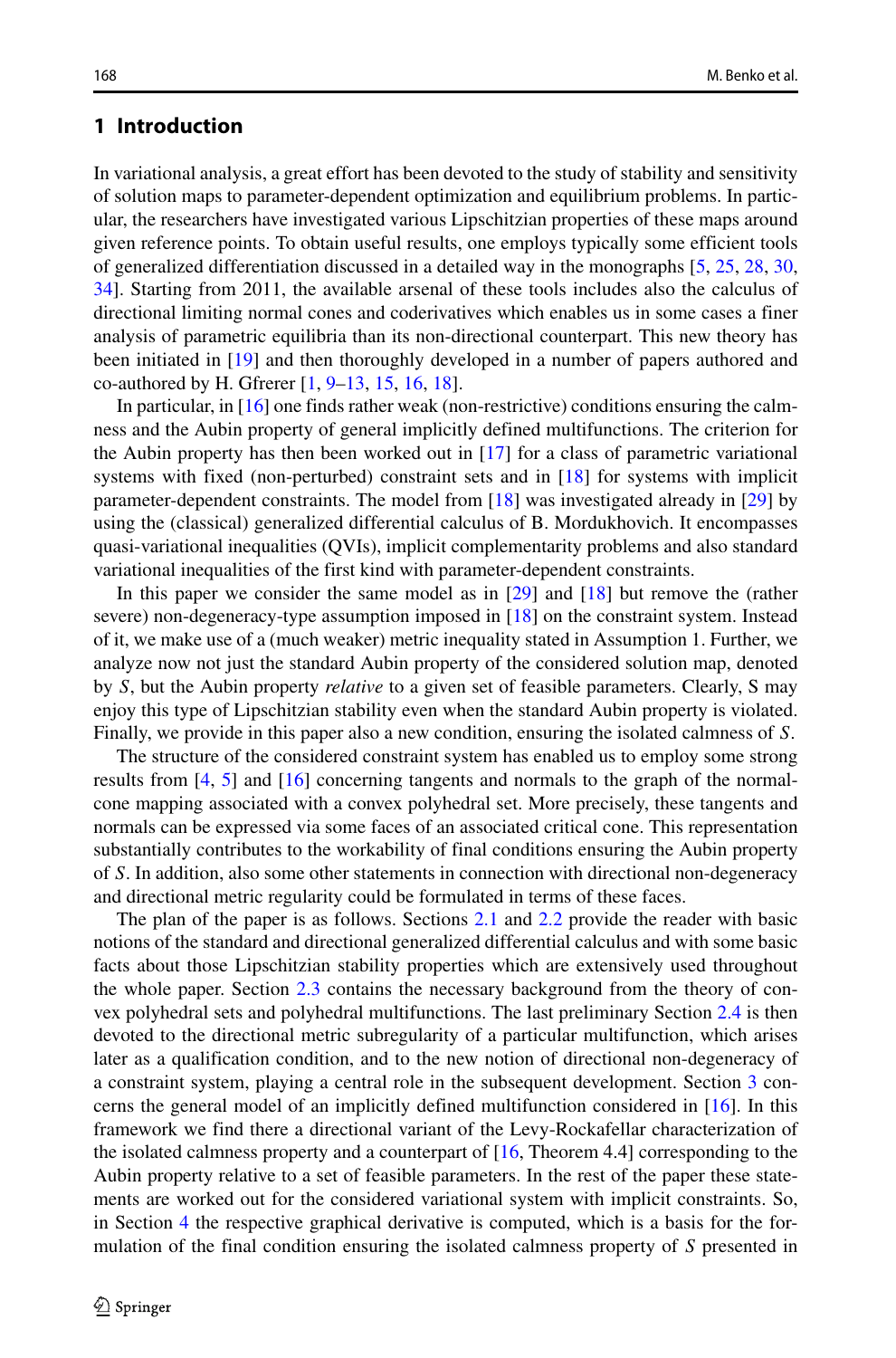There are well-known equilibria in economy and mechanics modeled by QVIs and implicit complementarity problems, cf. [\[2\]](#page-25-14). As an example, let us mention the generalized Nash equilibrium problems (GNEPs) which describe, e.g., the behavior of agents acting on markets with a limited amount of resources. Very often, these equilibria depend on some uncertain data which can be viewed as parameters. The results of this paper can then be used in *post-optimal analysis* of such equilibria, where the stability issues are of ultimate importance.

Given a set-valued mapping  $M : \mathbb{R}^l \times \mathbb{R}^n \implies \mathbb{R}^m$ , the general implicitly defined multifunction analyzed in [\[16\]](#page-25-9) is given by the relation

$$
0 \in M(p, x). \tag{1.1}
$$

We are going to analyze the associated *solution mapping*  $S : \mathbb{R}^l \rightrightarrows \mathbb{R}^n$  defined by

<span id="page-2-1"></span>
$$
S(p) := \{ x \in \mathbb{R}^n \mid 0 \in M(p, x) \}. \tag{1.2}
$$

<span id="page-2-2"></span>The variational system investigated in [\[29\]](#page-25-12) and [\[18\]](#page-25-10) attains the form

$$
S(p) := \{x \in \mathbb{R}^n \mid \sigma \in M(p, x)\}.
$$
  
variational system investigated in [29] and [18] attains the form  

$$
0 \in M(p, x) := f(p, x) + \widehat{N}_{\Gamma(p, x)}(x) \text{ with } \Gamma(p, x) := \{z \mid g(p, x, z) \in D\}, \qquad (1.3)
$$

where  $f: \mathbb{R}^l \times \mathbb{R}^n \to \mathbb{R}^n$  is continuously differentiable,  $g: \mathbb{R}^l \times \mathbb{R}^n \times \mathbb{R}^n \to \mathbb{R}^s$  is twice continuously differentiable and  $D \subset \mathbb{R}^s$  is a convex polyhedral set.

The following notation is employed. Given a set  $A \subset \mathbb{R}^n$ , sp *A* stands for the linear hull of *A*, ri *A* is the relative interior of *A* and *A*◦ is the (negative) polar of *A*. We denote by  $dist(x, A) := \inf_{y \in A} ||x - y||$  the usual point to set distance with the convention dist $(x, \emptyset) =$  $\infty$ . For a sequence  $x_k$ ,  $x_k \stackrel{A}{\rightarrow} \bar{x}$  stands for  $x_k \rightarrow \bar{x}$  with  $x_k \in A$ . For a convex cone *K*, lin *K* denotes the *lineality space* of *K*, i.e., the set  $K \cap (-K)$ . Further,  $\mathscr{B}_{\mathbb{R}^n}$ ,  $\mathscr{S}_{\mathbb{R}^n}$  is the unit ball and the unit sphere in  $\mathbb{R}^n$ , respectively. Given a vector  $a \in \mathbb{R}^n$ , [*a*] is the linear space generated by *a* and  $[a]$ <sup> $\perp$ </sup> stands for the orthogonal complement to [*a*]. Finally, given a setvalued map  $F : \mathbb{R}^n \implies \mathbb{R}^m$ , gph  $F := \{(x, y) \in \mathbb{R}^n \times \mathbb{R}^m \mid y \in F(x)\}$  stands for the graph of *F* and Lim sup<sub>*x*→  $\bar{r}$ </sub>  $F(x)$  denotes the outer set limit in the sense of Painlevé-Kuratowski.

### <span id="page-2-0"></span>**2 Preliminaries**

#### **2.1 Variational Geometry and Generalized Differentiation**

We start by recalling several definitions and results from variational analysis. Let  $\Omega \subset \mathbb{R}^n$ be an arbitrary closed set and  $\bar{x} \in \Omega$ . The *contingent* (also called *Bouligand* or *tangent*) *cone* to  $\Omega$  at  $\bar{x}$ , denoted by  $T_{\Omega}(\bar{x})$ , is given by

$$
T_{\Omega}(\bar{x}) := \{ u \in \mathbb{R}^n \mid \exists (u_k) \to u, (t_k) \downarrow 0 : \bar{x} + t_k u_k \in \Omega \,\forall k \}.
$$

A tangent  $u \in T_{\Omega}(\bar{x})$  is called *derivable* if dist $(\bar{x} + tu, \Omega) = o(t)$ .

We denote by

$$
\widehat{N}_{\Omega}(\bar{x}) := T_{\Omega}(\bar{x})^{\circ} \{ x^* \in \mathbb{R}^n \mid \limsup_{x' \to \bar{x}} \frac{\langle x^*, x' - \bar{x} \rangle}{\|x' - \bar{x}\|} \le 0 \}
$$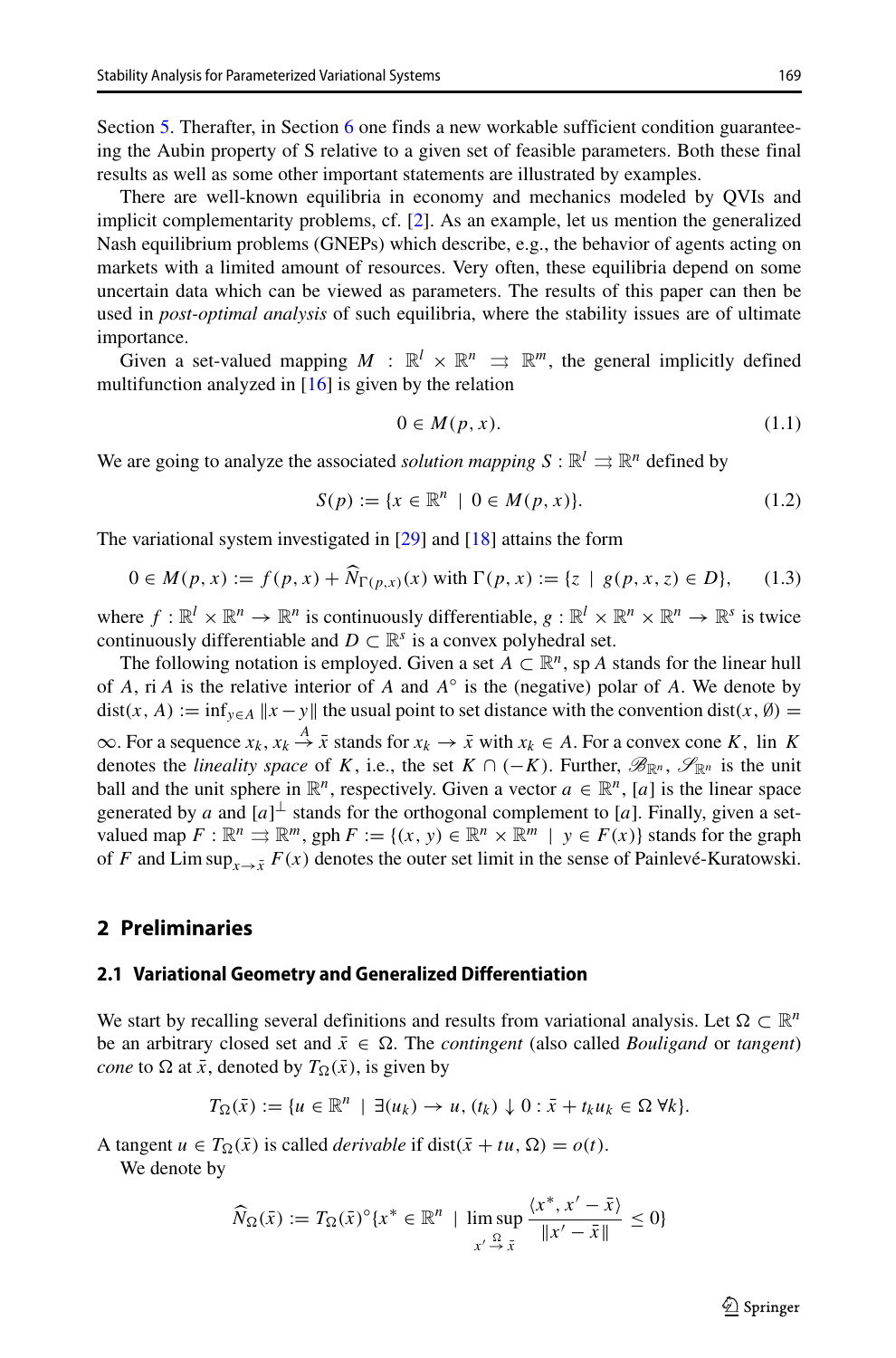the *Fréchet* (*regular*) *normal cone* to  $\Omega$  at  $\bar{x}$ . The *limiting* (*Mordukhovich*) *normal cone* to  $\Omega$  at  $\bar{x}$  is defined by<br>  $N_{\Omega}(\bar{x}) := \{x^* \in \mathbb{R}^n \mid \exists (x_k) \stackrel{\Omega}{\to} \bar{x}, (x_k^*) \to x^* : x_k^* \in \widehat{N}_{\Omega}(x_k) \forall k\}.$  $\Omega$  at  $\bar{x}$  is defined by

$$
N_{\Omega}(\bar{x}) := \{x^* \in \mathbb{R}^n \mid \exists (x_k) \stackrel{\Omega}{\to} \bar{x}, \ (x_k^*) \to x^* : x_k^* \in \widehat{N}_{\Omega}(x_k) \ \forall k\}.
$$

Finally, given a direction  $u \in \mathbb{R}^n$ , we denote by

$$
\exists \mathbb{R} \quad | \quad \exists (x_k) \to x, \quad (x_k) \to x \quad : x_k
$$
\n
$$
\in \mathbb{R}^n, \text{ we denote by}
$$
\n
$$
N_{\Omega}(\bar{x}; u) := \limsup_{\substack{t \downarrow 0 \\ u' \to u}} \widehat{N}_{\Omega}(\bar{x} + tu')
$$

the *directional limiting normal cone* to  $\Omega$  in direction *u* at  $\bar{x}$ .

 $u' \rightarrow u$ <br>directional limiting normal cone to  $\Omega$  in direction *u* at  $\bar{x}$ .<br>If  $\bar{x} \notin \Omega$ , we put  $T_{\Omega}(\bar{x}) = \emptyset$ ,  $\widehat{N}_{\Omega}(\bar{x}) = \emptyset$ ,  $N_{\Omega}(\bar{x}) = \emptyset$  and  $N_{\Omega}(\bar{x}; u) = \emptyset$ . Further note the *directional limiting normal cone* to  $\Omega$  in direction *u* at  $\bar{x}$ .<br>
If  $\bar{x} \notin \Omega$ , we put  $T_{\Omega}(\bar{x}) = \emptyset$ ,  $\widehat{N}_{\Omega}(\bar{x}) = \emptyset$ ,  $N_{\Omega}(\bar{x}) = \emptyset$  and  $N_{\Omega}(\bar{x}; u) = \emptyset$ . Further note<br>
that  $N_{\Omega}(\bar{x}; u) = \emptyset$  whenever the classical normal cone in the sense of convex analysis and we will write  $N_{\Omega}(\bar{x})$ . If  $x \notin \Omega$ , we put  $I_{\Omega}(x) = \emptyset$ ,<br>  $t N_{\Omega}(\bar{x}; u) = \emptyset$  whenever *u*<br>
classical normal cone in the<br>
Given a pair  $(\bar{x}, \bar{x}^*) \in \text{gph } \widehat{N}$ ;

Given a pair  $(\bar{x}, \bar{x}^*) \in \text{gph } N_{\Omega}$  we denote by

$$
\mathscr{K}_{\Omega}(\bar{x}, \bar{x}^*) := T_{\Omega}(\bar{x}) \cap [\bar{x}^*]^{\perp}
$$

the *critical cone* to  $\Omega$  at  $\bar{x}$  with respect to  $\bar{x}^*$ .

The following generalized derivatives of set-valued mappings are defined by means of the tangent cone and the (directional) limiting normal cone to the graph of the mapping.

**Definition 2.1** Let  $F : \mathbb{R}^n \implies \mathbb{R}^m$  be a set-valued mapping having locally closed graph around  $(\bar{x}, \bar{y}) \in \text{gph } F$ .

(i) The set-valued map  $DF(\bar{x}, \bar{y}) : \mathbb{R}^n \implies \mathbb{R}^m$ , defined by

$$
DF(\bar{x}, \bar{y})(u) := \{v \in \mathbb{R}^m \mid (u, v) \in T_{\mathrm{gph}\, F}(\bar{x}, \bar{y})\}, u \in \mathbb{R}^n
$$

 $DF(\bar{x}, \bar{y})(u) := \{v \in \mathbb{R}^m \mid (u) \}$ <br>is called the *graphical derivative* of *F* at  $(\bar{x})$ <br>(ii) The set-valued map  $\widehat{D}^*F(\bar{x}, \bar{y}) : \mathbb{R}^m \implies \mathbb{R}^n$ 

is called the *graphical derivative* of *F* at 
$$
(\bar{x}, \bar{y})
$$
.  
The set-valued map  $\hat{D}^* F(\bar{x}, \bar{y}) : \mathbb{R}^m \Rightarrow \mathbb{R}^n$   
 $\hat{D}^* F(\bar{x}, \bar{y})(v^*) := \{u^* \in \mathbb{R}^n \mid (u^*, -v^*) \in \hat{N}_{gph} F(\bar{x}, \bar{y})\}, v^* \in \mathbb{R}^m$ 

is called the *regular (Fréchet) coderivative* of *F* at  $(\bar{x}, \bar{y})$ .

(iii) The set-valued map  $D^*F(\bar{x}, \bar{y}) : \mathbb{R}^m \implies \mathbb{R}^n$ , defined by

$$
D^*F(\bar{x}, \bar{y})(v^*) := \{u^* \in \mathbb{R}^n \mid (u^*, -v^*) \in N_{\text{gph } F}(\bar{x}, \bar{y})\}, v^* \in \mathbb{R}^m
$$

is called the *limiting (Mordukhovich) coderivative* of *F* at  $(\bar{x}, \bar{y})$ .

(iv) Given a pair of directions  $(u, v) \in \mathbb{R}^n \times \mathbb{R}^m$ , the set-valued map  $D^*F((\bar{x}, \bar{y}); (u, v))$ :  $\mathbb{R}^m \rightrightarrows \mathbb{R}^n$ , defined by

$$
D^*F((\bar{x}, \bar{y}); (u, v))(v^*) := \{u^* \in \mathbb{R}^n \mid (u^*, -v^*) \in N_{\text{gph } F}((\bar{x}, \bar{y}); (u, v))\}, v^* \in \mathbb{R}^m
$$

is called the *directional limiting coderivative* of *F* in direction  $(u, v)$  at  $(\bar{x}, \bar{y})$ .

#### <span id="page-3-0"></span>**2.2 Regularity and Lipschitzian Properties of Set-Valued Mappings**

First we recall some well-known definitions.

**Definition 2.2** Let  $F : \mathbb{R}^n \implies \mathbb{R}^m$  be a mapping and let  $(\bar{x}, \bar{y}) \in \text{gph } F$ . We say that F is *metrically regular around*  $(\bar{x}, \bar{y})$  if there are neighborhoods *U* of  $\bar{x}$  and *V* of  $\bar{y}$  along with some real  $\kappa > 0$  such that

<span id="page-3-1"></span>
$$
dist(x, F^{-1}(y)) \le \kappa dist(y, F(x)) \ \forall (x, y) \in U \times V. \tag{2.4}
$$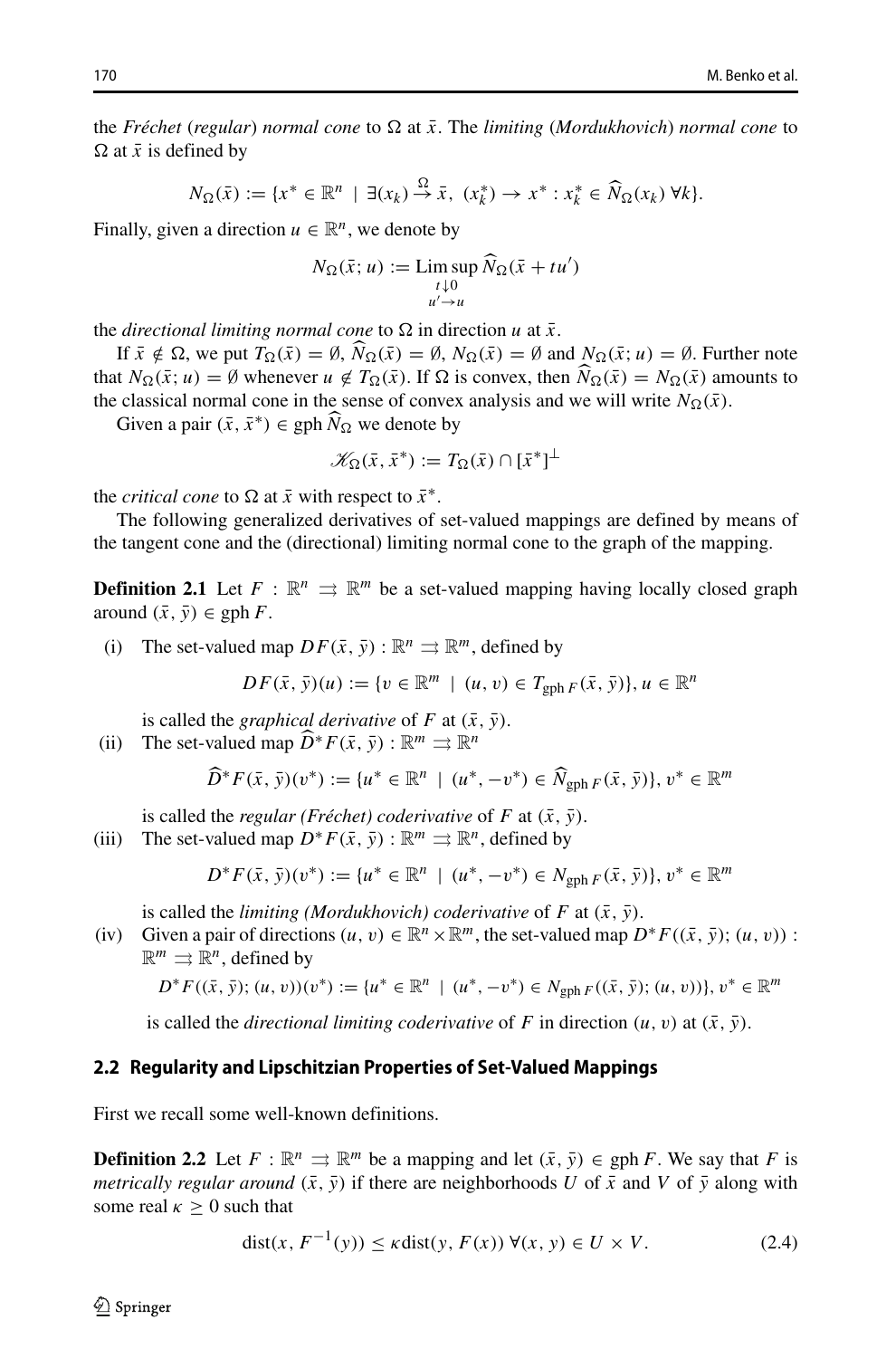When fixing  $y = \overline{y}$  in this condition, F is said to be *metrically subregular at*  $(\overline{x}, \overline{y})$ , i.e., we require

<span id="page-4-0"></span>
$$
dist(x, F^{-1}(\bar{y})) \le \kappa dist(\bar{y}, F(x)) \,\forall x \in U. \tag{2.5}
$$

A well-known coderivative characterization of metric regularity is known as "Mordukhovich criterion" and reads as follows.

**Theorem 2.3** ([\[30,](#page-25-3) Theorem 3.3]) *Assume that the set-valued mapping*  $F : \mathbb{R}^n \implies \mathbb{R}^m$  *has locally closed graph around*  $(\bar{x}, \bar{y}) \in \text{gph } F$ *. Then F is metrically regular around*  $(\bar{x}, \bar{y})$  *if and only if*

<span id="page-4-1"></span>
$$
0 \in D^*F(\bar{x}, \bar{y})(v^*) \implies v^* = 0.
$$
 (2.6)

One can find numerous sufficient conditions for metric subregularity in the literature, see, e.g.,  $[7-12, 20, 24, 26, 35]$  $[7-12, 20, 24, 26, 35]$  $[7-12, 20, 24, 26, 35]$  $[7-12, 20, 24, 26, 35]$  $[7-12, 20, 24, 26, 35]$  $[7-12, 20, 24, 26, 35]$  $[7-12, 20, 24, 26, 35]$  $[7-12, 20, 24, 26, 35]$  $[7-12, 20, 24, 26, 35]$ . However, these sufficient conditions are often very difficult to verify. The following sufficient condition for metric subregularity is not as week as possible but it is stable with respect to certain perturbations, cf. [\[6\]](#page-25-20).

**Theorem 2.4** ([\[16,](#page-25-9) Theorem 2.6]) *Assume that the set-valued mapping*  $F : \mathbb{R}^n \Rightarrow \mathbb{R}^m$  *has locally closed graph around*  $(\bar{x}, \bar{y}) \in \text{gph } F$ *. If* 

$$
\forall 0 \neq u \in \mathbb{R}^n : 0 \in D^*F ((\bar{x}, \bar{y}); (u, 0)) (v^*) \Rightarrow v^* = 0,
$$

*then F is metrically subregular at*  $(\bar{x}, \bar{y})$ *.* 

In order to define a directional version of metric (sub)regularity, consider for a direction  $u \in \mathbb{R}^n$  and positive reals  $\rho$ ,  $\delta$  the set fine a directional version of metric (sub)regularity, consi-<br>iive reals  $\rho$ ,  $\delta$  the set<br> $\mathcal{V}_{\rho,\delta}(u) := \{ d \in \rho \mathcal{B}_{\mathbb{R}^n} \mid |||u||d - ||d||u|| \leq \delta ||u|| ||d|| \}$ 

$$
\mathscr{V}_{\rho,\delta}(u) := \left\{ d \in \rho \mathscr{B}_{\mathbb{R}^n} \mid \|\|u\| \, d - \|d\| \, u\| \leq \delta \|u\| \|d\| \right\}.
$$

We say that  $\mathcal V$  is a *directional neighborhood of u* if  $\mathcal V_{\rho,\delta}(u) \subset \mathcal V$  for some  $\rho,\delta > 0$ .

**Definition 2.5** Let  $F : \mathbb{R}^n \implies \mathbb{R}^m$  be a mapping and let  $(\bar{x}, \bar{y}) \in \text{gph } F$ .

- 1. Given a direction  $u \in \mathbb{R}^n$  we say that *F is metrically subregular in direction u at*  $(\bar{x}, \bar{y})$ if [\(2.5\)](#page-4-0) holds with  $\bar{x} + \mathcal{U}$  in place of *U*, where  $\mathcal{U}$  is a directional neighborhood of *u*.
- 2. Given a direction  $(u, v) \in \mathbb{R}^n \times \mathbb{R}^m$  we say that *F* is metrically regular in direc*tion*  $(u, v)$  *at*  $(\bar{x}, \bar{y})$  if there is a directional neighborhoods *W* of  $(u, v)$  together with reals  $\kappa \geq 0$  and  $\delta > 0$  such that [\(2.4\)](#page-3-1) holds for all  $(x, y) \in (\bar{x}, \bar{y}) + W$  satisfying  $||(u, v)||\text{dist}((x, y), \text{gph } F) \leq \delta||(u, v)||||(x, y) - (\bar{x}, \bar{y})||.$

If a mapping *F* is metrically regular in direction  $(u, 0)$  at  $(\bar{x}, \bar{y})$  then it is also metrically subregular in direction *u*, cf. [\[10,](#page-25-21) Lemma 1]. Further note that a mapping is always metrically regular in a direction  $(u, v)$  at  $(\bar{x}, \bar{y})$  whenever  $(u, v) \notin T_{gph} F(\bar{x}, \bar{y})$ , i.e.,  $v \notin DF(\bar{x}, \bar{y})(u)$ . Similarly, if  $0 \notin DF(\bar{x}, \bar{y})(u)$ , then *F* is metrically subregular in direction *u* at  $(\bar{x}, \bar{y})$ .

**Theorem 2.6** *Assume that the set-valued mapping*  $F : \mathbb{R}^n \implies \mathbb{R}^m$  *has locally closed graph around*  $(\bar{x}, \bar{y})$  ∈ gph *F and let*  $u \in \mathbb{R}^n$  *be given. Then F is metrically regular in direction*  $(u, 0)$  *at*  $(\bar{x}, \bar{y})$  *if and only if* 

<span id="page-4-2"></span>
$$
0 \in D^* F\left((\bar{x}, \bar{y}); (u, 0)\right)(v^*) \implies v^* = 0.
$$
 (2.7)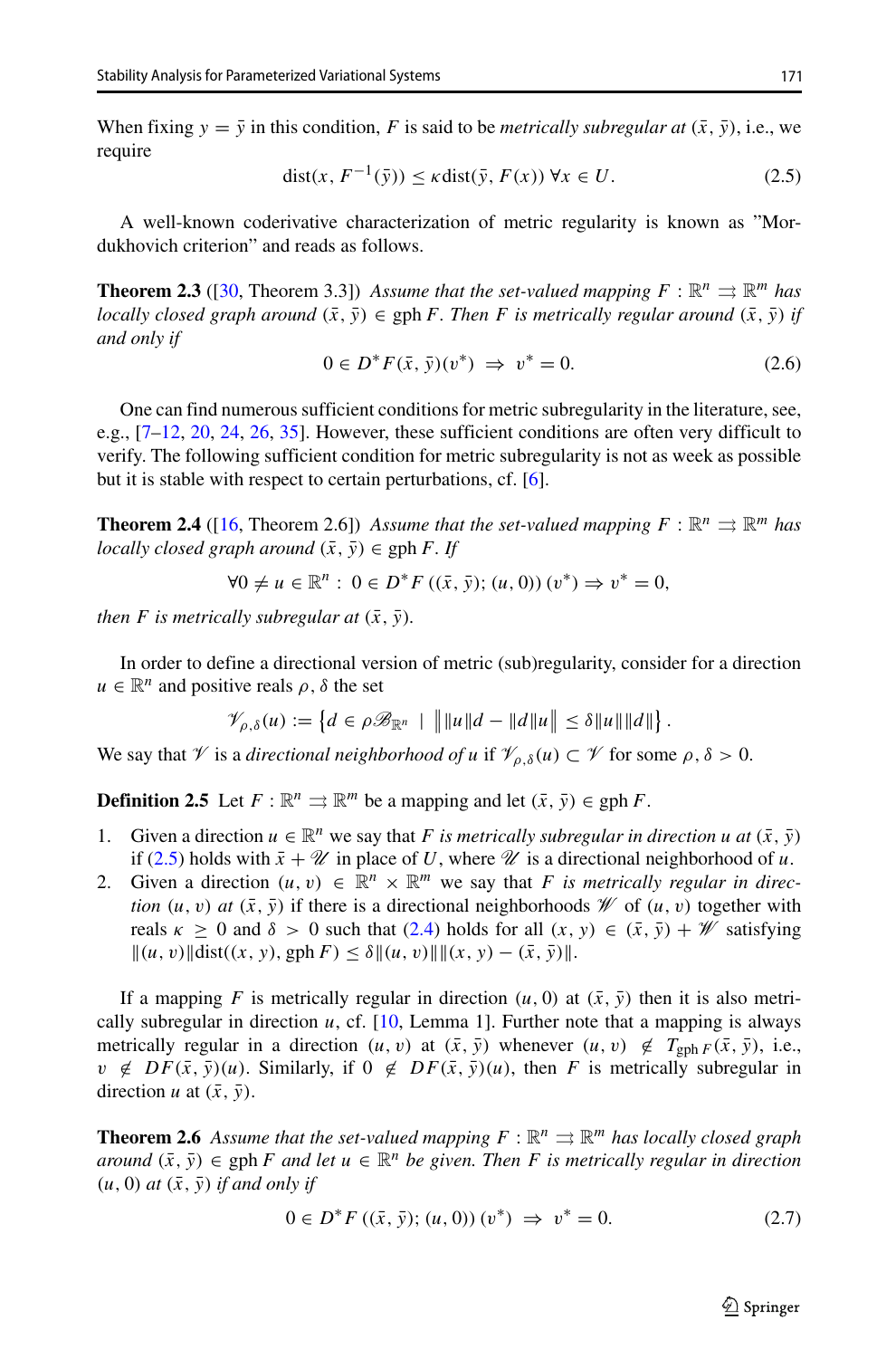*Proof* Follows from [\[10,](#page-25-21) Theorem 5].

Comparing Definition 2.5 with Definition 2.2 we see that metric regularity around  $(\bar{x}, \bar{y})$ is equivalent with metric regularity in direction  $(0, 0)$  at  $(\bar{x}, \bar{y})$ . This is reflected also in conditions [\(2.6\)](#page-4-1) and [\(2.7\)](#page-4-2) with  $u = 0$ . Further note that the sufficient condition for metric subregularity of Theorem 2.4 says that mapping *F* is metrically regular at  $(\bar{x}, \bar{y})$  in every direction  $(u, 0)$  with  $u \neq 0$ .

The following notion of stability was introduced by Robinson [\[31\]](#page-26-2).

**Definition 2.7** Consider the system

<span id="page-5-0"></span>
$$
h(p, x) \in C \tag{2.8}
$$

for a mapping  $h : P \times \mathbb{R}^n \to \mathbb{R}^m$  and a set  $C \subset \mathbb{R}^m$ , where P is a topological space and denote

$$
S(p) := \{ x \in \mathbb{R}^n \, \mid \, h(p, x) \in C \}, \, \, p \in P.
$$

We say that the system [\(2.8\)](#page-5-0) enjoys the *Robinson stability property* at  $(\bar{p}, \bar{x}) \in \text{gph } S$  if there are neighborhoods *Q* of  $\bar{p}$ , *U* of  $\bar{x}$  and a real  $\kappa \geq 0$  such that

$$
dist(x, S(p)) \leq \kappa dist(h(p, x), C) \ \forall (p, x) \in Q \times U.
$$

Comparing the definition of Robinson stability with that of metric regularity we see that in case when  $P = \mathbb{R}^l$  and *h* is of the form  $h(p, x) = \tilde{h}(x) - p$ , the property of Robinson stability of [\(2.8\)](#page-5-0) at  $(\bar{p}, \bar{x})$  is equivalent to metric regularity of the mapping  $h(\cdot) - C$  around  $(\bar{x}, \bar{p})$ . For sufficient conditions for Robinson stability we refer to the recent paper [\[14\]](#page-25-22). Here we mention only the following result.

**Theorem 2.8** *Let*  $(\bar{p}, \bar{x}) \in h^{-1}(C)$  *be given and assume that h is differentiable with respect to the second component and both h and* ∇2*h are continuous, whereas C is closed. If*

$$
\nabla_2 h(\bar{p}, \bar{x})^T \mu = 0, \mu \in N_C(h(\bar{p}, \bar{x})) \implies \mu = 0,
$$

*then the system [\(2.8\)](#page-5-0)* enjoys the Robinson stability property at  $(\bar{p}, \bar{x})$ .

*Proof* Follows immediately from [\[14,](#page-25-22) Corollary 3.6].

We now turn to Lipschitzian properties of set-valued mappings.

**Definition 2.9** Let  $S : \mathbb{R}^m \implies \mathbb{R}^n$  be a set-valued map and let  $(\bar{y}, \bar{x}) \in \text{gph } S$ .

1. *S* is called to be *calm* at  $(\bar{y}, \bar{x})$  if there is a neighborhood *U* of  $\bar{x}$  together with a real  $L > 0$  such that

$$
S(y) \cap U \subset S(\bar{y}) + L \|y - \bar{y}\| \mathscr{B}_{\mathbb{R}^n} \forall y \in \mathbb{R}^m.
$$

If, in addition,  $S(\bar{y}) = {\bar{x}}$  is a singleton we say that *S* has the *isolated calmness property* at  $(\bar{y}, \bar{x})$ .

2. Given a set  $Y \subset \mathbb{R}^m$  containing  $\bar{y}$ , the mapping *S* is said to have the *Aubin property relative to Y around*  $(\bar{y}, \bar{x})$  if there are neighborhoods *V* of  $\bar{y}$ , *U* of  $\bar{x}$  and a real  $L \ge 0$ such that

 $S(y) \cap U \subset S(y') + L \|y - y'\| \mathscr{B}_{\mathbb{R}^n} \forall y, y' \in Y \cap V$ .

This condition with *V* in place of *Y*  $\cap$  *V* is simply the *Aubin propery around*  $(\bar{y}, \bar{x})$ .

$$
\Box
$$

 $\Box$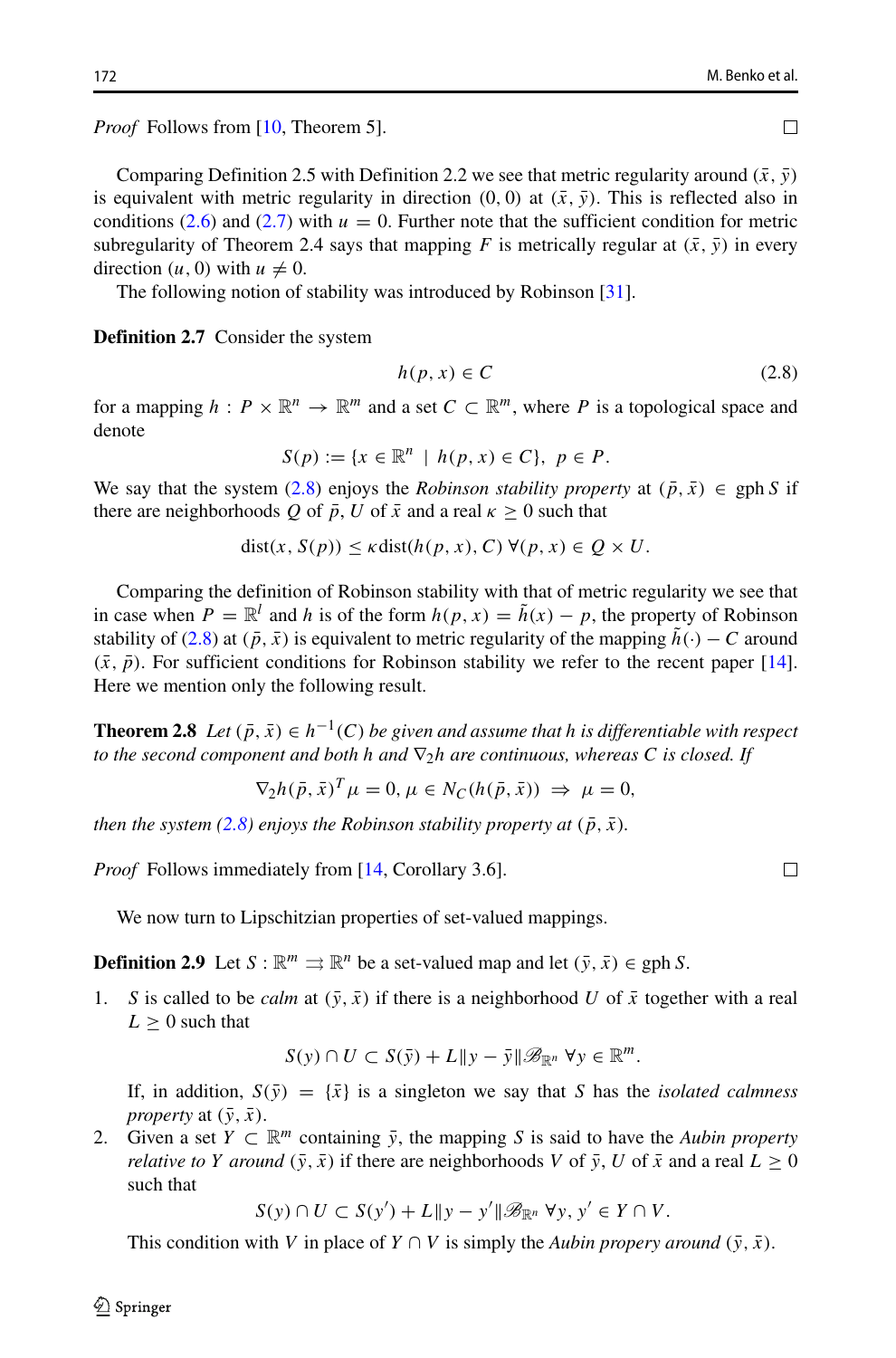It is well-known [\[4\]](#page-25-13) that *F* is metrically subregular at  $(\bar{x}, \bar{y})$  if and only if its inverse mapping  $F^{-1}$  is calm at  $(\bar{y}, \bar{x})$ . Further, metric regularity is equivalent with the Aubin property of the inverse mapping.

### <span id="page-6-0"></span>**2.3 Polyhedral Sets**

Recall that a set  $D \subset \mathbb{R}^s$  is said to be *convex polyhedral* if it can be represented as the intersection of finitely many halfspaces. We say that a set  $E \subset \mathbb{R}^s$  is polyhedral if it is the union of finitely many convex polyhedral sets. If a set *E* is polyhedral, then for every  $\overline{z} \in E$ there is some neighborhood *W* of  $\overline{z}$  such that

$$
(E-\overline{z})\cap W=T_E(\overline{z})\cap W.
$$

Given a convex polyhedral set *D* and a point  $\overline{z} \in D$ , then the tangent cone  $T_D(\overline{z})$  and the normal cone  $N_D(\bar{z})$  are convex polyhedral cones and there is a neighborhood *W* of  $\bar{z}$  such that

$$
T_D(z) = T_D(\bar{z}) + [z - \bar{z}] \supset T_D(\bar{z}), \ N_D(z) = N_D(\bar{z}) \cap [z - \bar{z}]^{\perp} \subset N_D(\bar{z}) \ \forall z \in D \cap W.
$$

The graph of the normal cone mapping to *D* is a polyhedral set and for every pair  $(z, z^*) \in$ gph  $N_D$  we have

<span id="page-6-1"></span>
$$
T_{\text{gph }N_D}(z, z^*) = \text{gph }N_{\mathscr{K}_D(z, z^*)},\tag{2.9}
$$

see, e.g., [\[5,](#page-25-0) Lemma 2E.4].

For two convex polyhedral cones  $K_1, K_2 \subset \mathbb{R}^s$  their polars as well as their sum  $K_1 + K_2$ and their intersection  $K_1 \cap K_2$  are again convex polyhedral cones and

$$
(K_1 + K_2)^{\circ} = K_1^{\circ} \cap K_2^{\circ}, \ (K_1 \cap K_2)^{\circ} = K_1^{\circ} + K_2^{\circ}.
$$

For a convex polyhedral cone  $K \subset \mathbb{R}^s$  and a point  $z \in K$  we have

$$
T_K(z) = K + [z], N_K(z) = K^\circ \cap [z]^\perp.
$$

A face  $\mathscr F$  of  $K$  can always be written in the form

$$
\mathscr{F}=K\cap [z^*]^{\perp}
$$

for some  $z^* \in K^\circ$ . The cone *K* has the representation

<span id="page-6-2"></span>
$$
K = \left\{ z \in \mathbb{R}^s \mid a_i^T z = 0, \ i \in \bar{J}, \ a_i^T z \le 0 \ i \in \bar{I} \setminus \bar{J} \right\},\tag{2.10}
$$

where  $\bar{J} \subset \bar{I}$  are two finite index sets and  $a_i \in \mathbb{R}^s$ ,  $i \in \bar{I}$ . By enlarging  $\bar{J}$  when necessary where  $J \subseteq I$  are two finite index sets and  $u_i \in \mathbb{R}$ ,  $i \in I$ . By emaiging *J* when necessary we can assume that there exists some  $z_0$  such that  $a_i^T z_0 = 0$ ,  $i \in \overline{J}$ ,  $a_i^T z_0 < 0$ ,  $i \in \overline{I} \setminus \overline{J}$ . Then a subset  $\mathcal{F} \subset K$  is a face if and only if there is some index set *J*,  $\overline{J} \subset J \subset \overline{I}$  such that

$$
\mathscr{F} = \left\{ z \in \mathbb{R}^s \mid a_i^T z = 0, \ i \in J, \ a_i^T z \le 0 \ i \in \overline{I} \setminus J \right\}.
$$

By possibly enlarging *J* we can find a unique index set, denoted by  $J_{\mathscr{F}}$ , such that

<span id="page-6-3"></span>
$$
\text{ri}\,\mathscr{F} = \left\{ z \in \mathbb{R}^s \mid a_i^T z = 0, \ i \in J_{\mathscr{F}}, \ a_i^T z < 0 \ i \in \bar{I} \setminus J_{\mathscr{F}} \right\}. \tag{2.11}
$$

It follows that

$$
\mathscr{F} - \mathscr{F} = \{ z \in \mathbb{R}^s \mid a_i^T z = 0, \ i \in J_{\mathscr{F}} \}.
$$

 $\textcircled{2}$  Springer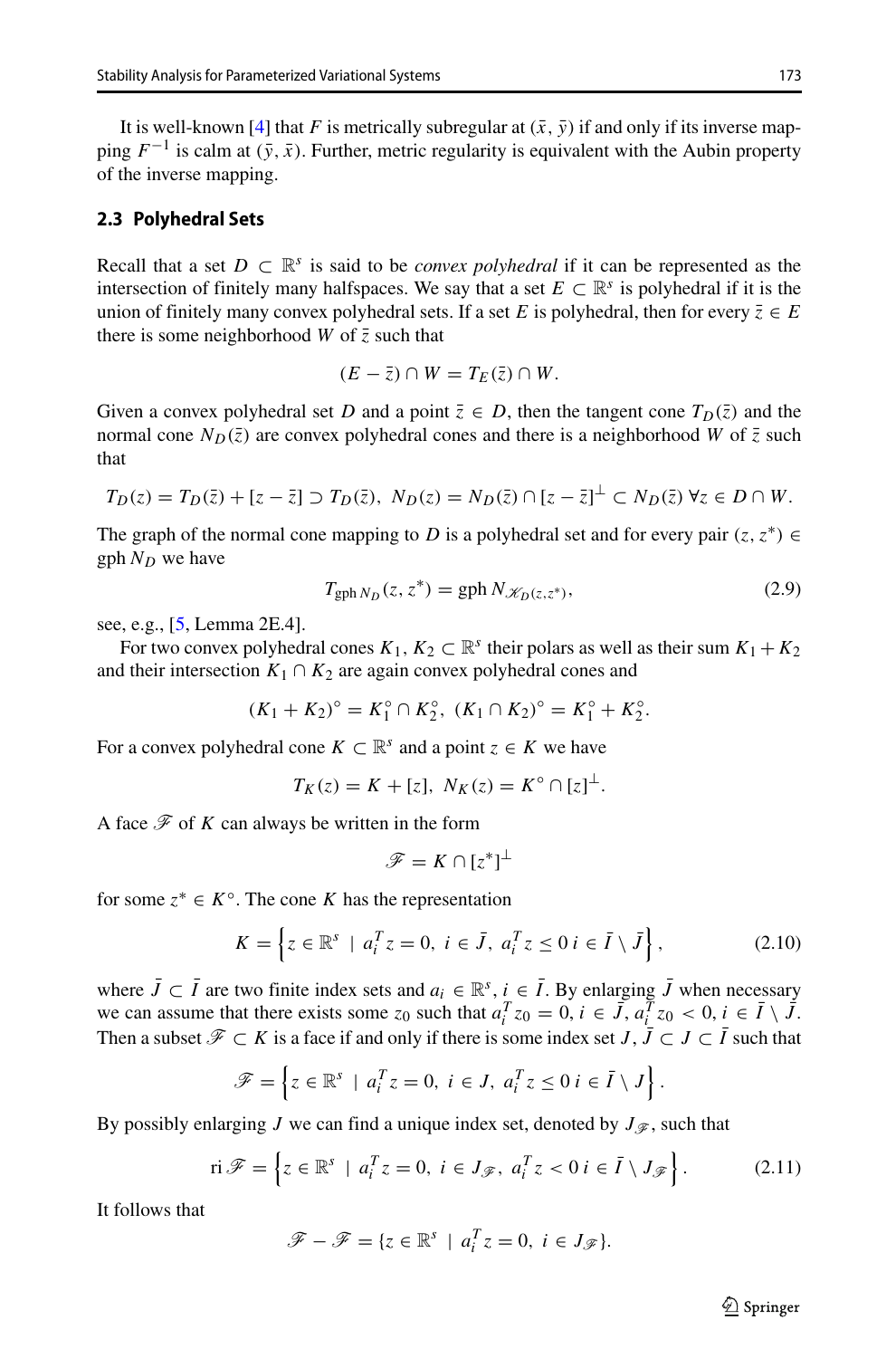#### <span id="page-7-0"></span>**2.4 Directional Non-Degeneracy**

In what follows the property of directional metric (sub)regularity of a particular mapping will play an important role. Let  $D \subset \mathbb{R}^s$  be a convex polyhedral set, let  $\tilde{g} : \mathbb{R}^m \to \mathbb{R}^s$  be continuously differentiable and consider the mapping  $F : \mathbb{R}^m \times \mathbb{R}^s \Rightarrow \mathbb{R}^s \times \mathbb{R}^s$  given by

<span id="page-7-1"></span>
$$
F(y, \lambda) := (\tilde{g}(y), \lambda) - gph N_D.
$$
 (2.12)

Given some point  $(\bar{v}, \lambda) \in F^{-1}(0)$  and some direction  $(v, \eta) \in \mathbb{R}^m \times \mathbb{R}^s$ , we want to investigate metric subregularity of *F* in direction  $(v, \eta)$  at  $(\bar{y}, \lambda)$ , in particular when  $v \neq 0$ . We denote

$$
\Theta(\bar{y}, v) := \{(\lambda, \eta) \in N_D(\tilde{g}(\bar{y})) \times \mathbb{R}^s \mid (\nabla \tilde{g}(\bar{y})v, \eta) \in \mathrm{gph}\, N\mathscr{K}_D(\tilde{g}(\bar{y}), \lambda)\}, (\bar{y}, v) \in \tilde{g}^{-1}(D) \times \mathbb{R}^m.
$$

Recall that *F* is by definition metrically subregular in direction  $(v, \eta)$  at  $((\bar{y}, \lambda), (0, 0))$ whenever

$$
(0,0) \notin DF\left((\bar{y},\lambda),(0,0)\right)(v,\eta) = (\nabla \tilde{g}(\bar{y})v,\eta) - T_{\text{gph}\,N_D}(\tilde{g}(\bar{y}),\lambda) \iff (\nabla \tilde{g}(\bar{y})v,\eta) \notin T_{\text{gph}\,N_D}(\tilde{g}(\bar{y}),\lambda),
$$

i.e., taking into account [\(2.9\)](#page-6-1), whenever  $(\lambda, \eta) \notin \Theta(\bar{y}, v)$ .

In our analysis we restrict ourselves to the characterization of metric regularity of *F* in directions  $((v, \eta), (0, 0))$  which implies metric subregularity of *F* in direction  $(v, \eta)$ . The following lemma is a slight generalization of [\[18,](#page-25-10) Proposition 2].

**Lemma 2.10** *Let*  $\bar{y} \in \tilde{g}^{-1}(D)$ *,*  $v \in \mathbb{R}^m$  *and*  $(\lambda, \eta) \in \Theta(\bar{y}, v)$  *be given. Then the mapping F* defined in [\(2.12\)](#page-7-1) is metrically regular in direction  $((v, \eta), (0, 0))$  at  $((\bar{y}, \lambda), (0, 0))$  if and *only if for every face*  $\mathscr F$  *of the critical cone*  $\mathscr K_D$   $(\tilde{g}(\bar{y}), \lambda)$  *with*  $\nabla \tilde{g}(\bar{y})(v) \in \mathscr F \subset [\eta]^{\perp}$  *one has*

$$
\nabla \tilde{g}(\tilde{y})^T \mu = 0, \ \mu \in (\mathscr{F} - \mathscr{F})^{\circ} \implies \mu = 0.
$$

*Proof* The characterization [\(3.23\)](#page-12-1) reads in our special case as

$$
(\nabla \tilde{g}(\bar{y})^T \mu, \xi) = (0, 0), \ (\mu, \xi) \in N_{\text{gph }N_D} \ ((\tilde{g}(\bar{y}), \lambda), (\nabla \tilde{g}(\bar{y})v, \eta)) \implies (\mu, \xi) = (0, 0),
$$

see also [\[13,](#page-25-7) Theorem 1]. By [\[16,](#page-25-9) Theorem 2.12],  $N_{\text{gph }N_D}$  (( $\tilde{g}(\bar{y}), \lambda$ ), ( $\nabla \tilde{g}(\bar{y})v, \eta$ )) amounts to the union of all product sets  $K^\circ \times K$  associated with cones *K* of the form  $\mathscr{F}_1-\mathscr{F}_2$ , where  $\mathscr{F}_1, \mathscr{F}_2$  are faces of the critical cone  $\mathscr{K}_D(\tilde{g}(\tilde{y}), \lambda)$  with  $\nabla \tilde{g}(\tilde{y})(v) \in \mathscr{F}_2 \subset \mathscr{F}_1 \subset [\eta]^{\perp}$ . Thus, by Theorem 2.6 the claimed directional metric regularity is equivalent to the condition that the implication

$$
\nabla \tilde{g}(\tilde{y})^T \mu = 0, \ \mu \in (\mathscr{F}_1 - \mathscr{F}_2)^\circ \implies \mu = 0
$$

holds for every pair of faces  $\mathscr{F}_1$ ,  $\mathscr{F}_2$  with  $\nabla \tilde{g}(\bar{y})(v) \in \mathscr{F}_2 \subset \mathscr{F}_1 \subset [\eta]^{\perp}$ . By taking into account that  $(\mathscr{F}_1 - \mathscr{F}_2)^\circ \subset (\mathscr{F}_2 - \mathscr{F}_2)^\circ$ , the statement of the lemma follows.  $\Box$ 

This characterization of directional metric regularity can be considerably simplified.

**Theorem 2.11** *Let*  $\bar{y} \in \tilde{g}^{-1}(D)$  *and*  $v \in \mathbb{R}^m$  *be given and assume that*  $\Theta(\bar{y}, v) \neq \emptyset$ *. Then the following statements are equivalent:*

- 1. *There is some*  $(\lambda, \bar{\eta}) \in \Theta(\bar{y}, v)$  *such that the mapping F given by [\(2.12\)](#page-7-1) is metrically regularies (i) <i>regularies (i) <i>regulariis are equivalent:*<br>*There is some*  $(\bar{\lambda}, \bar{\eta}) \in \Theta(\bar{y}, v)$  *such to regular in direction*  $((v, \bar{\eta}), (0, 0))$  *at* (*regular in direction* (*i*)  $(\bar{y}, \bar{\lambda}), (0, 0)$ .
- 2. *The mapping F given by [\(2.12\)](#page-7-1) is metrically regular in direction*  $((v, \eta), (0, 0))$  *at*  $((\bar{y}, \lambda), (0, 0))$  *for every*  $(\lambda, \eta) \in \Theta(\bar{y}, v)$ *.*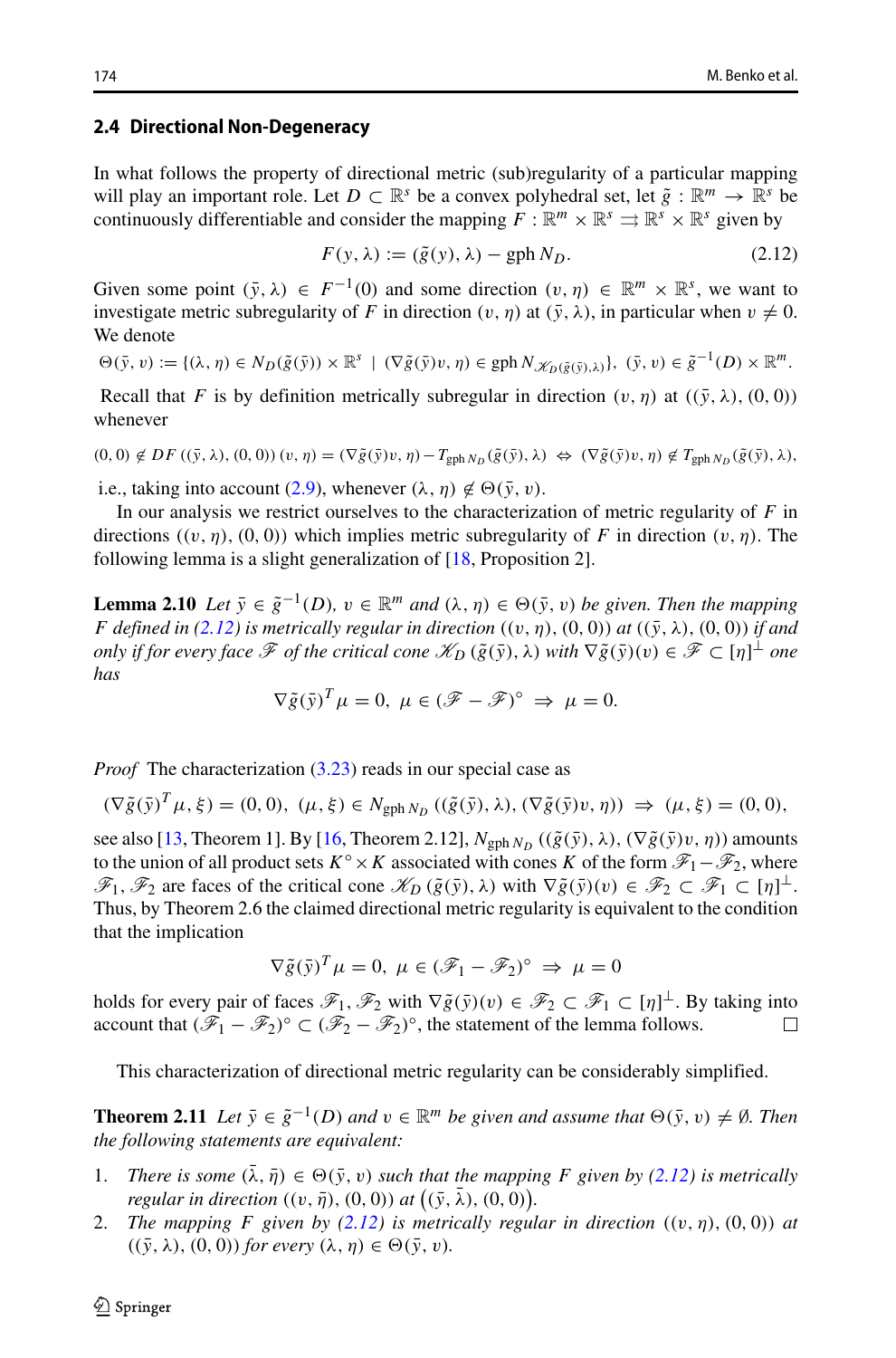3.

<span id="page-8-1"></span>
$$
\nabla \tilde{g}(\tilde{y})^T \mu = 0, \ \mu \in sp \ N_{T_D(\tilde{g}(\tilde{y}))}(\nabla \tilde{g}(\tilde{y})v) \ \Rightarrow \ \mu = 0. \tag{2.13}
$$

*Proof* Assume that the tangent cone  $T_D(\tilde{g}(\bar{y}))$  has the representation [\(2.10\)](#page-6-2) and consider  $\text{any } (\lambda, \eta) \in \Theta(\bar{y}, v)$ . Since  $\eta \in N_{\mathscr{K}_D(\tilde{g}(\bar{y}), \lambda)}(\nabla \tilde{g}(\bar{y})v) = \mathscr{K}_D(\tilde{g}(\bar{y}), \lambda)^\circ \cap [\nabla \tilde{g}(\bar{y})v]^\perp$ ,  $\nabla \tilde{g}(\bar{y})v$  is contained in the face  $\mathscr{K}_D(\tilde{g}(\bar{y}), \lambda)$  of  $T_D(\tilde{g}(\bar{y}))$  and therefore  $\nabla \tilde{g}(\bar{y})v$  is contained in the face  $\mathcal{K}_D(\tilde{g}(\bar{y}), \lambda)$  of  $T_D(\tilde{g}(\bar{y}))$  and therefore<br>  $\mathcal{J}(v) := \{i \in \bar{I} \mid a_i^T \nabla \tilde{g}(\bar{y})v = 0\} \supset J_{\lambda} := J_{\mathcal{K}_D(\tilde{g}(\bar{y}), \lambda)},$ <br>
where  $J_{\mathcal{K}_D(\tilde{g}(\bar{y}), \lambda)}$  is giv

$$
\mathscr{J}(v) := \{ i \in \overline{I} \mid a_i^T \nabla \tilde{g}(\bar{y}) v = 0 \} \supset J_{\lambda} := J_{\mathscr{K}_D(\tilde{g}(\bar{y}), \lambda)},
$$

 $\sum_{i \in I_{\eta}} \sigma_i a_i$  with  $J_{\lambda} \subset I_{\eta} \subset \mathscr{J}(v)$  and  $\sigma_i > 0$ ,  $i \in I_{\eta} \setminus J_{\lambda}$ . Next consider any face  $\mathscr{F}$  of the critical cone  $\mathscr{K}_D(\tilde{g}(\tilde{y}), \lambda)$  satisfying  $\nabla \tilde{g}(\tilde{y})v \in \mathscr{F} \subset [\eta]^{\perp}$ . Then  $\mathscr{F}$  is again a face of  $T_D(\tilde{g}(\tilde{y}))$  and

$$
I_{\eta} \subset J_{\mathscr{F}} \subset \mathscr{J}(v).
$$

Thus

from 
$$
\nabla \tilde{g}(\bar{y})v \in \mathscr{F} \subset [\eta]^{\perp}
$$
 we deduce  
\n
$$
I_{\eta} \subset J_{\mathscr{F}} \subset \mathscr{J}(v).
$$
\nThus  
\n
$$
\mathscr{F} \supset \mathscr{F}_{v} := \left\{ z \mid a_{i}^{T} z = 0, i \in \mathscr{J}(v), a_{i}^{T} z \leq 0, i \in \bar{I} \setminus \mathscr{J}(v) \right\}
$$

and therefore  $(\mathscr{F} - \mathscr{F})^{\circ} \subset (\mathscr{F}_v - \mathscr{F}_v)^{\circ}$ . Since  $\mathscr{F}_v$  is also a face of  $\mathscr{K}_D(\tilde{g}(\bar{y}), \lambda)$  satisfying  $\nabla \tilde{g}(\bar{y})v \in \mathcal{F}_v \subset [\eta]^{\perp}$ , by Lemma 2.10, *F* is metrically regular in direction  $((v, \eta), (0, 0))$ at  $((\bar{y}, \lambda), (0, 0))$  if and only if

<span id="page-8-0"></span>
$$
\nabla \tilde{g}(\tilde{y})^T \mu = 0, \ \mu \in (\mathcal{F}_v - \mathcal{F}_v)^\circ \implies \mu = 0. \tag{2.14}
$$

Since  $\mathcal{F}_v$  depends neither on  $\lambda$  nor on  $\eta$ , the equivalence between 1. and 2. is estab-lished. To show the equivalence of [\(2.14\)](#page-8-0) with [\(2.13\)](#page-8-1) just observe that  $\mathscr{F}_v - \mathscr{F}_v$  =  $\forall g(y)^i \mu = 0, \ \mu \in (\mathcal{F}_v - \mathcal{F}_v)^{\circ} \Rightarrow \mu$ <br> *Since*  $\mathcal{F}_v$  depends neither on  $\lambda$  nor on  $\eta$ , the equivalence<br>
lished. To show the equivalence of (2.14) with (2.13) just<br>
{*z* |  $a_i^T z = 0, i \in \mathcal{J}(v)$ } implying  $(\mathcal$  $\sum_{i \in \mathscr{J}(v)} \sigma_i a_i \mid \sigma_i \in \mathbb{R}, i \in$ Since  $\mathscr{F}_v$  depends neither on  $\lambda$  nor on<br>lished. To show the equivalence of (2.<br> $\{z \mid a_i^T z = 0, i \in \mathscr{J}(v)\}$  implying<br> $\mathscr{J}(v)$ } and  $N_{T_D(\tilde{g}(\tilde{y}))}(\nabla \tilde{g}(\tilde{y})v) = {\sum_{\lambda} \tilde{g}(\lambda)\Delta_{\lambda}}$  $\sum_{i \in \mathscr{J}(v)} \sigma_i a_i$  |  $\sigma_i \geq 0, i \in \mathscr{J}(v) \setminus J$ }. Thus  $\sup N_{T_D(\tilde{\varrho}(\tilde{y}))}(\nabla \tilde{g}(\tilde{y})v) = (\mathscr{F}_v - \mathscr{F}_v)^\circ$  and the proof is complete.

From the proof of Theorem 2.11 we also obtain the following corollary.

**Corollary 2.12** Let  $\bar{y} \in \tilde{g}^{-1}(D)$ ,  $\lambda \in N_D(\tilde{g}(\bar{y}))$ ,  $v \in \mathbb{R}^m$  and  $\eta \in N_{\mathscr{K}_D(\tilde{g}(\bar{y}),\lambda)}(\nabla \tilde{g}(\bar{y})v)$ *be given. Then the union of all sets*  $(\mathcal{F} - \mathcal{F})\degree$ *, where*  $\mathcal F$  *is a face of the critical cone*  $\mathscr{K}_D(\tilde{g}(\bar{y}), \lambda)$  satisfying  $\nabla \tilde{g}(\bar{y})v \subset \mathscr{F} \subset [\eta]^{\perp}$ , is exactly sp  $N_{T_D(\tilde{g}(\bar{y}))}(\nabla \tilde{g}(\bar{y})v)$ .

**Definition 2.13** Let  $\bar{y} \in \tilde{g}^{-1}(D)$  and  $v \in \mathbb{R}^m$  be given. We say that the system  $\tilde{g}(\cdot) \in D$ is *non-degenerate in direction v at*  $\bar{y}$  if condition [\(2.13\)](#page-8-1) is fulfilled. In case when  $v = 0$  we simply say that the system  $\tilde{g}(\cdot) \in D$  is non-degenerate at  $\bar{y}$ .

Note that [\(2.13\)](#page-8-1) is automatically fulfilled if  $\nabla \tilde{g}(\bar{y})v \notin T_D(\tilde{g}(\bar{y}))$ . Further, if  $\nabla \tilde{g}(\bar{y})v \in$  $T_D(\tilde{g}(\bar{y}))$ , then [\(2.13\)](#page-8-1) is equivalent to  $\mathbb{R}^s = \{0\}^{\perp} = \left(\ker \nabla \tilde{g}(\bar{y})^T \cap \mathrm{sp} \, N_{T_D(\tilde{g}(\bar{y}))}(\nabla \tilde{g}(\bar{y})v)\right)^{\perp}$  $(\bar{y})v \notin T_D(\tilde{g}(\bar{y}))$ . Further, if  $\nabla \tilde{g}(\bar{y})v = \nabla \tilde{g}(\bar{y})\mathbb{R}^m + (\text{sp } N_{T_D(\tilde{g}(\bar{y}))}(\nabla \tilde{g}(\bar{y})v))^{\perp}$  $\tilde{g}(\bar{y})$ ), then (2.13) is equivalent to<br>  $= {0}^{\perp} = (\ker \nabla \tilde{g}(\bar{y})^T \cap \text{sp} N_{T_D(\tilde{g}(\bar{y}))}(\nabla \tilde{g}(\bar{y})v))$   $= \nabla \tilde{g}(\bar{y}) \mathbb{R}^m + (N_{T_D(\tilde{g}(\bar{y}))}(\nabla \tilde{g}(\bar{y})v) - N_{T_D(\tilde{g}(\bar{y}))}(\nabla \tilde{g}(\bar{y})v))$ <sup>o</sup> =  $\{0\}^{\perp}$  =  $\left(\ker \nabla \tilde{g}(\bar{y})^T \cap \text{sp } N_{T_D(\tilde{g}(\bar{y}))}(\nabla \bar{g}(\bar{y}))\right)$ <br>
=  $\nabla \tilde{g}(\bar{y}) \mathbb{R}^m + (N_{T_D(\tilde{g}(\bar{y}))}(\nabla \tilde{g}(\bar{y})v) - N_T$ <br>
=  $\nabla \tilde{g}(\bar{y}) \mathbb{R}^m + (N_{T_D(\tilde{g}(\bar{y}))}(\nabla \tilde{g}(\bar{y})v))^{\circ} \cap$  $\left(\frac{\widetilde{g}(\overline{y})v)}{\widetilde{g}(\overline{g}(\overline{y}))}(\nabla \widetilde{g}(\overline{y})v)\right)^{\circ} \ -N_{T_D(\widetilde{g}(\overline{y}))}(\nabla \widetilde{g}(\overline{y})v)^{\circ}$ 

which in turn is equivalent to

$$
\nabla \tilde{g}(\tilde{y}) \mathbb{R}^m + \ln T_{T_D(\tilde{g}(\tilde{y}))} (\nabla \tilde{g}(\tilde{y}) v) = \mathbb{R}^s.
$$
 (2.15)

Clearly, for  $v = 0$  we obtain the standard definition of non-degeneracy from [\[3,](#page-25-23) Formula 4.172] and [\[32,](#page-26-3) Definition 2.1.].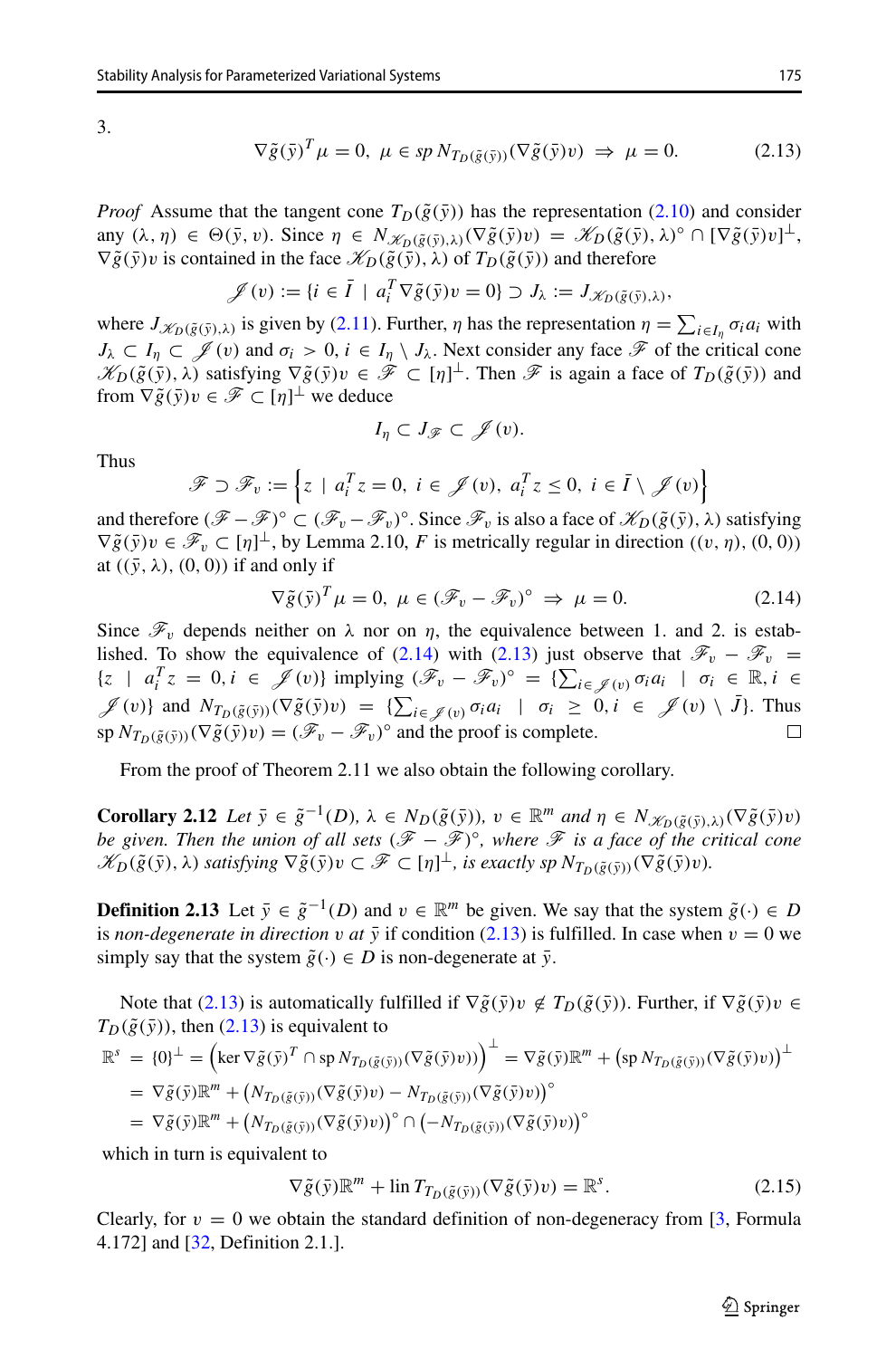We now state some properties of directional non-degeneracy.

**Proposition 2.14** *Let*  $\bar{y} \in \tilde{g}^{-1}(D)$  *and*  $v \in \mathbb{R}^n$  *such that the system*  $\tilde{g}(\cdot) \in D$  *is nondegenerate in direction v at*  $\bar{y}$ . Then there is a directional neighborhood  $\mathcal V$  *of v and a* **Proposition 2.14** Let  $\bar{y} \in \tilde{g}^{-1}(D)$  and  $v \in \mathbb{R}^n$  such that the system  $\tilde{g}$ <br>degenerate in direction v at  $\bar{y}$ . Then there is a directional neighborhoot<br>constant  $\beta > 0$  such that for all  $y \in ((\bar{y} + \mathcal{$ 

<span id="page-9-1"></span>
$$
\|\nabla \tilde{g}(y)^T \mu\| \ge \beta \|\mu\| \ \forall \mu \in sp \ N_D(\tilde{g}(y)).\tag{2.16}
$$

*In particular, for all*  $y \in ((\bar{y} + \mathcal{V}) \cap \tilde{g}^{-1}(D))$ ,  $y \neq \bar{y}$ , the system  $\tilde{g}(\cdot) \in D$  *in non-degenerate at y.*

*Proof* By contraposition. Assume on the contrary that there are sequences  $t_k \downarrow 0$ ,  $y_k \in$  $\tilde{g}^{-1}(D)$ ,  $\mu_k \in (\text{sp } N_D(\tilde{g}(y_k)) \cap \mathcal{S}_{\mathbb{R}^s}$  such that  $\lim_{k \to \infty} \nabla \tilde{g}(y_k)^T \mu_k = 0$  and  $\lim_{k \to \infty} (y_k \frac{\bar{y}}{t_k} \to v$ . Since for all *k* sufficiently large we have

$$
N_D(\tilde{g}(y_k)) = (T_D(\tilde{g}(\tilde{y}))^{\circ} \cap [\tilde{g}(y_k) - \tilde{g}(\tilde{y})]^{\perp} = \left(T_D(\tilde{g}(\tilde{y})) + \left[\frac{\tilde{g}(y_k) - \tilde{g}(\tilde{y})}{t_k}\right]\right)^{\circ}
$$
  
\n
$$
= \left(T_{T_D(\tilde{g}(\tilde{y}))}\left(\frac{\tilde{g}(y_k) - \tilde{g}(\tilde{y})}{t_k}\right)\right)^{\circ} = N_{T_D(\tilde{g}(\tilde{y}))}\left(\frac{\tilde{g}(y_k) - \tilde{g}(\tilde{y})}{t_k}\right)
$$
  
\n
$$
= N_{T_D(\tilde{g}(\tilde{y}))}(\nabla \tilde{g}(\tilde{y})v) \cap \left[\frac{\tilde{g}(y_k) - \tilde{g}(\tilde{y})}{t_k} - \nabla \tilde{g}(\tilde{y})v\right]^{\perp} \subset N_{T_D(\tilde{g}(\tilde{y}))}(\nabla \tilde{g}(\tilde{y})v),
$$

 $W_{T_D(\tilde{g}(\tilde{y}))}(\nabla \tilde{g}(\tilde{y})v) \cap \left[ \frac{g(y_k) - g(y)}{t_k} - \nabla \tilde{g}(\tilde{y})v \right]^{-} \subset \Lambda$ <br>it holds that  $\mu_k \in \text{sp } N_{T_D(\tilde{g}(\tilde{y}))}(\nabla \tilde{g}(\tilde{y})v)$  and, by passing to some subsective can assume that  $\mu_k$  converges to some it holds that  $\mu_k \in sp \, N_{T_D(\tilde{g}(\tilde{y}))}(\nabla \tilde{g}(\tilde{y})v)$  and, by passing to some subsequence if necessary, we can assume that  $\mu_k$  converges to some  $\mu \in (\text{sp }N_{T_p(\tilde{g}(\bar{v}))}(\nabla \tilde{g}(\bar{y})v)) \cap \mathcal{S}_{\mathbb{R}^s}$ . Obviously we also have  $\nabla g(\bar{y})^T \mu = 0$ , a contradiction to the assumed directional non-degeneracy and [\(2.16\)](#page-9-1) is proved. The additional statement concerning the non-degeneracy is an immediate consequence of [\(2.16\)](#page-9-1).  $\Box$ 

It turns out that the directional non-degeneracy can be fulfilled in all non-zero directions even if the (standard) non-degeneracy is violated.

*Example 2.15* Let  $D = \mathbb{R}^s$  and assume  $\tilde{g}(\bar{y}) = 0$ . Given a direction *v* satisfying  $\nabla \tilde{g}(\bar{y})v \leq 0$ , we have  $sp N_{T_D(\tilde{g}(\bar{y}))}(\nabla \tilde{g}(\bar{y})v) = {\mu \in \mathbb{R}^s \mid \mu_i = 0, i \notin \mathcal{J}(v)},$ where  $\mathscr{J}(v) := \{i \mid \nabla \tilde{g}_i(\bar{y})v = 0\}$ . Thus, non-degeneracy in direction *v* is equivalent to the linear independence of the gradients  $\nabla \tilde{g}_i(\bar{y}), i \in \mathscr{J}(v)$  whereas non-degeneracy amounts to the so-called *linear independence constraint qualification* (LICQ), i.e., to the linear independence of all gradients  $\nabla \tilde{g}_i(\bar{y}), i = 1, \ldots, s$ .

Consider the system

*y*<sub>1</sub> − *y*<sub>4</sub> ≤ 0*,* −*y*<sub>1</sub> − *y*<sub>4</sub> ≤ 0*, y*<sub>2</sub> − *y*<sub>4</sub> ≤ 0*,* −*y*<sub>2</sub> − *y*<sub>4</sub> ≤ 0*, y*<sub>3</sub> + *y*<sub>1</sub><sup>2</sup> − *y*<sub>4</sub> ≤ 0*,* −*y*<sub>3</sub> − *y*<sub>4</sub> ≤ 0*.* Obviously LICQ is violated at  $\bar{y} = 0$ . However, it is not difficult to verify that the system is non-degenerate in every direction  $v \neq 0$ .

Further note that in this example also the so-called *constant rank constraint qualification* is violated at  $\bar{y}$ .

### <span id="page-9-0"></span>**3 Stability Properties Through Generalized Differentiation**

Throughout this section we consider the solution mapping *S* given by [\(1.2\)](#page-2-1). Given some reference point  $(\bar{p}, \bar{x}) \in \text{gph } S$ , we will provide point-based sufficient conditions for the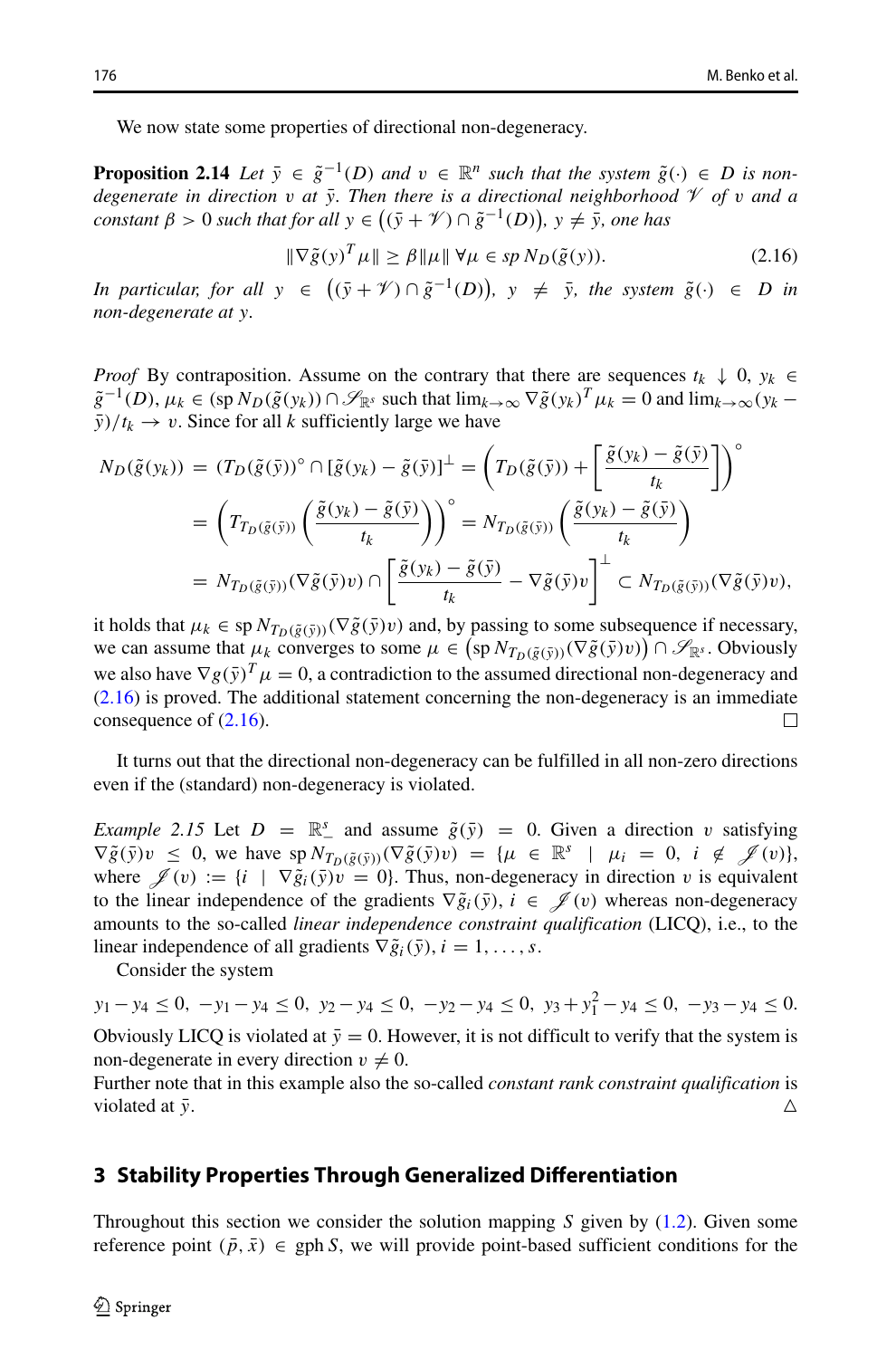isolated calmness property, the Aubin property and the Aubin property relative to some set  $P \subset \mathbb{R}^l$ , respectively, in terms of generalized derivatives of the mapping *M*.

We start with the Levy-Rockafellar characterization of isolated calmness [\[27\]](#page-25-24), who showed that

<span id="page-10-1"></span>S is isolated calm at 
$$
(\bar{p}, \bar{x}) \in \text{gph } S \Leftrightarrow DS(\bar{p}, \bar{x})(0) = \{0\}.
$$
 (3.17)

**Theorem 3.1** *Assume that M has locally closed graph around the reference point*  $(\bar{p}, \bar{x}, 0) \in \text{gph } M$ *. If* 

<span id="page-10-0"></span>
$$
0 \in DM(\bar{p}, \bar{x}, 0)(0, u) \Rightarrow u = 0,
$$
\n
$$
(3.18)
$$

*then S has the isolated calmness property at*  $(\bar{p}, \bar{x})$ *. Conversely, if there is some u*  $\neq 0$  *such that*  $0 \in DM(\bar{p}, \bar{x}, 0)$  *(0, u) and M is metrically subregular in direction* (*0, u) then S is not isolatedly calm at*  $(\bar{p}, \bar{x})$ *.* 

*Proof* Note that the closedness of gph *M* readily implies that gph  $S = M^{-1}(0)$  is locally closed around  $(\bar{p}, \bar{x})$ . The sufficiency of [\(3.18\)](#page-10-0) for the isolated calmness property of *S* is due to [\(3.17\)](#page-10-1) together with the inclusion

$$
DS(\bar{p}, \bar{x})(0) \subset \{u \mid 0 \in DM(\bar{p}, \bar{x}, 0)(0, u)\}\
$$

following from the definition of the graphical derivative, see also [\[27,](#page-25-24) Theorem 3.1]. In order to show the second statement, consider  $u \neq 0$  verifying  $0 \in DM(\bar{p}, \bar{x}, 0)$  (0*, u*) and assume that *M* is metrically subregular in direction  $(0, u)$  at  $(\bar{p}, \bar{x}, 0)$ . By [\[16,](#page-25-9) Proposition 4.1] we obtain  $(0, u) \in T_{M^{-1}(0)}(\bar{p}, \bar{x}) = T_{\text{gph }S}(\bar{p}, \bar{x})$  and consequently *u* ∈ *DS*( $\bar{p}, \bar{x}$ )(0).<br>Thus mapping *S* is not isolatedly calm at ( $\bar{p}, \bar{x}$ ) by (3.17). Thus mapping *S* is not isolatedly calm at  $(\bar{p}, \bar{x})$  by [\(3.17\)](#page-10-1).

Since metric subregularity of *M* implies metric subregularity in any direction, we obtain the following corollary.

**Corollary 3.2** *Assume that M has locally closed graph around and is metrically subregular*  $at(\bar{p}, \bar{x}, 0) \in \text{gph } M$ . Then *S* is isolatedly calm at  $(\bar{p}, \bar{x})$  if and only if  $(3.18)$  holds.

A sufficient condition for the Aubin property of *S* around  $(\bar{p}, \bar{x})$  is constituted by the following theorem.

**Theorem 3.3** ([\[16,](#page-25-9) Theorem 4.4]) *Assume that M has locally closed graph around the reference point*  $(\bar{p}, \bar{x}, 0) \in \text{gph } M$  *and assume that* 

(i)

$$
\{u \in \mathbb{R}^n \mid 0 \in DM(\bar{p}, \bar{x}, 0)(q, u)\} \neq \emptyset \text{ for all } q \in \mathbb{R}^l;
$$

- (ii) *M* is metrically subregular at  $(\bar{p}, \bar{x}, 0)$ ;<br>(iii) *For every nonzero*  $(a, u) \in \mathbb{R}^l \times \mathbb{R}^n$  *v*.
- *For every nonzero*  $(q, u) \in \mathbb{R}^l \times \mathbb{R}^n$  *verifying*  $0 \in DM(\bar{p}, \bar{x}, 0)(q, u)$  *one has the implication*

 $(a^*, 0) \in D^*M((\bar{p}, \bar{x}, 0); (a, u, 0))(v^*) \Rightarrow a^* = 0.$ 

*Then S has the Aubin property around*  $(\bar{p}, \bar{x})$  *and for any*  $q \in \mathbb{R}^l$ 

$$
DS(\bar{p}, \bar{x})(q) = \{u \mid 0 \in DM(\bar{p}, \bar{x}, 0)(q, u)\}.
$$

*The above assertions remain true provided assumptions (ii), (iii) are replaced by*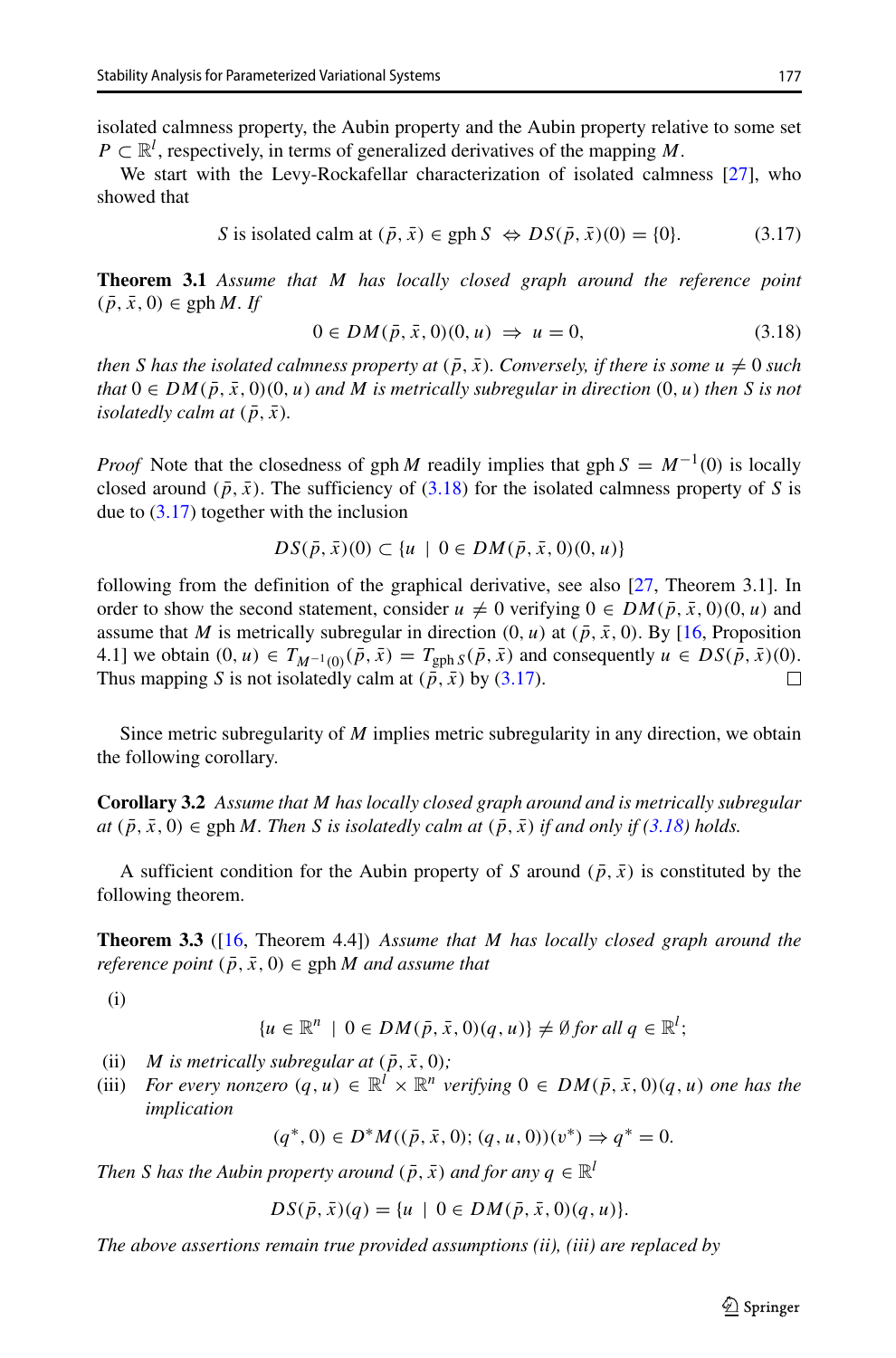(iv) *For every nonzero*  $(a, u) \in \mathbb{R}^l \times \mathbb{R}^n$  *verifying*  $0 \in DM(\bar{p}, \bar{x}, 0)$  $(a, u)$  *one has the implication*

$$
(q^*,0) \in D^*M((\bar{p},\bar{x},0);(q,u,0))(v^*) \Rightarrow \begin{cases} q^* = 0\\ v^* = 0. \end{cases}
$$

Sufficient conditions for the Aubin property of *S* relative to some set *P* are based on the following statement.

**Proposition 3.4** *Let*  $(\bar{p}, \bar{x}, 0) \in \text{gph } M$  *and consider a subset*  $P \subset \mathbb{R}^l$  *containing*  $\bar{p}$ *,*  $\mathit{equipped}\ with\ the\ induced\ norm\ topology\ of\ \mathbb{R}^l.$  If the system  $0\in M(p,x),$  rewritten as

<span id="page-11-0"></span>
$$
h(p, x) \in \text{gph}\,M\tag{3.19}
$$

*with*  $h(p, x) := (p, x, 0)$ *, enjoys the Robinson stability property at*  $(\bar{p}, \bar{x})$ *, then S has the Aubin property relative to P around*  $(\bar{p}, \bar{x})$ *.* 

*Proof* Obviously *S* is also the solution mapping of the inclusion  $(p, x, 0) \in gph M$ . By the definition of the Robinson stability together with the assumption on the topology of *P*, there are neighborhoods *Q* of  $\bar{p}$  in  $\mathbb{R}^l$ , *U* of  $\bar{x}$  and a constant  $\kappa \geq 0$  such that

 $dist(x, S(p)) \leq \kappa \text{dist}((p, x, 0), \text{gph } M) \ \forall (p, x) \in (Q \cap P) \times U.$ 

Next consider *p*,  $p' \in Q \cap P$  and  $x \in S(p) \cap U$ . Then

 $\text{dist}(x, S(p')) \le \kappa \text{dist}((p', x, 0), \text{gph } M) \le \kappa \left( \text{dist}((p, x, 0), \text{gph } M) + ||p - p'|| \right) = \kappa ||p - p'||$ and thus  $x \in S(p') + (\kappa + 1) \| p - p' \| \mathcal{B}_{\mathbb{R}^n}$ . It follows that  $S(p) \cap U \subset S(p') + (\kappa + 1) \| p - p' \| \mathcal{B}_{\mathbb{R}^n}$ . 1) $\Vert p - p' \Vert \mathcal{B}_{\mathbb{R}^n}$  showing the Aubin property of *S* relative to *P*.

**Theorem 3.5** *Assume that M has a locally closed graph around the reference point*  $(\bar{p}, \bar{x}, 0)$  ∈ gph *M* and consider a closed set  $P \subset \mathbb{R}^l$  containing  $\bar{p}$ . Further assume that

(i) *for every*  $q \in T_P(\bar{p})$  *and every sequence*  $t_k \downarrow 0$  *there exists some*  $u \in \mathbb{R}^n$  *satisfying* 

<span id="page-11-1"></span>
$$
\liminf_{k \to \infty} \text{dist}((\bar{p} + t_k q, \bar{x} + t_k u, 0), \text{gph } M)/t_k = 0 \tag{3.20}
$$

(ii) *For every nonzero*  $(q, u) \in T_P(\bar{p}) \times \mathbb{R}^n$  *verifying*  $0 \in DM(\bar{p}, \bar{x}, 0)$  $(q, u)$  *one has the implication*

<span id="page-11-2"></span>
$$
(q^*,0) \in D^*M((\bar{p},\bar{x},0);(q,u,0))(v^*) \Rightarrow \begin{cases} q^* = 0\\ v^* = 0. \end{cases}
$$
 (3.21)

*Then S has the Aubin property relative to P around*  $(\bar{p}, \bar{x})$  *and for any*  $q \in T_P(\bar{p})$ 

<span id="page-11-3"></span>
$$
DS(\bar{p}, \bar{x})(q) = \{u \mid 0 \in DM(\bar{p}, \bar{x}, 0)(q, u)\}.
$$
 (3.22)

*Proof* First, we apply [\[14,](#page-25-22) Corollary 3.6] to show the Robinson stability property of the system [\(3.19\)](#page-11-0) at  $(\bar{p}, \bar{x})$ . By taking  $\zeta(p) = ||p - \bar{p}||$  we obtain that the image derivative  $\text{Im}_{\zeta} D_p h(\bar{p}, \bar{x})$  defined in [\[14\]](#page-25-22) as the closed cone generated by 0 and those  $v \in \mathbb{R}^l \times \mathbb{R}^n \times \mathbb{R}^m$ for which there is a sequence  $\{p_k\} \subset P$  with

$$
0 < \|h(p_k, \bar{x}) - h(\bar{p}, \bar{x})\| < k^{-1}, \ \|\nabla_x h(p_k, \bar{x}) - \nabla_x h(\bar{p}, \bar{x})\| < k^{-1}, \ |\zeta(p_k) - \zeta(\bar{p})| < k^{-1},
$$
\n
$$
v = \lim_{k \to \infty} \frac{h(p_k, \bar{x}) - h(\bar{p}, \bar{x})}{\|h(p_k, \bar{x}) - h(\bar{p}, \bar{x})\|} = \lim_{k \to \infty} \frac{(p_k - \bar{p}, 0, 0)}{\|p_k - \bar{p}\|},
$$

 $\mathcal{D}$  Springer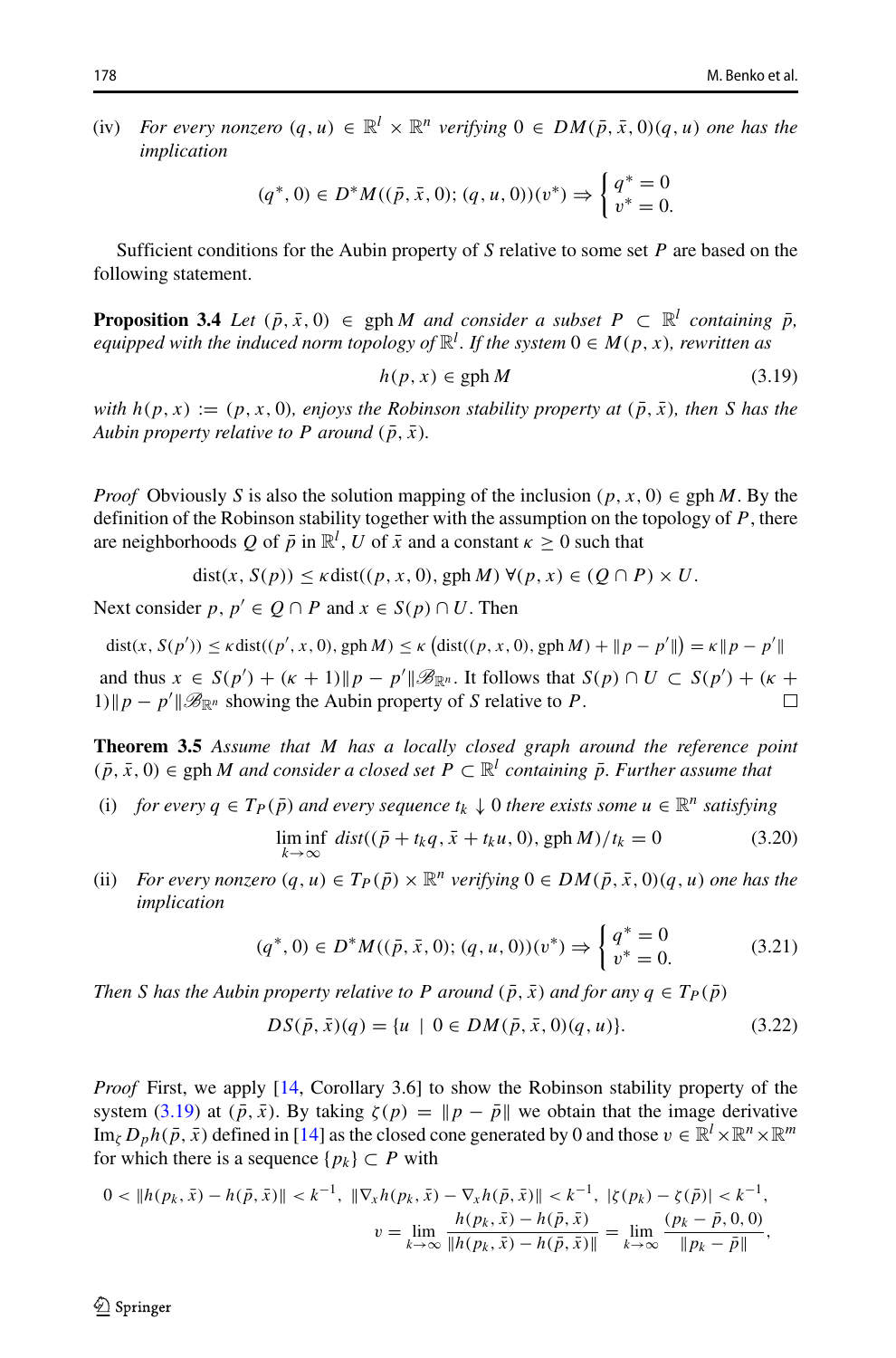is exactly the set  $\{(q, 0, 0) \mid q \in T_P(\bar{p})\}$ . Further for every  $u \in \mathbb{R}^n$  we have  $\nabla_x h(\bar{p}, \bar{x})u =$  $(0, u, 0)$  and thus  $[14,$  Condition 3.10] is fulfilled by  $(3.20)$ . Next we have to verify that for every pair  $(0, 0) \neq (q, u) \in T_P(\bar{p}) \times \mathbb{R}^n$  satisfying  $(q, u, 0) \in T_{\text{gph }M}(\bar{p}, \bar{x}, 0)$  the implication

$$
\lambda \in N_{\text{gph }M} \left( (\bar{p}, \bar{x}, 0), (q, u, 0) \right), \nabla_x h (\bar{p}, \bar{x})^T \lambda = 0 \implies \lambda = 0
$$

is fulfilled. Setting  $\lambda := (q^*, u^*, -v^*)$  this amounts to

$$
(q^*, u^*) \in D^*M((\bar{p}, \bar{x}, 0); (q, u, 0))(v^*), u^* = 0 \implies (q^*, u^*, -v^*) = (0, 0, 0),
$$

which is obviously equivalent to  $(3.21)$ . By taking into account that the condition  $(q, u, 0) \in T_{\text{gph }M}(\bar{p}, \bar{x}, 0)$  is the same as requiring  $0 \in DM(\bar{p}, \bar{x}, 0)$ , all assumption of [\[14,](#page-25-22) Corollary 3.6] are fulfilled and the claimed Robinson stability property of the system [\(3.19\)](#page-11-0) at  $(\bar{p}, \bar{x})$  follows. By virtue of Proposition 3.4 this implies the Aubin property of *S* relative to *P* around  $(\bar{p}, \bar{x})$ . There remains to show [\(3.22\)](#page-11-3). Since  $\{u$  |  $0 \in DM(\bar{p}, \bar{x}, 0)(q, u) \supset DS(\bar{p}, \bar{x})(q)$  always holds by [\[27,](#page-25-24) Theorem 3.1], we only have to show  $\{u \mid 0 \in DM(\bar{p}, \bar{x}, 0)(q, u)\} \subset DS(\bar{p}, \bar{x})(q)$ . Consider *u* satisfying 0 ∈  $DM(\bar{p}, \bar{x}, 0)(q, u)$  for some  $q \in T_P(\bar{p})$ . By Theorem 2.6, condition [\(3.21\)](#page-11-2) implies that *M* is metrically subregular in direction  $(q, u)$  at  $(\bar{p}, \bar{x}, 0)$  and hence we can invoke [\[16,](#page-25-9) Proposition 4.1] to obtain  $(q, u) \in T_{M^{-1}(0)}(\bar{p}, \bar{x}) = T_{\text{gph }S}(\bar{p}, \bar{x})$  and consequently *u* ∈ *DS*( $\bar{p}$ , $\bar{x}$ )(*q*). Thus {*u* | 0 ∈ *DM*( $\bar{p}$ , $\bar{x}$ , 0)( $\bar{q}$ , *u*)} ⊂ *DS*( $\bar{p}$ , $\bar{x}$ )( $\bar{q}$ ) and the proof of the theorem is complete.  $\Box$ theorem is complete.

*Remark 3.6* By virtue of Theorem 2.6, the mapping *M* is metrically regular in direction  $(q, u, 0)$  at  $(\bar{p}, \bar{x}, 0)$  if and only if

<span id="page-12-1"></span>
$$
(0,0) \in D^*M \left( \bar{p}, \bar{x}, 0 \right); (q, u, 0) \quad (v^*) \implies v^* = 0. \tag{3.23}
$$

Thus, condition (ii) of Theorem 3.5 implies that for every nonzero  $(q, u) \in T_P(\bar{p}) \times \mathbb{R}^n$ verifying  $0 \in DM(\bar{p}, \bar{x}, 0)$  *q, u*) the mapping *M* is metrically regular in direction *(q, u, 0)*.

*Remark 3.7* Let us briefly compare the above theorems. Theorem 3.3 was directly obtained in this form in  $[16]$ . As a result, it offers the more refined result, based on assumptions (ii) and (iii), as well as the simplified version using condition (iv) instead. On the other hand, Theorem 3.5 is based on the result for the Robinson stability property from [\[14\]](#page-25-22), which enables us to consider perturbations restricted to set *P*. Compared to Theorem 3.3, it is only available under the stronger assumption [\(3.21\)](#page-11-2). Assumption (i) of Theorem 3.5 is fulfilled in particular if for every  $q \in T_P(\bar{p})$  there is some  $u \in \mathbb{R}^n$  satisfying  $0 \in DM(\bar{p}, \bar{x}, 0)(q, u)$ and the tangent  $(q, u, 0)$  to gph *M* is derivable. We see that in this case Theorem 3.5 is a generalization of (the simplified form of) Theorem 3.3.

### <span id="page-12-0"></span>**4 Graphical Derivative of the Normal Cone Mapping**

This section deals with computation of the graphical derivative of *M* given by [\(1.3\)](#page-2-2). Throughout the rest of the paper we assume that we are given a reference solution  $(\bar{p}, \bar{x})$  of [\(1.3\)](#page-2-2) fulfilling the following assumption.

**Assumption 1** *There is some κ >* 0 *such that for all (p, x, z) belonging to a neighborhood of*  $(\bar{p}, \bar{x}, \bar{x})$  *the inequality* 

$$
dist(z, \Gamma(p, x)) \leq \kappa dist(g(p, x, z), D)
$$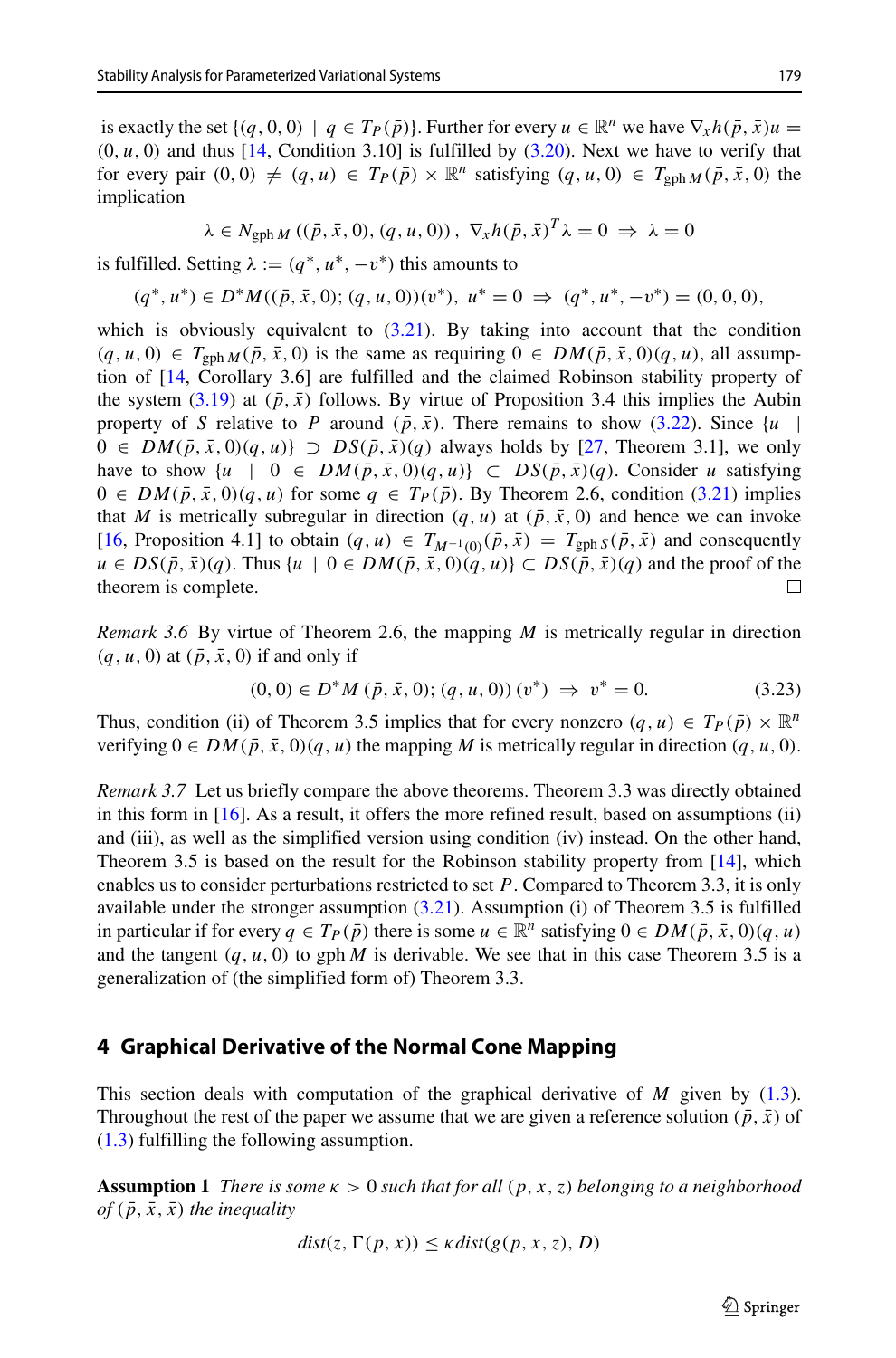*holds.*

Note that by Theorem 2.8 Assumption 1 is fulfilled, e.g., in the case when

<span id="page-13-0"></span>
$$
\nabla_3 g(\bar{p}, \bar{x}, \bar{x})^T \mu = 0, \ \mu \in N_D(g(\bar{p}, \bar{x}, \bar{x})) \implies \mu = 0 \tag{4.24}
$$

which is equivalent to *Robinson's constraint qualification*

$$
\nabla_3 g(\bar{p}, \bar{x}, \bar{x}) \mathbb{R}^n + T_D(g(\bar{p}, \bar{x}, \bar{x})) = \mathbb{R}^s.
$$

As a consequence of Assumption 1 we obtain that for all  $(p, x, z) \in gph \Gamma$  sufficiently close to  $(\bar{p}, \bar{x}, \bar{x})$  the mapping  $g(p, x, \cdot) - D$  is metrically subregular at  $(z, 0)$  with modulus  $\kappa$ and therefore, by virtue of [\[21,](#page-25-25) Theorem 5] ma $\sqrt{N}$ 

$$
\widehat{N}_{\Gamma(p,x)}(z) = N_{\Gamma(p,x)}(z) = \nabla_3 g(p,x,z)^T N_D(g(p,x,z)).
$$
  
Moreover, for every  $z^* \in \widehat{N}_{\Gamma(p,x)}(z)$  there is a multiplier  $\lambda \in N_D(g(p,x,z))$  with

$$
z^* = \nabla_3 g(p, x, z)^T \lambda, \|\lambda\| \leq \kappa \|z^*\|,
$$

cf. [\[14,](#page-25-22) Lemma 2.1]. Finally, since gph  $\Gamma = \{(p, x, z) \mid g(p, x, z) \in D\}$  and dist( $(p, x, z)$ , gph  $\Gamma$ )  $\leq$  dist( $z$ ,  $\Gamma(p, x)$ ), we conclude that the mapping  $g(\cdot) - D$  is metrically subregular at  $((p, x, z), 0)$  for every  $(p, x, z) \in \text{gph } \Gamma$  sufficiently close to  $(\bar{p}, \bar{x}, \bar{x})$ . Therefore

$$
T_{\text{gph }\Gamma}(p, x, z) = \left\{ (q, u, w) \in \mathbb{R}^l \times \mathbb{R}^n \times \mathbb{R}^n \mid \nabla g(p, x, z)(q, u, w) \in T_D(g(p, x, z)) \right\},\
$$

$$
\widehat{N}_{\text{gph }\Gamma}(p, x, z) = \nabla g(p, x, z)^T N_D(g(p, x, z)).
$$

In order to unburden the notation we introduce the mappings

$$
b(p, x) := \nabla_3 g(p, x, x), \quad \tilde{g}(p, x) := g(p, x, x)
$$

and denote the set-valued part of  $M(p, x)$  as  $G(p, x) := \hat{N}_{\Gamma(p, x)}(x)$ . For  $(p, x)$  close to the set-valued part of  $M(p, x)$  as  $G(p, x) := \hat{N}_{\Gamma(p, x)}(x)$ . For  $(p, x)$  close to  $(\bar{p}, \bar{x})$  one has

$$
G(p, x) = b(p, x)^T N_D(\tilde{g}(p, x)).
$$

The graphical derivative of *G* is closely related with the graphical derivative of the pping  $\Psi : \mathbb{R}^l \times \mathbb{R}^n \times \mathbb{R}^n \Rightarrow \mathbb{R}^n$  given by<br> $\Psi(p, x, z) := \widehat{N}_{\Gamma(p, x)}(z)$ . mapping  $\Psi : \mathbb{R}^l \times \mathbb{R}^n \times \mathbb{R}^n \Rightarrow \mathbb{R}^n$  given by

$$
\Psi(p, x, z) := \widehat{N}_{\Gamma(p, x)}(z).
$$

In order to give a formula for the graphical derivative of  $\psi$  we employ the following nota- $\Psi(p, x, z) := \widehat{N}_{\Gamma(p, x)}(z).$ <br>In order to give a formula for the graphical derivative of  $\psi$  we employ the following notation. Given any *y* := *(p, x, z)* ∈ gph  $\Gamma$  and any  $y^* = (p^*, x^*, z^*) \in \widehat{N}_{gph\Gamma}(y)$ , we denote by

$$
\Lambda(y, y^*) := \{ \lambda \in N_D(g(y)) \mid \nabla g(y)^T \lambda = y^* \}
$$

the corresponding set of multipliers and for any  $v = (q, u, w) \in \mathbb{R}^l \times \mathbb{R}^n \times \mathbb{R}^n$  by

$$
\Lambda(y, y^*; v) := \arg \max \{ v^T \nabla^2 \langle \lambda^T g \rangle(y) v \mid \lambda \in \Lambda(y, y^*) \}
$$

the *directional* set of multipliers. Further, for any  $y^* = (p^*, x^*, z^*) \in \mathbb{R}^l \times \mathbb{R}^n \times \mathbb{R}^n$  we denote by  $\pi_3(y^*)$  the canonical projection of  $y^*$  on its third component, i.e.,  $\pi_3(y^*) = z^*$ . The next statement is a counterpart of [\[18,](#page-25-10) Proposition 1] and uses a substantially weaker assumption.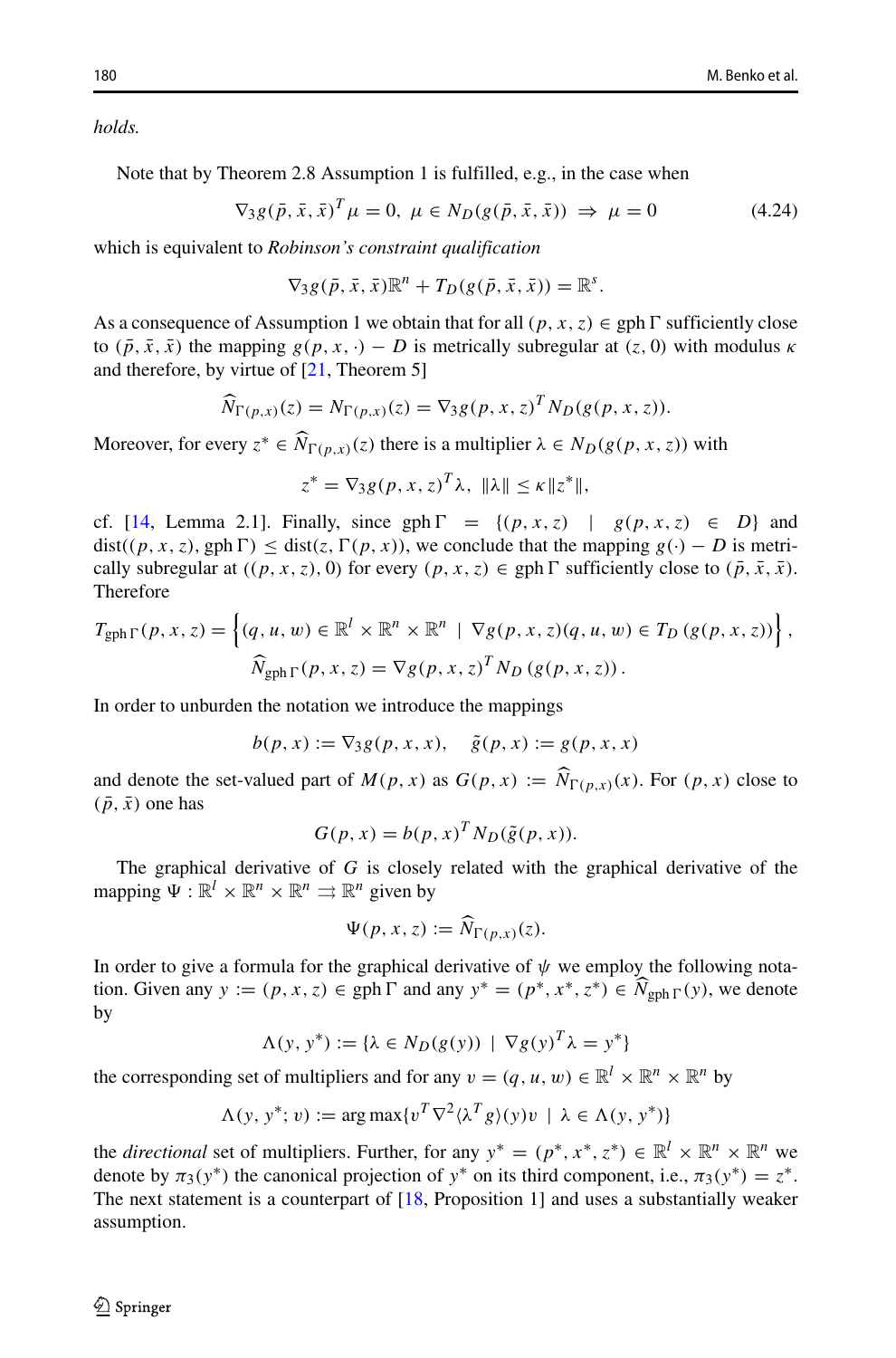**Proposition 4.1** *Assume that Assumption 1 is fulfilled. Then for all*  $y := (p, x, z) \in \text{gph } \Gamma$ *sufficiently close to*  $(\bar{p}, \bar{x}, \bar{x})$ *, all*  $z^* \in \Psi(y)$  *and all*  $v := (q, u, w) \in \mathbb{R}^l \times \mathbb{R}^n \times \mathbb{R}^n$  *we have*  $D\Psi(\nu, z^*)(v)$ 

= {
$$
\nabla
$$
( $\nabla_3 g(\cdot)$ <sup>T</sup> $\lambda$ )(y)v +  $\pi_3$ ( $N_{\mathscr{K}_{gph}\Gamma(y,y^*)}(v)$ ) |  $y^* \in N_{T_{gph}\Gamma(y)}(v)$ ,  $\pi_3(y^*) = z^*$ ,  $\lambda \in \Lambda(y, y^*; v)$ }  
\n= { $\nabla$ ( $\nabla_3 g(\cdot)$ <sup>T</sup> $\lambda$ )(y)v +  $\nabla_3 g(y)$ <sup>T</sup> $N_{\mathscr{K}_{D}(g(y),\lambda)}$ ( $\nabla g(y)v$ ) |  $\lambda \in \Lambda(y, \nabla g(y)$ <sup>T</sup> $\mu$ ; v),  
\n $\nabla_3 g(y)$ <sup>T</sup> $\mu = z^*$ ,  $\mu \in N_D(g(y))$ ,  $\mu$ <sup>T</sup> $\nabla g(y)v = 0$  }.

*Proof* The first equality is an immediate consequence of [\[15,](#page-25-8) Theorem 5.3]. By  $y^*$  ∈ *Proof* The first equality is an immediate consequence of [15, Theorem 5.3]. By  $y^* \in N_{T_{\text{gph}}\Gamma}(y)(v) = \hat{N}_{\text{gph}}\Gamma(y) \cap [v]^{\perp}$  we have  $y^* = \nabla g(y)^T \mu$  for some  $\mu \in N_D(g(y))$  with  $\mu^T \nabla g(y) v = 0$  and due to  $\lambda \in \Lambda(y, \nabla g(y)^T \mu; v)$  we also have  $\nabla g(y)^T \lambda = y^*$ . Since

$$
\mathscr{K}_{\text{gph}\,\Gamma}(y,\,y^*) = \mathscr{K}_{\text{gph}\,\Gamma}(y,\,\nabla g(y)^T\lambda) = \{v \mid \nabla g(y)v \in T_D(g(y)),\,\,\lambda^T \nabla g(y)v = 0\} = \nabla g(y)^{-1} \mathscr{K}_D(g(y),\lambda),
$$

we obtain  $\mathcal{K}_{\text{gph}} \Gamma(y, y^*)^{\circ} = \nabla g(y)^T \mathcal{K}_D(g(y), \lambda)^{\circ}$  by [\[33,](#page-26-4) Corollary 16.3.2] and by taking into account that the set  $\nabla g(y)^T \mathcal{K}_D(g(y), \lambda)^\circ$  is a convex polyhedral cone and therefore closed. Thus

$$
N_{\mathscr{K}_{\text{gph}}\Gamma(y,y^*)}(v) = \mathscr{K}_{\text{gph}}\Gamma(y,y^*)^\circ \cap [v]^\perp = \{\nabla g(y)^T \eta \mid \eta \in \mathscr{K}_D(g(y),\lambda)^\circ, v^T \nabla g(y)^T \eta = 0\}
$$
  
= 
$$
\nabla g(y)^T N_{\mathscr{K}_D(g(y),\lambda)}(\nabla g(y)v)
$$

showing  $\pi_3(N_{\mathscr{K}_{gph} \Gamma}(y, y^*)(v)) = \nabla_3 g(y)^T N_{\mathscr{K}_D(g(y), \lambda)}(\nabla g(y)v)$  and the proof is complete.

$$
\begin{aligned} &\Xi((p,x),x^*) := \{ \mu \in N_D(\tilde{g}(p,x)) \mid b(p,x)^T \mu = x^* \}, \\ &\Xi((p,x),x^*; (q,u)) := \{ \mu \in \Xi((p,x),x^*) \mid \nabla \tilde{g}(p,x)(q,u) \in \mathcal{K}_D(\tilde{g}(p,x),\mu) \}, \\ &\tilde{\Lambda}((p,x),x^*; (q,u)) := \left\{ \lambda \in \Lambda \left( (p,x,x), \nabla g(p,x,x)^T \mu; (q,u,u) \right) \mid \mu \in \Xi((p,x),x^*; (q,u)) \right\} \end{aligned}
$$

defined for  $(p, x, x^*) \in \text{gph } G$  and directions  $(q, u) \in \mathbb{R}^l \times \mathbb{R}^n$ . The next theorem generalizes [\[18,](#page-25-10) Theorem 2]. In particular, it provides a useful additional derivability result.

**Theorem 4.2** *Assume that Assumption 1 is fulfilled. Then for all*  $(p, x) \in \text{dom } G$ *sufficiently close to*  $(\bar{p}, \bar{x})$ *, all*  $x^* \in G(p, x)$  *and all*  $(q, u) \in \mathbb{R}^l \times \mathbb{R}^n$  *we have* 

<span id="page-14-0"></span>
$$
DG((p, x), x^*)(q, u) \subset D\Psi((p, x, x), x^*)(q, u, u)
$$
  
=  $\left\{\nabla(b(\cdot)^T \lambda)(p, x)(q, u) + b(p, x)^T N_{\mathscr{K}_D(\tilde{g}(p, x), \lambda)} (\nabla \tilde{g}(p, x)(q, u)) \right\}.$  (4.26)

*On the other hand, given*  $(q, u) \in \mathbb{R}^l \times \mathbb{R}^n$ ,  $\lambda \in \tilde{\Lambda}((p, x), x^*; (q, u))$  *and*  $\eta \in$  $N_{\mathscr{K}_D(\tilde{g}(p,x),\lambda)}(\nabla \tilde{g}(p,x)(q,u))$ *, assume that the mapping*  $F : \mathbb{R}^l \times \mathbb{R}^n \times \mathbb{R}^s \implies \mathbb{R}^s \times \mathbb{R}^s$ *given by u*)  $\in \mathbb{R}^l \times \mathbb{R}^n$ ,  $\lambda$ <br>*sssume that the mappi*<br>*,*  $\mu$ ) :=  $(\tilde{g}(p', x'), \mu)$ 

<span id="page-14-1"></span>
$$
F(p', x', \mu) := (\tilde{g}(p', x'), \mu) - \text{gph } N_D \tag{4.27}
$$

*is metrically subregular in direction (q, u, η) at ((p, x, λ), (*0*,* 0*)). Then we have* 

<span id="page-14-2"></span>
$$
\nabla(b(\cdot)^T \lambda)(p, x)(q, u) + b(p, x)^T \eta \in DG((p, x), x^*)(q, u) \tag{4.28}
$$

*and the tangent*  $(q, u, \eta)$  *at*  $((p, x, \lambda), (0, 0))$ . *Then we have*<br>  $\nabla (b(\cdot)^T \lambda)(p, x)(q, u) + b(p, x)^T \eta \in DG((p, x), x^*)(q, u)$ <br> *and the tangent*  $(q, u, \nabla (b(\cdot)^T \lambda)(p, x)(q, u) + b(p, x)^T \eta)$  *to gph G is derivable.* 

 $\mathcal{D}$  Springer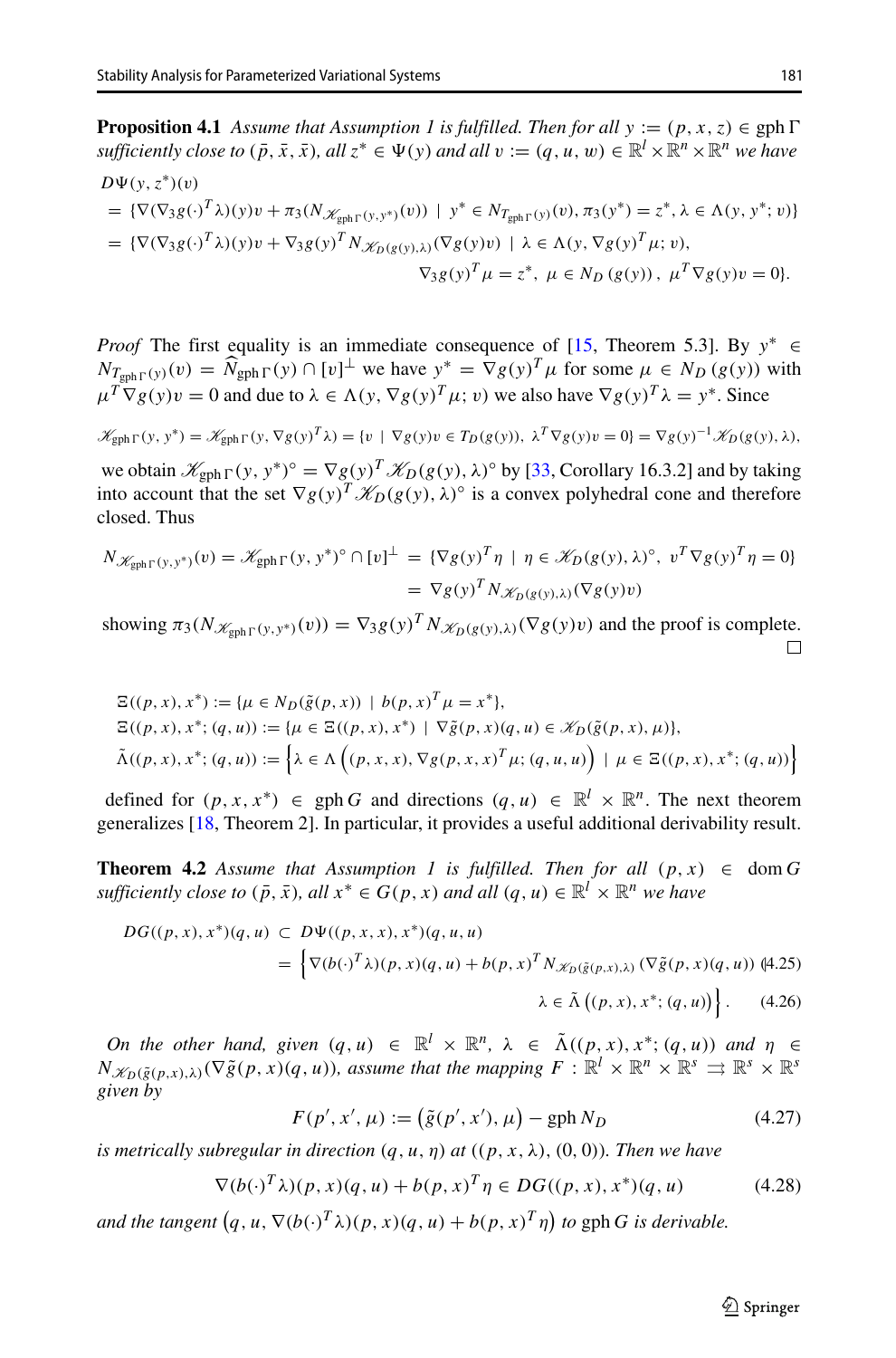*Proof* The inclusion [\(4.25\)](#page-14-0) follows immediately from the definition of the graphical deriva-tive, whereas [\(4.26\)](#page-14-0) is a consequence of Proposition 4.1. Consider now  $(q, u) \in \mathbb{R}^l \times \mathbb{R}^n$ ,  $\lambda \in \tilde{\Lambda}((p, x), x^*; (q, u))$  and  $\eta \in N_{\mathscr{K}_D(\tilde{g}(p, x), \lambda)}(\nabla \tilde{g}(p, x)(q, u))$  such that the mapping [\(4.27\)](#page-14-1) is directionally metrically subregular. We conclude that

$$
(\nabla \tilde{g}(p, x)(q, u), \eta) \in \text{gph}\, N_{\mathscr{K}_D(\tilde{g}(p, x), \lambda)} = T_{\text{gph}\,N_D}(\tilde{g}(p, x), \lambda)
$$

and thus

$$
(\tilde{g}(p, x), \lambda) + t \left( \nabla \tilde{g}(p, x)(q, u), \eta \right) \in \text{gph } N_D
$$

for all  $t \geq 0$  sufficiently small, because gph  $N_D$  is a polyhedral set.

Consequently we have

$$
dist((\tilde{g}(p+tq, x+tu), \lambda+t\eta), gph N_D) = o(t)
$$

and by the assumed directional metric subregularity of  $F$  we can find for every  $t > 0$  some  $(q_t, u_t, \eta_t)$  with  $\lim_{t \to 0} (q_t, u_t, \eta_t) = (q, u, \eta)$  and  $0 \in F(p + tq_t, x + tu_t, \lambda + t\eta_t)$  implying

$$
b(p+tq_t, x+tu_t)^T(\lambda+t\eta_t) \in G(p+tq_t, x+tu_t).
$$

On the other hand, by Taylor expansion we obtain

$$
b(p + tq_t, x + tu_t)^T (\lambda + t\eta_t) = b(p, x)^T \lambda + t \left( \nabla (b(\cdot)^T \lambda)(p, x)(q, u) + b(p, x)^T \eta \right) + o(t)
$$
  

$$
= x^* + t \left( \nabla (b(\cdot)^T \lambda)(p, x)(q, u) + b(p, x)^T \eta \right) + o(t)
$$
  
showing (4.28) and the derivability of the tangent  $(q, u, \nabla (b(\cdot)^T \lambda)(p, x)(q, u) + b(p, x)^T \eta)$ .

<span id="page-15-1"></span>**Theorem 4.3** *Assume that Assumption 1 is fulfilled and assume that we are given*  $(p, x)$  ∈  $\tilde{g}^{-1}(D)$  *sufficiently close to*  $(\bar{p}, \bar{x})$ ,  $x^*$  ∈  $G(p, x)$  *and*  $(q, u)$  ∈  $\mathbb{R}^l \times \mathbb{R}^n$  *with*  $\Xi((p, x), x^*; (q, u)) \neq \emptyset$ *.* 

(i) Assume that for every  $\lambda \in \tilde{\Lambda}((p, x), x^*; (q, u))$  and every  $\eta \in$  $N_{\mathscr{K}_D(\tilde{g}(p,x),\lambda)}(\nabla \tilde{g}(p,x)(q,u))$  *the mapping F given by [\(4.27\)](#page-14-1) is metrically subregular in direction ((q, u), η). Then*

<span id="page-15-0"></span>
$$
DG((p, x), x^*)(q, u) = D\Psi((p, x, x), x^*)(q, u, u)
$$
\n(4.29)

*and all tangents*  $(q, u, v^*) \in T_{\text{gph }G}((p, x), x^*)$  *are derivable.* 

(ii) If the system  $\tilde{g}(\cdot) \in D$  is non-degenerate in direction  $(q, u)$  at  $(p, x)$  then [\(4.29\)](#page-15-0) *holds, all tangents*  $(q, u, v^*) \in T_{\text{gph }G}((p, x), x^*)$  *are derivable and for all*  $\mu \in$  $E((p, x), x^*; (q, u))$  *the set*  $\Lambda((p, x, x), \nabla g(p, x, x)^T \mu; (q, u, u))$  *is the singleton*  $\{\mu\}$ *. Moreover, there is a directional neighborhood*  $\mathcal V$  *of*  $(q, u)$  *such that for all*  $(p', x') \in ((p, x) + \mathcal{V}) \cap \tilde{g}^{-1}(D), (p', x') \neq (p, x),$  the system  $\tilde{g}(\cdot) - D$  is *non-degenerate at*  $(p', x')$  *and for every*  $x^{*'} \in G(p', x')$  *we have* 

$$
DG((p',x'),x^{*'})(q',u') = D\Psi((p',x',x'),x^{*'})(q',u',u') \ \forall (q',u') \in \mathbb{R}^l \times \mathbb{R}^n.
$$

*Proof* (i) follows immediately from Theorem 4.2. In order to show the second statement, note that by Theorem 2.11 the directional non-degeneracy of  $\tilde{g}(\cdot) \in D$  in direction *(q, u)* implies the assumptions of *(i)* and therefore [\(4.29\)](#page-15-0) follows. In order to show  $\Lambda((p, x, x), \nabla g(p, x, x)^T \mu, (q, u, u)) = {\mu} \ \forall \mu \in \Xi((p, x), x^*; (q, u)),$  fix  $\mu \in$  $E((p, x), x^*; (q, u))$  and consider the feasible set

$$
T := \Lambda((p, x, x), \nabla g(p, x, x)^T \mu) = \{ \zeta \in N_D(\tilde{g}(p, x)) \mid \nabla g(p, x, x)^T \zeta = \nabla g(p, x, x)^T \mu \}
$$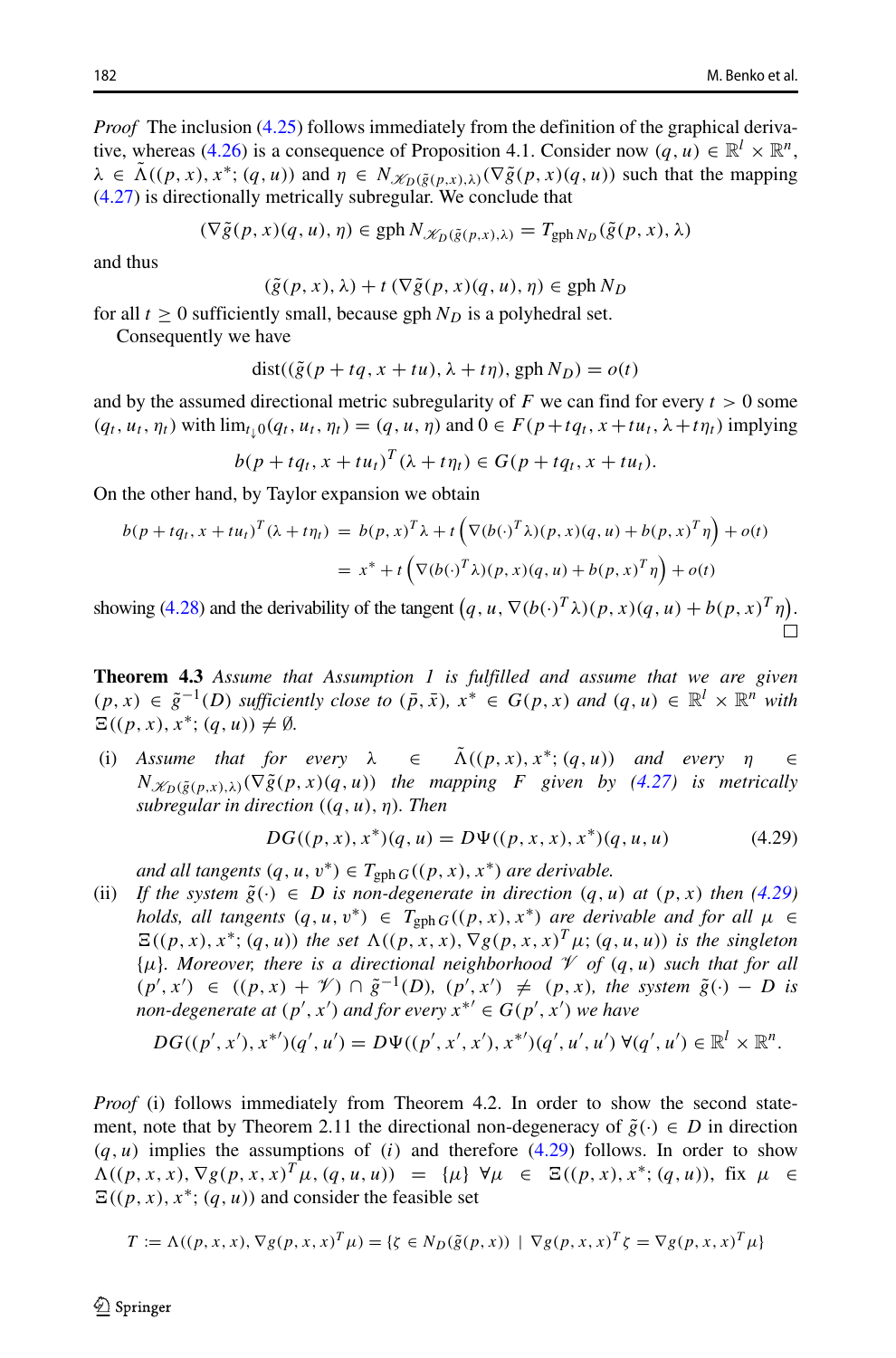of the linear program defining  $\Lambda((p, x, x), \nabla g(p, x, x)^T \mu, (q, u, u))$ . We claim that  $T = {\mu}$ . Indeed,  $\mu \in T$  and consider any element  $\zeta \in T$ . Since  $\nabla \tilde{g}(p, x) = (\nabla_1 g(p, x, x))$ ,  $\nabla_2 g(p, x, x) + \nabla_3 g(p, x, x)$ , we readily obtain  $\nabla \tilde{g}(p, x)^T \zeta = \nabla \tilde{g}(p, x)^T \mu$ . By definition of  $\Xi((p, x), x^*; (q, u))$  we also have  $\zeta^T \nabla \tilde{g}(p, x)(q, u) = \mu^T \nabla \tilde{g}(p, x)(q, u) = 0$ implying  $\zeta, \mu \in N_{T_D(\tilde{g}(p,x))}(\nabla \tilde{g}(p,x)(q,u))$ . Thus  $\nabla \tilde{g}(p,x)^T(\zeta - \mu) = 0, \zeta - \mu \in$ sp  $N_{T_D(\tilde{g}(p,x))}(\nabla \tilde{g}(p,x)(q,u))$  and we deduce  $\zeta - \mu = 0$  from the assumed directional non-degeneracy showing  $T = {\mu}$ . Now  $\Lambda((p, x, x), \nabla g(p, x, x)^T \mu, (q, u, u)) = {\mu}$  follows immediately from the definition. The last part of (ii) is implied by Proposition 2.14 taking into account that non-degeneracy of  $\tilde{g}(\cdot) - D$  at  $(p', x')$  implies non-degeneracy in any direction and by Remark 4.4 below. П

*Remark 4.4* Note that in case when  $\Xi((p, x), x^*; (q, u)) = \emptyset$  we have  $D\Psi((p, x, x), x^*)(q, u, u) = \emptyset$  and thus the equality [\(4.29\)](#page-15-0) automatically holds by virtue of [\(4.25\)](#page-14-0). In particular we have  $DG((p, x), x^*)(q, u) = D\Psi((p, x, x), x^*)(q, u, u) = \emptyset$ for all directions  $(q, u)$  with  $\nabla \tilde{g}(p, x)(q, u) = \nabla g(p, x, x)(q, u, u) \notin T_D(\tilde{g}(p, x))$ .

Observe that Theorem  $(4.3)$  (ii) extends the results stated in  $[18,$  Theorem 2 and Proposition 2].

### <span id="page-16-0"></span>**5 Isolated Calmness of the Solution Mapping**

In what follows we use the following notation. We denote by

$$
\bar{\Lambda} := \{ \lambda \in N_D(\tilde{g}(\bar{p}, \bar{x})) \mid b(\bar{p}, \bar{x})^T \lambda = -f(\bar{p}, \bar{x}) \}
$$

the set of multipliers at our reference solution. we define for every  $\lambda \in \mathbb{R}^s$  the *Lagrangian*  $\mathscr{L}_\lambda(p, x) : \mathbb{R}^l \times \mathbb{R}^n \to \mathbb{R}^n$  by

$$
\mathscr{L}_{\lambda}(p, x) := f(p, x) + b(p, x)^{T} \lambda.
$$

**Definition 5.1** We say that the *second-order condition for isolated calmness (SOCIC)* holds at  $(\bar{p}, \bar{x})$  if for every  $u \neq 0$  and every  $\lambda \in \Lambda$   $((\bar{p}, \bar{x}), -f(\bar{p}, \bar{x}); (0, u))$  with

 $\nabla_2 \tilde{g}(\bar{p}, \bar{x})u \in \mathscr{K}_D(\tilde{g}(\bar{p}, \bar{x})), \lambda$ 

there exists some  $v \in \mathbb{R}^n$  such that

$$
b(\bar{p}, \bar{x})v \in T_{\mathscr{K}_D(\tilde{g}(\bar{p}, \bar{x}), \lambda)} (\nabla_2 \tilde{g}(\bar{p}, \bar{x})u)
$$

and

<span id="page-16-1"></span>
$$
v^T \nabla_2 \mathcal{L}_\lambda(\bar{p}, \bar{x}) u < 0. \tag{5.30}
$$

**Theorem 5.2** Assume that Assumption 1 is fulfilled. If SOCIC holds at  $(\bar{p}, \bar{x})$ , then the *solution map S to the variational system* [\(1.3\)](#page-2-2) has the isolated calmness property at  $(\bar{p}, \bar{x})$ .

*Conversely, if for every*  $u \neq 0$  *there holds* 

<span id="page-16-2"></span>
$$
DG((\bar{p}, \bar{x}), -f(\bar{p}, \bar{x})) (0, u) = D\Psi ((\bar{p}, \bar{x}, \bar{x}), -f(\bar{p}, \bar{x})) (0, u, u)
$$
(5.31)

*and the mapping*  $M = f + G$  *is metrically subregular in direction*  $(0, u)$  *at*  $((\bar{p}, \bar{x}), 0)$ *, SOCIC is also necessary for the isolated calmness property of <i>S* at  $(\bar{p}, \bar{x})$ .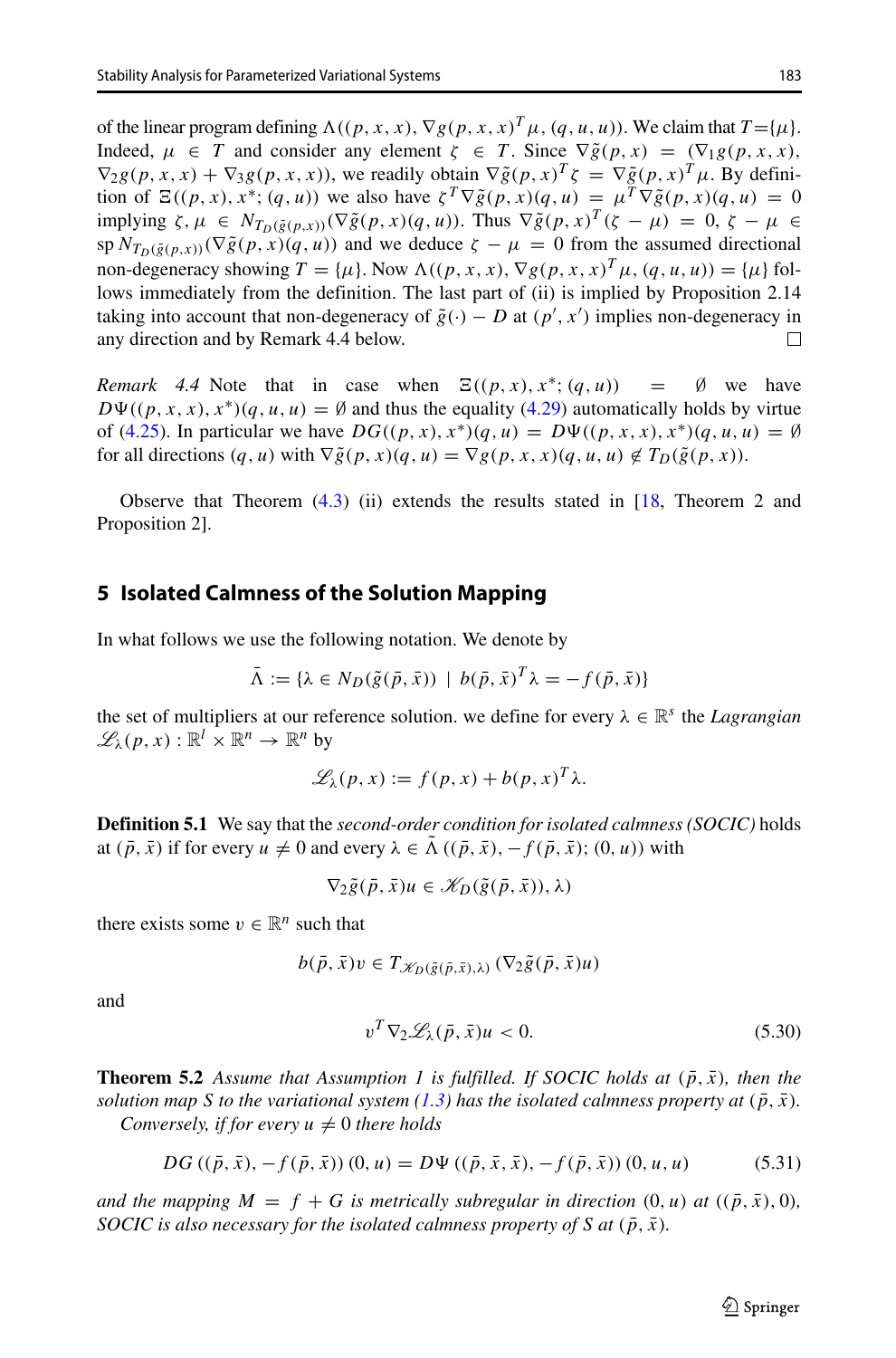*Proof* We claim that SOCIC is equivalent to the condition

<span id="page-17-1"></span>
$$
0 \in \nabla f(p, x)(0, u) + D\Psi((\bar{p}, \bar{x}, \bar{x}), -f(\bar{p}, \bar{x}))(0, u, u) \Rightarrow u = 0.
$$
 (5.32)

Assume on the contrary that there is some  $u \neq 0$  such that

$$
0 \in \nabla f(p, x)(0, u) + D\Psi((\bar{p}, \bar{x}, \bar{x}), -f(\bar{p}, \bar{x}))(0, u, u).
$$

By [\(4.26\)](#page-14-0) this is equivalent to

<span id="page-17-0"></span>
$$
0 \in \nabla f(p, x)(0, u) + \nabla (b(\cdot)^T \lambda)(\bar{p}, \bar{x})(0, u) + b(\bar{p}, \bar{x})^T N_{\mathscr{K}_D(\tilde{g}(\bar{p}, \bar{x}), \lambda)} (\nabla \tilde{g}(\bar{p}, \bar{x})(0, u))
$$
  
= 
$$
\nabla_2 \mathscr{L}_{\lambda}(\bar{p}, \bar{x})u + b(\bar{p}, \bar{x})^T N_{\mathscr{K}_D(\tilde{g}(\bar{p}, \bar{x}), \lambda)} (\nabla_2 \tilde{g}(\bar{p}, \bar{x})u)
$$
(5.33)

for some  $\lambda \in \tilde{\Lambda}((\bar{p}, \bar{x}), -f(\bar{x}); (0, u))$ . In particular,  $\nabla_2 \tilde{g}(\bar{p}, \bar{x})u \in \mathcal{K}_D(\tilde{g}(\bar{p}, \bar{x}), \lambda)$ follows. Next observe that

follows. Next observe that  
\n
$$
N_{\mathscr{K}_{D}(\tilde{g}(\bar{p},\bar{x}),\lambda)} (\nabla_{2}\tilde{g}(\bar{p},\bar{x})u) = \mathscr{K}_{D}(\tilde{g}(\bar{p},\bar{x}),\lambda)^{\circ} \cap [\nabla_{2}\tilde{g}(\bar{p},\bar{x})u]^{\perp} = (\mathscr{K}_{D}(\tilde{g}(\bar{p},\bar{x}),\lambda) + [\nabla_{2}\tilde{g}(\bar{p},\bar{x})u])^{\circ}
$$
\nand thus  
\n
$$
b(\bar{p},\bar{x})^{T} N_{\mathscr{K}_{D}(\tilde{g}(\bar{p},\bar{x}),\lambda)} (\nabla_{2}\tilde{g}(\bar{p},\bar{x})u) = \{v \mid b(\bar{p},\bar{x})v \in T_{\mathscr{K}_{D}(\tilde{g}(\bar{p},\bar{x}),\lambda)} (\nabla_{2}\tilde{g}(\bar{p},\bar{x})u)\}^{\circ}.
$$

and thus

$$
b(\bar{p}, \bar{x})^T N_{\mathscr{K}_D(\tilde{g}(\bar{p}, \bar{x}), \lambda)} (\nabla_2 \tilde{g}(\bar{p}, \bar{x}) u) = \left\{ v \mid b(\bar{p}, \bar{x}) v \in T_{\mathscr{K}_D(\tilde{g}(\bar{p}, \bar{x}), \lambda)} (\nabla_2 \tilde{g}(\bar{p}, \bar{x}) u) \right\}^\circ.
$$

This follows from [\[33,](#page-26-4) Corollary 16.3.2] because the set on the left hand side is a convex polyhedral set and therefore closed. Thus [\(5.33\)](#page-17-0) is equivalent to  $\mathcal{L}_D(g(p,x),\lambda) \rightarrow 2s \text{ (}P)$ <br>from [33, Corollary<br>et and therefore clos<br> $-\nabla_2 \mathcal{L}_\lambda(\bar{p},\bar{x})u \in$ 

$$
-\nabla_2 \mathscr{L}_{\lambda}(\bar{p}, \bar{x})u \in \left\{v \mid b(\bar{p}, \bar{x})v \in T_{\mathscr{K}_{D}(\tilde{g}(\bar{p}, \bar{x}), \lambda)} (\nabla_2 \tilde{g}(\bar{p}, \bar{x})u)\right\}^{\circ}
$$

which in turn is equivalent to

$$
-v^T \nabla_2 \mathscr{L}_\lambda(\bar{p}, \bar{x}) u \leq 0 \,\forall v : b(\bar{p}, \bar{x}) v \in T_{\mathscr{K}_D(\tilde{g}(\bar{p}, \bar{x}), \lambda)} (\nabla_2 \tilde{g}(\bar{p}, \bar{x}) u)
$$

contradicting [\(5.30\)](#page-16-1). Thus the claimed equivalence between SOCIC and [\(5.32\)](#page-17-1) holds true. Combining Theorem 3.1 and [\(4.25\)](#page-14-0) we see that the condition [\(5.32\)](#page-17-1) and consequently SOCIC as well are sufficient for the isolated calmness property of *S* at  $(\bar{p}, \bar{x})$ .

In order to show the second statement of the theorem, just note that condition [\(5.31\)](#page-16-2) ensures that [\(5.32\)](#page-17-1) and SOCIC are equivalent to the condition

$$
0 \in \nabla f(p, x)(0, u) + DG((\bar{p}, \bar{x}, \bar{x}), -f(\bar{p}, \bar{x}))(0, u) \implies u = 0
$$

and thus by Theorem 3.1 the necessity of SOCIC for the isolated calmness property of *S* follows.  $\Box$ 

By Theorem 4.3(ii), a sufficient condition for [\(5.31\)](#page-16-2) is that the system  $\tilde{g}(\cdot) \in D$  is nondegenerate in every direction  $(0, u)$ ,  $u \neq 0$  at  $(\bar{p}, \bar{x})$ . We now state a sufficient condition for the metric regularity of the mapping  $M = f + G$  in some direction  $(q, u)$ .

**Theorem 5.3** *Let*  $(q, u) \in \mathbb{R}^l \times \mathbb{R}^n$  *and assume that the system*  $\tilde{g}(\cdot) \in D$  *is non-degenerate in direction*  $(q, u)$  *at*  $(\bar{p}, \bar{x})$ *. Further assume that for every*  $\hat{\lambda} \in \Xi((\bar{p}, \bar{x}), -f(\bar{p}, \bar{x})$ *;*  $(q, u)$ *)*, every  $\eta \in N_{\mathscr{K}_{D}(\tilde{g}(\bar{p},\bar{x}),\hat{\lambda})}(\nabla \tilde{g}(\bar{p},\bar{x})(q,u))$  satisfying  $0 = \nabla \mathscr{L}_{\hat{\lambda}}(\bar{p},\bar{x})(q,u) + b(\bar{p},\bar{x})^{T}\eta$ , *every pair of faces*  $\mathscr{F}_1, \mathscr{F}_2$  *of the critical cone*  $\mathscr{K}_D(\tilde{g}(\bar{p},\bar{x}), \hat{\lambda})$  *with*  $\nabla \tilde{g}(\bar{p},\bar{x})(q, u) \in$  $\mathscr{F}_1 \subset \mathscr{F}_1 \subset [\eta]^\perp$  and for every  $0 \neq w \in \mathbb{R}^n$  with  $b(\bar{p}, \bar{x})w \in \mathscr{F}_1 - \bar{\mathscr{F}}_2$  there is some *(* $\tilde{q}$ *,*  $\tilde{u}$ *) such that*  $\nabla \tilde{g}(\bar{p}, \bar{x})(\tilde{q}, \tilde{u}) \in \mathcal{F}_1 - \mathcal{F}_2$  *and* 

$$
w^T \nabla \mathscr{L}_{\hat{\lambda}}(\bar{p}, \bar{x})(\tilde{q}, \tilde{u}) > 0.
$$

*Then the mapping M is metrically regular in direction*  $((q, u), 0)$  *at*  $((\bar{p}, \bar{x}), 0)$ *.*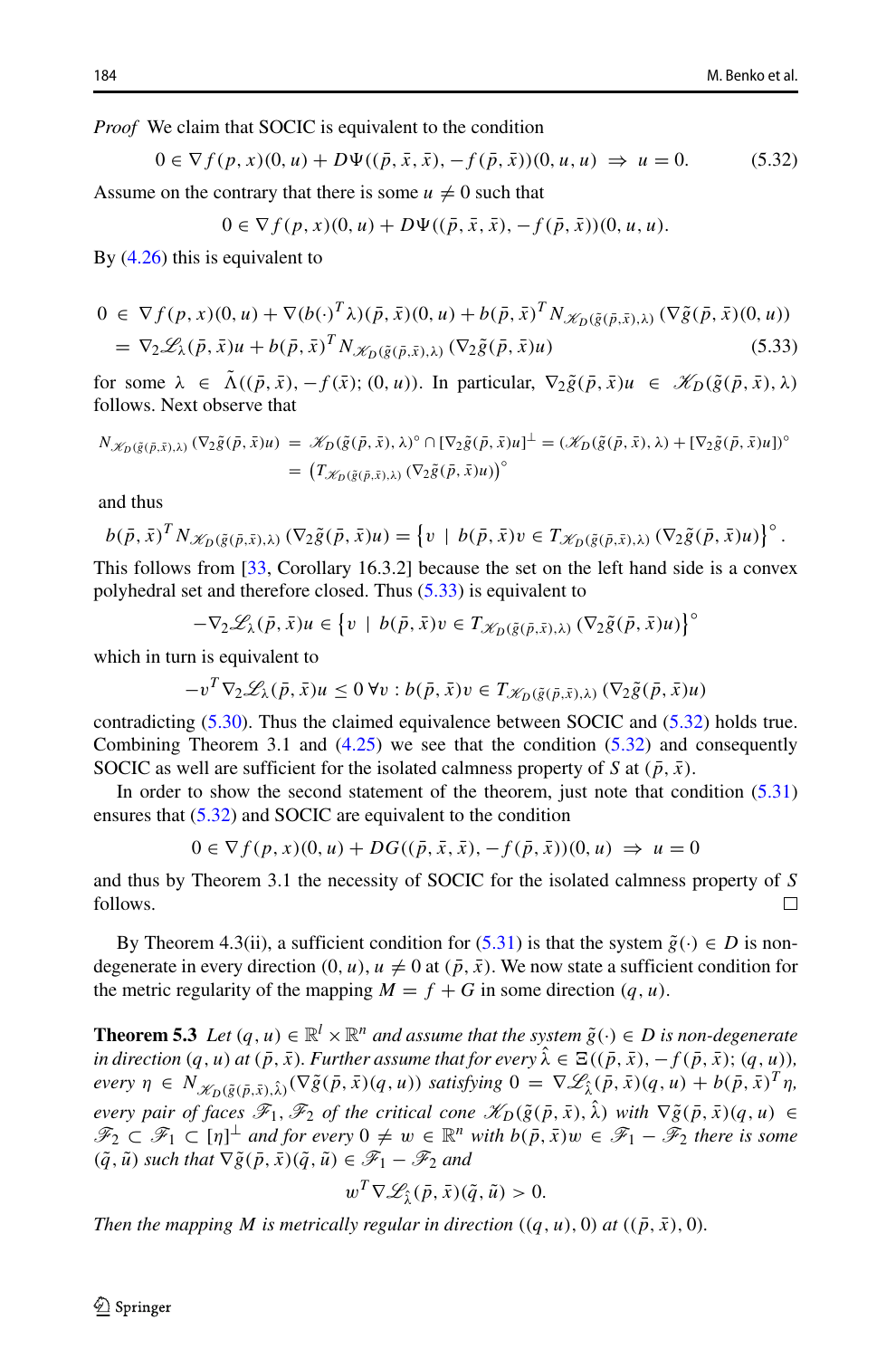*Proof* By contraposition. Assume on the contrary that  $M = f + G$  is not metrically regular in direction  $((q, u), 0)$  at  $((\bar{p}, \bar{x}), 0)$ . By virtue of Theorem 2.6 there is some  $w \neq 0$  such that  $(0, 0) \in D^*(f + G)((p, \bar{x}), 0); ((q, u), 0))(-w)$ . In particular, this implies

$$
0 \in DM((\bar{p}, \bar{x}), 0)(q, u) = \nabla f(\bar{p}, \bar{x})(q, u) + DG((\bar{p}, \bar{x}), -f(\bar{p}, \bar{x}))(q, u).
$$

By the definition of the directional limiting coderivative there are sequences  $t_k \downarrow 0$ , *(q<sub>k</sub>, u<sub>k</sub>, w*<sup>\*</sup><sub>*k*</sub>) → *(q, u, 0)* and *(q*<sup>\*</sup><sub>*k*</sub>, *u*<sup>\*</sup><sub>*k*</sub>, *w*<sub>*k*</sub>) → *(0, 0, <i>w*) such that *k*  $(q_k^*, u_k^*, w_k)$ <br>  $(k, w_k) \in \widehat{N}_k$ 

$$
(q_k^*, u_k^*, w_k) \in \widehat{N}_{\text{gph}(f+G)}((p_k, x_k), t_k w_k^*),
$$

where  $p_k := \bar{p} + t_k q_k$ ,  $x_k := \bar{x} + t_k u_k$ . Hence  $((q_k^*, u_k^*) + \nabla f(p_k, x_k)^T w_k, w_k) \in$ *N* $f_{\text{gph }G}((p_k, x_k), x_k^*)$ , where  $x_k^* := t_k w_k^* - f(p_k, x_k)$ , which is equivalent to

<span id="page-18-2"></span>
$$
(q_k^* + \nabla_1 f(\bar{p}, \bar{x})^T w_k)^T \sigma + (u_k^* + \nabla_2 f(\bar{p}, \bar{x})^T w_k)^T \xi + w_k^T \xi^* \le 0 \,\forall (\sigma, \xi, \xi^*) \in \text{gph } DG((p_k, x_k), x_k^*).
$$
\n(5.34)

By Proposition 2.14, the system  $\tilde{g}(\cdot) \in D$  is non-degenerate at  $(p_k, x_k)$  and we deduce from Theorem 4.3 that  $DG((p_k, x_k), x_k^*)(q', u') = D\Psi((p_k, x_k), x_k^*)(q', u', u') \forall (q', u') \in \mathbb{R}^l \times \mathbb{R}^n$ . Hence, by taking  $\sigma = 0$ ,  $\xi = 0$  we obtain<br>  $w_k^T b(p_k, x_k)^T \zeta^* \le 0 \forall \zeta^* \in \mathcal{K}_D(\tilde{g}(p_k, x_k), \lambda)^\circ, \lambda \in \tilde{\Lambda}((p_k, x_k), x_k^*, (0, 0))$ .  $\mathbb{R}^l \times \mathbb{R}^n$ . Hence, by taking  $\sigma = 0$ ,  $\xi = 0$  we obtain

$$
w_k^T b(p_k, x_k)^T \zeta^* \le 0 \,\forall \zeta^* \in \mathcal{K}_D(\tilde{g}(p_k, x_k), \lambda)^\circ, \ \lambda \in \tilde{\Lambda} \left( (p_k, x_k), x_k^*, (0, 0) \right). \tag{5.35}
$$
  
Since  $\tilde{\Lambda} \left( (p_k, x_k), x_k^*; (0, 0) \right) = \{ \lambda \in N_D(\tilde{g}(p_k, x_k)) \mid b(p_k, x_k)^T \lambda = x_k^* \}$  and  $x_k^* \in$ 

<span id="page-18-1"></span> $w_k^T b(p_k, x_k)^T \zeta^* \le 0 \forall \zeta^* \in \mathcal{K}_D(\tilde{g}(p_k, x_k), \lambda)^\circ, \ \lambda \in \tilde{\Lambda}((p_k, x_k))$ <br>
Since  $\tilde{\Lambda}((p_k, x_k), x_k^*; (0, 0)) = {\lambda \in N_D(\tilde{g}(p_k, x_k)) \mid b(p_k, x_k)}$ <br>  $G(p_k, x_k)$ , by Assumption 1 there exists for every *k* some  $\lambda_k \in \tilde{\Lambda}$  $(p_k, x_k), x_k^*, (0, 0) \cap$  $\kappa \|x_k^*\| \mathcal{B}_{\mathbb{R}^s}$ . By passing to a subsequence if necessary we can assume that  $\lambda_k$  converges to some  $\hat{\lambda}$ . Obviously we have  $\hat{\lambda} \in N_D(\tilde{g}(\bar{p},\bar{x}))$  and  $b(\bar{p},\bar{x})^T\hat{\lambda} = -f(\bar{p},\bar{x})$ . By [\[5,](#page-25-0) Lemma 4H.2], for each *k* sufficiently large there are two closed faces  $\mathcal{F}_2^k \subset \mathcal{F}_1^k$  of the critical cone  $\mathscr{K}_D(\tilde{g}(\bar{p},\bar{x}),\hat{\lambda})$  such that  $\mathscr{K}_D(\tilde{g}(p_k,x_k),\lambda_k) = \mathscr{F}_1^k - \mathscr{F}_2^k$  and a close look at the proof of [\[5,](#page-25-0) Lemma 4H.2] tells us that we also have  $\tilde{g}(p_k, x_k) - \tilde{g}(\bar{p}, \bar{x}) \in \mathbb{r}^2 \mathbb{F}_2^k$ . Since  $\mathscr{K}_D(\tilde{g}(\bar{p},\bar{x}),\hat{\lambda})$  is a closed convex cone, it has only finitely many faces and by passing to a subsequence once more we can assume  $\mathcal{F}_1^k = \mathcal{F}_1$  and  $\mathcal{F}_2^k = \mathcal{F}_2$  for all *k*. A face of a closed convex cone is again a cone and thus  $(\tilde{g}(p_k, x_k) - \tilde{g}(\bar{p}, \bar{x}))/t_k \in \mathbb{R}^3$   $\forall k$ . This yields by passing to the limit that  $\nabla \tilde{g}(\bar{p}, \bar{x})(q, u) \in \mathscr{F}_2 \subset \mathscr{K}_D(\bar{g}(\bar{p}, \bar{x}), \hat{\lambda})$ , and consequently  $\hat{\lambda} \in \Xi\left((\bar{p}, \bar{x}), -f(\bar{p}, \bar{x}), (q, u)\right)$ .

$$
t_k w_k^* - f(p_k, x_k) = x_k^* = b(p_k, x_k)^T \lambda_k = b(\bar{p}, \bar{x})^T \lambda_k + t_k \nabla (b(\cdot)^T \lambda_k) (\bar{p}, \bar{x}) (q_k, u_k) + o(t_k)
$$
  
=  $-f(\bar{p}, \bar{x}) + b(\bar{p}, \bar{x})^T (\lambda_k - \hat{\lambda}) + t_k \nabla (b(\cdot)^T \hat{\lambda}) (\bar{p}, \bar{x}) (q, u) + o(t_k),$ 

yielding

<span id="page-18-0"></span>
$$
b(\bar{p}, \bar{x})^T \frac{\lambda_k - \lambda}{t_k} = w_k^* - \frac{f(p_k, x_k) - f(\bar{p}, \bar{x})}{t_k} - \nabla(b(\cdot)^T \hat{\lambda})(\bar{p}, \bar{x})(q, u) + o(t_k)/t_k
$$
  
= 
$$
w_k^* - \nabla \mathcal{L}_{\hat{\lambda}}(q, u) + o(t_k)/t_k.
$$
 (5.36)

Since  $\lambda_k \in N_D(\tilde{g}(p_k, x_k)) \subset N_D(\tilde{g}(\bar{p}, \bar{x}))$ , it holds that  $\lambda_k - \hat{\lambda}$  and consequently  $\frac{\lambda_k - \lambda_k}{t_k}$  belong to  $T_{N_D(\tilde{g}(\bar{p}, \bar{x}))}(\hat{\lambda})$ . Because of  $\nabla \tilde{g}(\bar{p}, \bar{x})(q, u) \in \mathscr{F}_2 \subset \mathscr{F}_1$  we conclude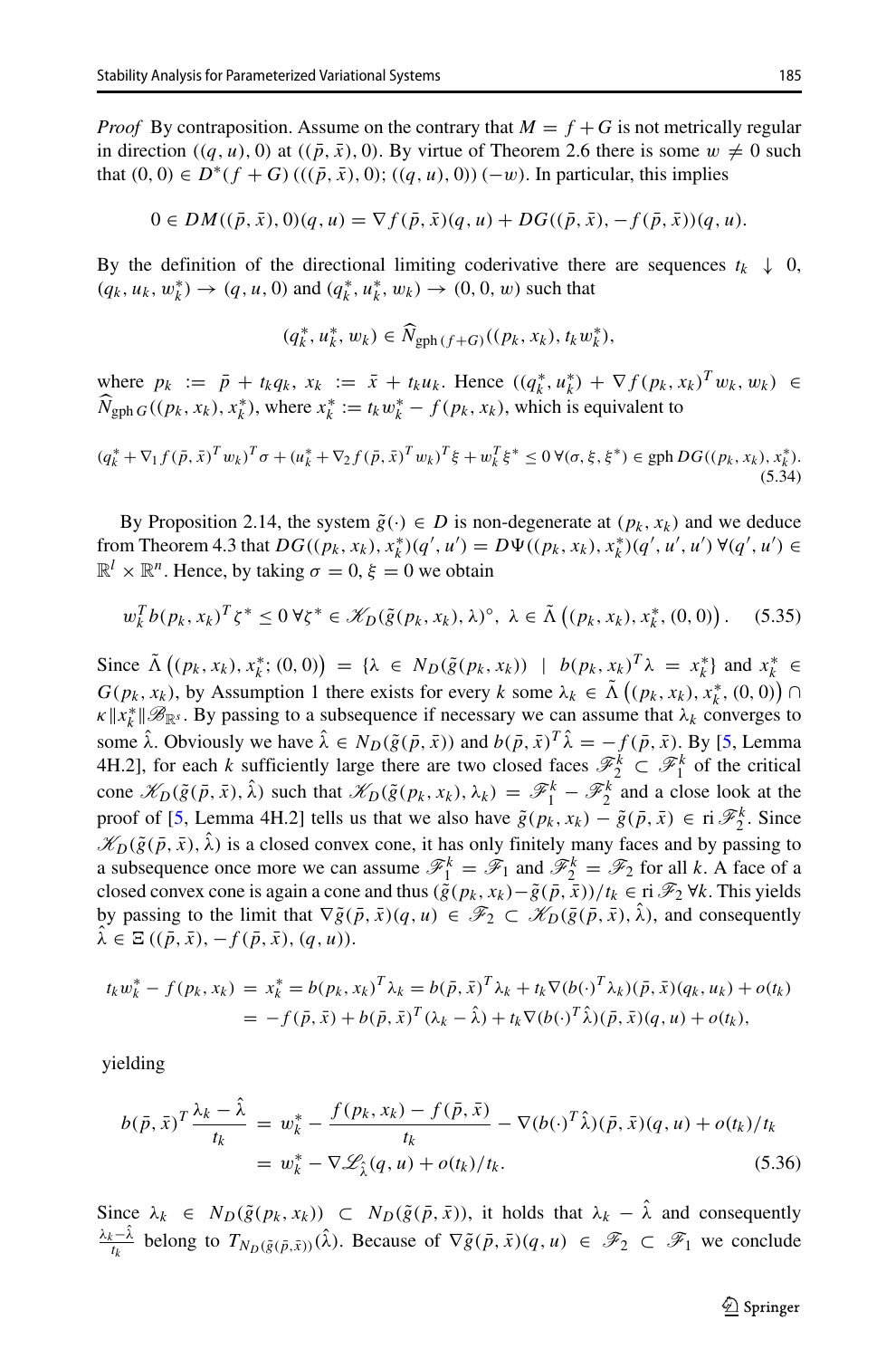$\nabla \tilde{g}(\bar{p}, \bar{x})(q, u) \in \mathscr{F}_1 - \mathscr{F}_2 = \mathscr{K}_D(\tilde{g}(p_k, x_k), \lambda_k)$  showing  $\lambda_k^T \nabla \tilde{g}(\bar{p}, \bar{x})(q, u) = 0.$ Together with  $\hat{\lambda}^T \nabla \tilde{g}(\bar{p}, \bar{x})(q, u) = 0$  we obtain

$$
\frac{\lambda_k - \hat{\lambda}}{t_k} \in T_{N_D(\tilde{g}(\bar{p}, \bar{x}))}(\hat{\lambda}) \cap [\nabla \tilde{g}(\bar{p}, \bar{x})(q, u)]^{\perp} = \left(N_D(\tilde{g}(\bar{p}, \bar{x})) + [\hat{\lambda}]\right) \cap [\nabla \tilde{g}(\bar{p}, \bar{x})(q, u)]^{\perp}
$$
\n
$$
= \left(T_D(\tilde{g}(\bar{p}, \bar{x})) \cap [\hat{\lambda}]^{\perp}\right)^{\circ} \cap [\nabla \tilde{g}(\bar{p}, \bar{x})(q, u)]^{\perp} = N_{\mathscr{K}_D(\tilde{g}(\bar{p}, \bar{x}), \hat{\lambda})}(\nabla \tilde{g}(\bar{p}, \bar{x})(q, u)).
$$
\nSince  $\mathscr{F}_1 - \mathscr{F}_2 - \mathscr{K}_D(\tilde{g}(p, x, \lambda) \cap [\lambda] \cap [\lambda] \perp^{\perp} \text{ and } \mathscr{F}_2 \subset \mathscr{F}_2 \subset \mathscr{K}_D(\tilde{g}(\bar{p}, \bar{x}), \hat{\lambda}) \text{ we have}$ 

Since  $\mathscr{F}_1 - \mathscr{F}_2 = \mathscr{K}_D(\tilde{g}(p_k, x_k), \lambda_k) \subset [\lambda_k]^{\perp}$  and  $\mathscr{F}_2 \subset \mathscr{F}_1 \subset \mathscr{K}_D(\tilde{g}(\tilde{p}, \tilde{x}), \lambda)$ , we have ⊥

$$
\mathscr{F}_1 - \mathscr{F}_2 \subset [\lambda_k]^{\perp} \cap [\hat{\lambda}]^{\perp} = ((\lambda_k) + [\hat{\lambda}])^{\perp} \subset [\lambda_k - \hat{\lambda}]^{\perp}
$$

and consequently  $[\lambda_k - \hat{\lambda}] \subset (\text{sp } \mathscr{F}_1)^{\perp}$ . We can now invoke Hoffman's lemma [\[3,](#page-25-23) Theorem 2.200] to find for every *k* some  $\eta_k \in N_{\mathscr{K}_D(\tilde{g}(\bar{p},\bar{x}),\hat{\lambda})}(\nabla \tilde{g}(\bar{p},\bar{x})(q,u)) \cap (\text{sp } \mathscr{F}_1)^{\perp}$  satisfying

$$
b(\bar{p}, \bar{x})^T \frac{\lambda_k - \hat{\lambda}}{t_k} = b(\bar{p}, \bar{x})^T \eta_k
$$

and  $\|\eta_k\| \leq \beta \|b(\bar{p}, \bar{x})^T (\lambda_k - \hat{\lambda})/t_k\|$  for some constant  $\beta > 0$  not depending on k. Since the right hand side of  $(5.36)$  is bounded, so is  $\eta_k$  and by possibly passing to a subsequence we can assume that  $\eta_k$  converges to some  $\eta \in N_{\mathcal{K}_D(\tilde{g}(\bar{p},\bar{x}),\hat{\lambda})}(\nabla \tilde{g}(\bar{p},\bar{x})(q,u)) \cap (\text{sp } \mathcal{F}_1)^{\perp}$ satisfying

$$
b(\bar{p}, \bar{x})^T \eta = \lim_{k \to \infty} \left( -\nabla \mathcal{L}_{\hat{\lambda}}(\bar{p}, \bar{x})(q, u) + o(t_k)/t_k + w_k^* \right) = -\nabla \mathcal{L}_{\hat{\lambda}}(\bar{p}, \bar{x})(q, u).
$$

From  $\eta \in (\text{sp } \mathscr{F}_1)^\perp$  we conclude  $\mathscr{F}_1 \subset \text{sp } \mathscr{F}_1 \subset [\eta]^\perp$ . Moreover, by passing *k* to infinity in [\(5.35\)](#page-18-1) it follows that

$$
w^T b(\bar{p}, \bar{x})^T \zeta^* \le 0 \,\forall \zeta^* \in (\mathscr{F}_1 - \mathscr{F}_2)^\circ,
$$

which is the same as  $b(\bar{p}, \bar{x})w \in \mathscr{F}_1 - \mathscr{F}_2$ . By the assumption of the theorem there is some  $(\tilde{q}, \tilde{u})$  with  $\nabla \tilde{g}(\bar{p}, \bar{x})(\tilde{q}, \tilde{u}) \in \mathcal{F}_1 - \mathcal{F}_2$  and  $w^T \nabla \mathcal{L}_{\hat{\lambda}}(\bar{p}, \bar{x})(\tilde{q}, \tilde{u}) > 0$ . Applying Corollary 2.12 we obtain

$$
\mathrm{sp} \, N_{T_D(\tilde{g}(\bar{p},\bar{x}))}(\nabla \tilde{g}(\bar{p},\bar{x})(q,u)) \supset (\mathscr{F}_2 - \mathscr{F}_2)^\circ \supset (\mathscr{F}_1 - \mathscr{F}_2)^\circ
$$

implying the condition

$$
\nabla \tilde{g}(\bar{p}, \bar{x})^T \mu = 0, \ \mu \in (\mathcal{F}_1 - \mathcal{F}_2)^\circ \implies \mu = 0.
$$

From Theorem 2.8 we can deduce that for every *k* there is some  $(\tilde{q}_k, \tilde{u}_k)$  satisfying

$$
\nabla \tilde{g}(p_k, x_k)(\tilde{q}_k, \tilde{u}_k) \in \mathscr{F}_1 - \mathscr{F}_2 = \mathscr{K}_D(\tilde{g}(p_k, x_k), \lambda_k)
$$

and

$$
\|(\tilde{q}_k, \tilde{u}_k) - (\tilde{q}, \tilde{u})\| \leq \beta' \text{dist}(\nabla \tilde{g}(p_k, x_k)(\tilde{q}, \tilde{u}), \mathscr{F}_1 - \mathscr{F}_2) \leq \beta' \|(\nabla \tilde{g}(p_k, x_k) - \nabla \tilde{g}(\bar{p}, \bar{x}))(\tilde{q}, \tilde{u})\|
$$

for some constant  $\beta' \geq 0$  not depending on *k*. Since  $\tilde{g}(\cdot) \in D$  is non-degenerate at  $(p_k, x_k)$ by Proposition 2.14, we obtain  $\Lambda((p_k, x_k, x_k), \nabla g(p_k, x_k, x_k)^T \lambda_k; (\tilde{q}_k, \tilde{u}_k, \tilde{u}_k)) = {\lambda_k}$  by Theorem 4.3 and thus

$$
((\tilde{q}_k, \tilde{u}_k), \nabla (b(\cdot)^T \lambda_k)(p_k, x_k)(\tilde{q}_k, \tilde{u}_k)) \in \text{gph } DG((p_x, x_k), x_k^*).
$$

Hence we obtain from [\(5.34\)](#page-18-2)

$$
(q_k^* + \nabla_1 f(p_k, x_k)^T w_k)^T \tilde{q}_k + (u_k^* + \nabla_2 f(p_k, x_k)^T w_k)^T \tilde{u}_k + w_k^T \nabla (b(\cdot)^T \lambda_k)(p_k, x_k) (\tilde{q}_k, \tilde{u}_k)
$$
  
=  $q_k^* \tilde{q}_k + u_k^* \tilde{u}_k + w_k^T \nabla \mathcal{L}_{\lambda_k}(p_k, x_k) (\tilde{q}_k, \tilde{u}_k) \le 0.$ 

 $\mathcal{D}$  Springer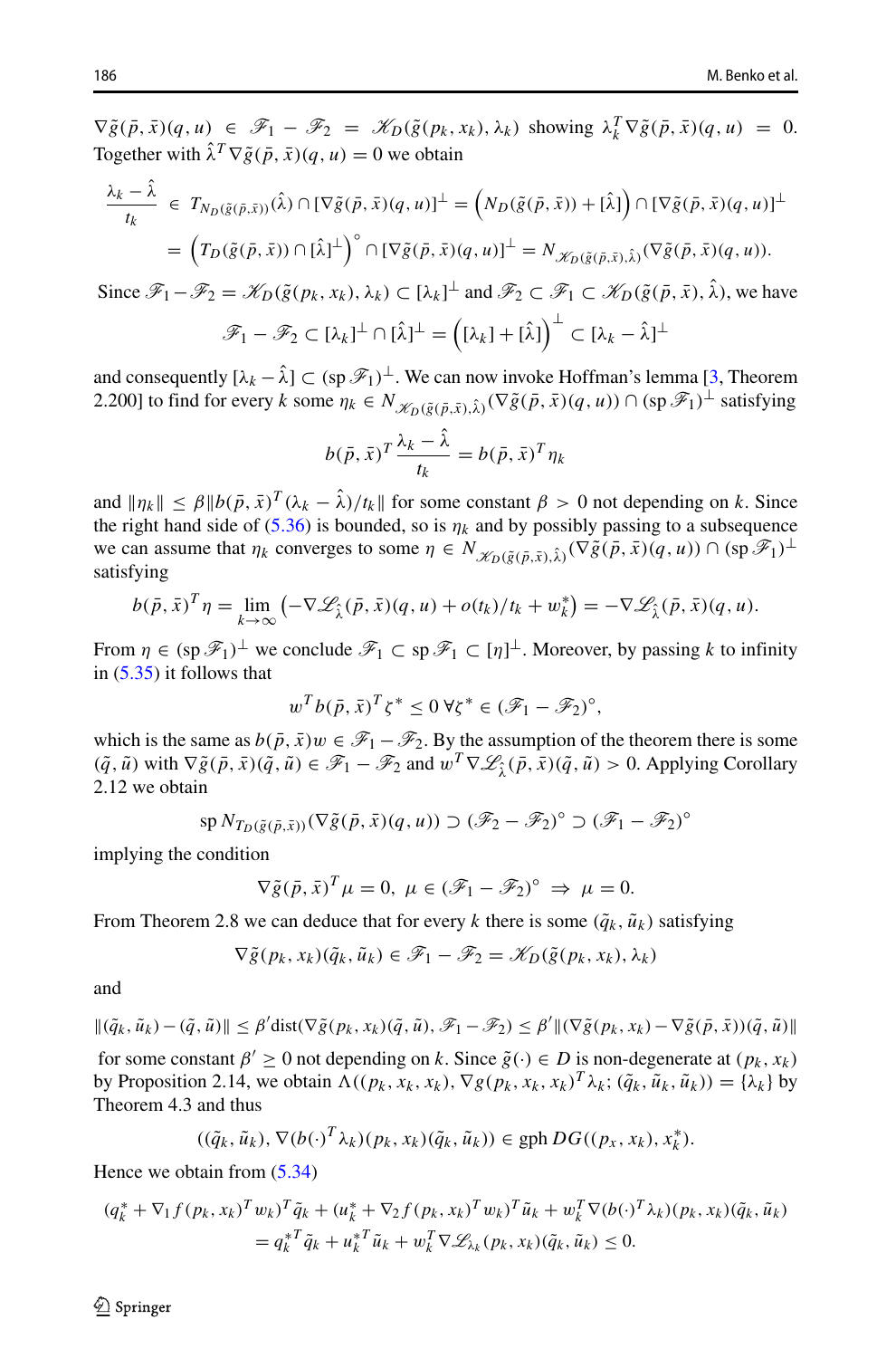By passing *k* to infinity this yields the contradiction  $w^T \nabla \mathcal{L}_{\hat{\lambda}}(\bar{p}, \bar{x})(\tilde{q}, \tilde{u}) \le 0$  and hence *M* is metrically regular in direction  $((a, u), 0)$  at  $((\bar{p}, \bar{x}), 0)$ . *M* is metrically regular in direction  $((q, u), 0)$  at  $((\bar{p}, \bar{x}), 0)$ .

In case when  $(q, u) = (0, 0)$  Theorem 5.3 constitutes a sufficient condition for the metric regularity of *M* around  $((\bar{p}, \bar{x}), 0)$ . This is an interesting result for its own sake. On the other hand, when applying Theorem 5.3 for directions  $(0, u)$ ,  $u \neq 0$ , we have an efficient tool for verifying the necessity of SOCIC for the isolated calmness property of *S*.

*Remark 5.4* Condition [\(5.31\)](#page-16-2) and the requirement that *M* is metrically subregular are fulfilled in particular in case of canonical perturbations, i.e., parametric systems given by [\(1.3\)](#page-2-2) with  $p = (p_1, p_2) \in \mathbb{R}^n \times \mathbb{R}^s$ ,  $f(p, x) = \hat{f}(x) - p_1$  and  $\tilde{g}(p, x) = \hat{g}(x) - p_2$ .

*Example 5.5* Consider the variational system [\(1.3\)](#page-2-2) with  $D := \mathbb{R}^2_-$  and  $f : \mathbb{R}^2 \times \mathbb{R}^2 \to \mathbb{R}^2$ ,<br>  $g : \mathbb{R}^2 \times \mathbb{R}^2 \times \mathbb{R}^2 \to \mathbb{R}^2$  given by<br>  $f(p, x) := \begin{pmatrix} x_1 - p_1 \\ -x_2 \end{pmatrix}, \quad g(p, x, z) := \begin{pmatrix} p_2 - x_1 + x_2$  $g : \mathbb{R}^2 \times \mathbb{R}^2 \times \mathbb{R}^2 \to \mathbb{R}^2$  given by

$$
f(p, x) := \begin{pmatrix} x_1 - p_1 \\ -x_2 \end{pmatrix}, \quad g(p, x, z) := \begin{pmatrix} p_2 - x_1 + x_2 + z_2 \\ -x_1 - 3x_2 + z_2 \end{pmatrix}
$$

at  $\bar{p} = \bar{x} = (0, 0)$ . Condition [\(4.24\)](#page-13-0) ensuring Assumption 1 reads as

$$
\begin{pmatrix} 0 \\ \mu_1 + \mu_2 \end{pmatrix} = \begin{pmatrix} 0 \\ 0 \end{pmatrix}, \ \mu_1, \ \mu_2 \ge 0 \ \Rightarrow \mu_1 = \mu_2 = 0
$$

and is certainly fulfilled. Further,

$$
\begin{pmatrix}\n0 \\
\mu_1 + \mu_2\n\end{pmatrix} = \begin{pmatrix}\n0 \\
0\n\end{pmatrix}, \ \mu_1, \ \mu_2 \ge 0 \Rightarrow \mu_1 = \mu_2 = 0
$$
\nfilled. Further,\n
$$
b(p, x) = \begin{pmatrix}\n0 & 1 \\
0 & 1\n\end{pmatrix}, \quad \tilde{g}(p, x) = \begin{pmatrix}\np_2 - x_1 + 2x_2 \\
-x_1 - 2x_2\n\end{pmatrix}
$$

and for each  $p \in \mathbb{R}^2$  the solution set  $S(p)$  consists of those *x* such that there exists some  $\lambda \in N_{\mathbb{R}_-^2}(\tilde{g}(p, x))$  fulfilling

$$
0 = \mathscr{L}_{\lambda}(p, x) = \begin{pmatrix} x_1 - p_1 \\ -x_2 + \lambda_1 + \lambda_2 \end{pmatrix}.
$$

Straightforward calculations yield that the solution map *S* is given by ⎩

<span id="page-20-0"></span>
$$
S(p) = \begin{cases} \{(p_1, 0), (p_1, \frac{p_1 - p_2}{2})\} & \text{if } p_2 - p_1 \le 0, p_1 \ge 0, \\ \{(p_1, -\frac{p_1}{2}), (p_1, \frac{p_1 - p_2}{2})\} & \text{if } p_2 - 2p_1 \le 0, p_1 < 0, \\ \emptyset & \text{otherwise.} \end{cases} \tag{5.37}
$$

We see that *S* has the isolated calmness property at  $(\bar{p}, \bar{x})$  and we now want to verify that SOCIC is fulfilled. Consider  $u \neq 0$  such that

$$
\nabla_2 \tilde{g}(\bar{p}, \bar{x}) u = \begin{pmatrix} -u_1 + 2u_2 \\ -u_1 - 2u_2 \end{pmatrix} \in T_D(\tilde{g}(\bar{p}, \bar{x})) = \mathbb{R}^2_-.
$$

In particular we have  $u_1 \neq 0$  because  $u_1 = 0$  implies  $u_2 = 0$  and the case  $u = 0$  is excluded. Since  $\Xi((\bar{p}, \bar{x}), -f(\bar{p}, \bar{x})) = {\mu \in \mathbb{R}^2_+ \mid (0, \mu_1 + \mu_2) = (0, 0)} = {(0, 0)},$  we have  $\Xi((\bar{p}, \bar{x}), -f(\bar{p}, \bar{x}); (0, u)) = \tilde{\Lambda}((\bar{p}, \bar{x}), -f(\bar{p}, \bar{x}); (0, u)) = \{(0, 0)\}.$  By choosing  $v = (-u_1, 0)$  we have  $b(\bar{p}, \bar{x})v = 0 \in T_{\mathscr{K}_D(\tilde{g}(\bar{p}, \bar{x}), \lambda)}(\nabla_2 \tilde{g}(\bar{p}, \bar{x})u)$  and  $v^T \nabla_2 \mathscr{L}_0(\bar{p}, \bar{x})u =$  $-u_1^2$  < 0 and SOCIC is established.

Next we show that the mapping  $(p, x) \implies M(p, x) = f(p, x) + G(p, x)$  is metrically regular around  $((\bar{p}, \bar{x}), 0)$  by applying Theorem 5.3 with  $(q, u) = (0, 0)$ . The Jacobian  $\nabla \tilde{g}(\bar{p}, \bar{x})$  has full row rank and hence the system  $\tilde{g}(\cdot) \in \mathbb{R}^2$  is non-degenerate. It can be easily deduced that the only  $\hat{\lambda} \in \Xi((\bar{p}, \bar{x}), -f(\bar{p}, \bar{x}); (0, 0))$  and the only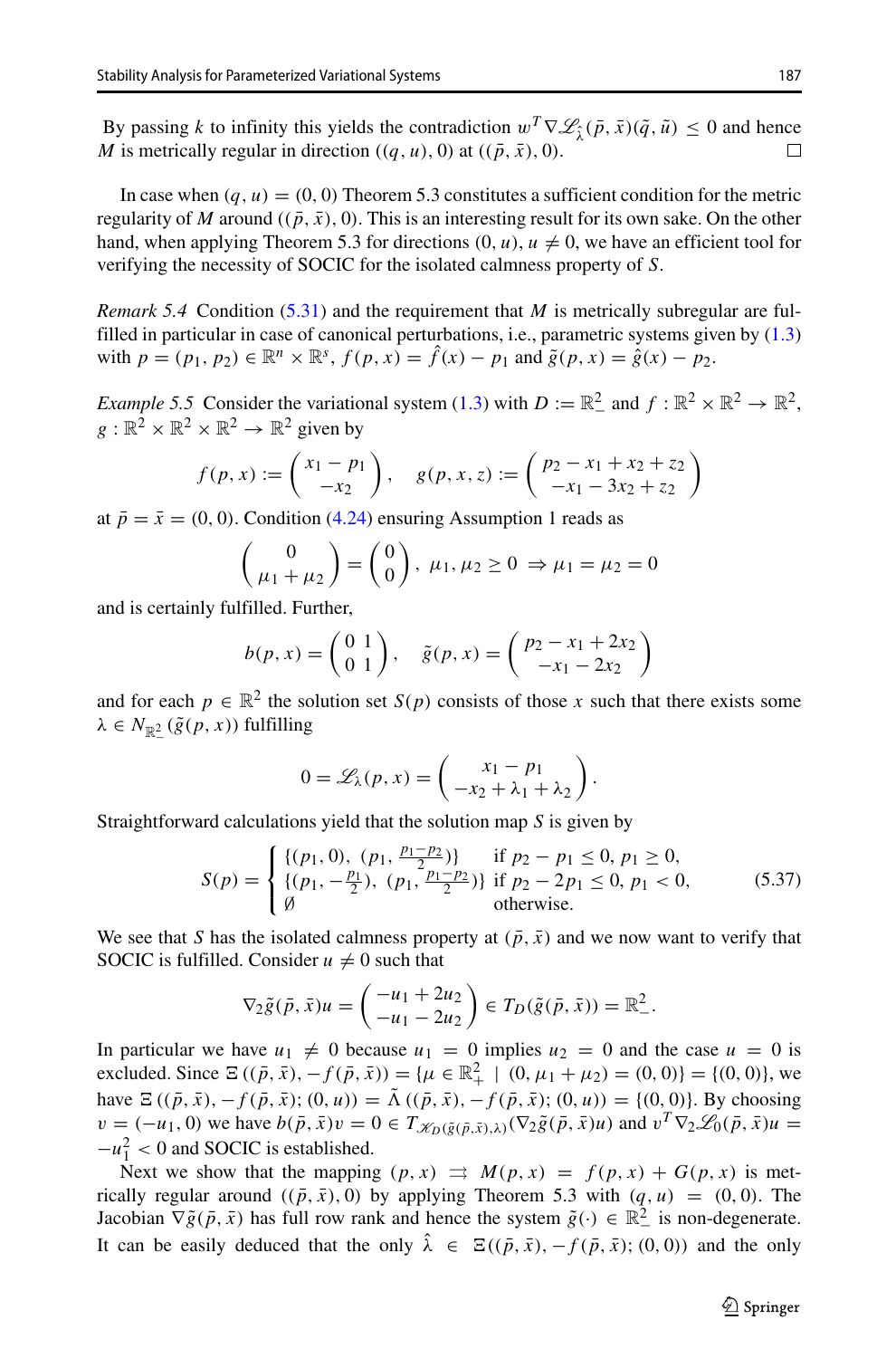$\eta \in N_{\mathcal{K}_D(\tilde{g}(\bar{p},\bar{x}),\hat{\lambda})}(\nabla \tilde{g}(\bar{p},\bar{x})(0,0))$  satisfying  $0 = \nabla \mathcal{L}_{\hat{\lambda}}(\bar{p},\bar{x})(0,0) + b(\bar{p},\bar{x})^T \eta$  are  $\hat{\lambda} = \eta = (0, 0)$ . We have to show that for every pair of faces  $\mathcal{F}_2 \subset \mathcal{F}_1 \subset \mathbb{R}^2$  and every  $0 \neq w \in \mathbb{R}^2$  satisfying  $b(\bar{p}, \bar{x})w = (w_2, w_2)^T \in \mathcal{F}_1 - \mathcal{F}_2$  there is some  $(\tilde{q}, \tilde{u})$  with

<span id="page-21-1"></span>
$$
\nabla \tilde{g}(\bar{p}, \bar{x})(\tilde{q}, \tilde{u}) = \begin{pmatrix} \tilde{q}_2 - \tilde{u}_1 + 2\tilde{u}_2 \\ -\tilde{u}_1 - 2\tilde{u}_2 \end{pmatrix} \in \mathscr{F}_1 - \mathscr{F}_2 \text{ and } w^T \nabla \mathscr{L}_0(\bar{p}, \bar{x})(\tilde{q}, \tilde{u}) = w_1(\tilde{u}_1 - \tilde{q}_1) - w_2 \tilde{u}_2 > 0. \tag{5.38}
$$

If  $w_1 \neq 0$ , this can be easily accomplished by taking  $\tilde{q}_2 = \tilde{u}_1 = \tilde{u}_2 = 0$  and  $\tilde{q}_1 = -w_1$ . So let  $w_1 = 0$  and consequently  $w_2 \neq 0$ . Then condition [\(5.38\)](#page-21-1) is fulfilled when we take, e.g.,  $\tilde{u}_2 = -w_2$ ,  $\tilde{u}_1 = -2\tilde{u}_2$ ,  $\tilde{q}_2 = \tilde{u}_1 - 2\tilde{u}_2$  and an arbitrary  $\tilde{q}_1$ . So, we have detected the metric regularity of *M* from Theorem 5.3. metric regularity of *M* from Theorem 5.3.

### <span id="page-21-0"></span>**6 On the Aubin Property of the Solution Map**

In the following theorem we state our main result concerning the Aubin property of the solution map *S* relative to some set *P*. It improves [\[18,](#page-25-10) Theorem 6], because Assumption 1 is weaker than Assumption (A) in [\[18\]](#page-25-10) and we use here a less restrictive non-degeneracy condition.

**Theorem 6.1** *Assume that Assumption 1 is fulfilled and we are given a closed set*  $P \subset \mathbb{R}^l$ *containing*  $\bar{p}$  *such that the following assumptions are fulfilled:* 

(i) *For every*  $q \in T_P(\bar{p})$  *there is some*  $u \in \mathbb{R}^n$  *such that* 

<span id="page-21-2"></span>
$$
0 \in \nabla f(\bar{p}, \bar{x})(q, u) + D\Psi ((\bar{p}, \bar{x}, \bar{x}), -f(\bar{p}, \bar{x})) (q, u, u).
$$
 (6.39)

(ii) *For every*  $(0,0) \neq (q, u)$  *verifying*  $(6.39)$  *the (partial) directional non-degeneracy condition*

<span id="page-21-3"></span>
$$
\nabla_2 \tilde{g}(\bar{p}, \bar{x})^T \mu = 0, \ \mu \in sp \ N_{T_D(\tilde{g}(\bar{p}, \bar{x}))}(\nabla \tilde{g}(\bar{p}, \bar{x})(q, u)) \implies \mu = 0 \tag{6.40}
$$

*is fulfilled and for every*  $\hat{\lambda} \in \mathbb{E}((\bar{p}, \bar{x}), -f(\bar{p}, \bar{x}); (q, u))$ *, every*  $\eta \in$  $N_{\mathscr{K}_D(\tilde{g}(\bar{p},\bar{x}),\hat{\lambda})}(\nabla \tilde{g}(\bar{p},\bar{x})(q,u))$  satisfying  $0 = \nabla \mathscr{L}_{\hat{\lambda}}(\bar{p},\bar{x})(q,u) + b(\bar{p},\bar{x})^T \eta$ , every *pair of faces*  $\mathscr{F}_1, \mathscr{F}_2$  *of the critical cone*  $\mathscr{K}_D(\tilde{g}(\bar{p},\bar{x}), \hat{\lambda})$  *with*  $\nabla \tilde{g}(\bar{p},\bar{x})(q, u) \in$  $\mathscr{F}_2 \subset \mathscr{F}_1 \subset [\eta]^{\perp}$  and every  $w \neq 0$  with  $b(\bar{p}, \bar{x})w \in \mathscr{F}_1 - \mathscr{F}_2$  there is some  $\tilde{w}$  with  $\nabla_2 \tilde{g}(\bar{p}, \bar{x}) \tilde{w} \in \mathscr{F}_1 - \mathscr{F}_2$  such that

$$
w^T \nabla_2 \mathscr{L}_{\hat{\lambda}}(\bar{p}, \bar{x}) \tilde{w} > 0.
$$

*Then the solution mapping S to the variational system [\(1.3\)](#page-2-2) has the Aubin property relative to P* around  $(\bar{p}, \bar{x})$  and for every  $q \in T_P(\bar{p})$  there holds

$$
DS(\bar{p}, \bar{x})(q) = \{u \mid 0 \in \nabla f(\bar{p}, \bar{x})(q, u) + D\Psi((\bar{p}, \bar{x}, \bar{x}), -f(\bar{p}, \bar{x})) (q, u, u)\}.
$$

*Proof* We will invoke Theorem 3.5 in order to prove the proposition. Observe that [\(6.40\)](#page-21-3) implies the non-degeneracy of the system  $\tilde{g}(\cdot) \in D$  in direction  $(q, u)$ at  $(\bar{p}, \bar{x})$  and by Theorem 4.3 we have that  $D\Psi((\bar{p}, \bar{x}, \bar{x}), -f(\bar{p}, \bar{x}))$   $(q, u, u)$  =  $DG((\bar{p}, \bar{x}), -f(\bar{p}, \bar{x}))$  *(q, u)* and all tangents  $(q, u, u^*)$  to gph *G* at  $((\bar{p}, \bar{x}), -f(\bar{p}, \bar{x}))$  are derivable. Since  $DM((\bar{p}, \bar{x}), 0)(q, u) = \nabla f(\bar{p}, \bar{x})(q, u) + DG((\bar{p}, \bar{x}), -f(\bar{p}, \bar{x}))(q, u)$ and taking into account Remark 3.7, assumption (i) of Theorem 3.5 is satisfied due to the first assumption.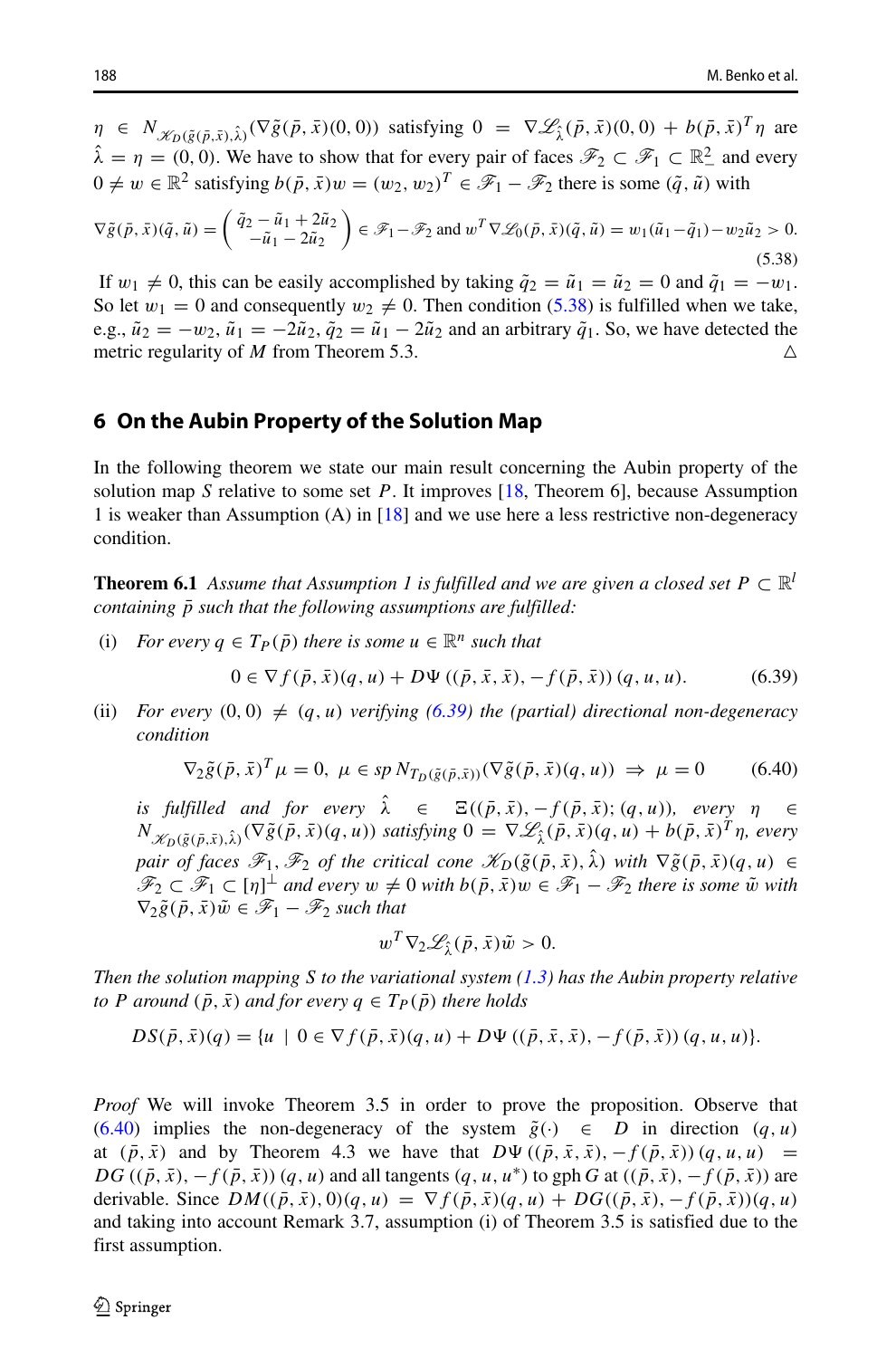We now show that assumption (ii) of Theorem 3.5 is fulfilled as well. Assume that we are given a direction  $(0, 0) \neq (q, u)$  satisfying

$$
0 \in DM((\bar{p}, \bar{x}), 0)(q, u) = \nabla f(\bar{p}, \bar{x})(q, u) + DG((\bar{p}, \bar{x}), -f(\bar{p}, \bar{x}))(q, u) \subset \nabla f(\bar{p}, \bar{x})(q, u) + D\Psi((\bar{p}, \bar{x}, \bar{x}), -f(\bar{p}, \bar{x}))(q, u, u)
$$

and  $(q^*, w)$  such that  $(q^*, 0) \in D^*M$   $(((\bar{p}, \bar{x}), 0); ((q, u), 0))(-w)$ .

By the definition of the directional limiting coderivative there are sequences  $t_k \downarrow 0$ , *(q<sub>k</sub>*, *u<sub>k</sub>*, *w*<sub> $k$ </sub><sup>\*</sup>) → *(q, u, 0)* and *(q<sub>k</sub>*<sup>\*</sup>, *u<sub>k</sub>*<sup>\*</sup>, *w<sub>k</sub>*) → *(q*<sup>\*</sup>, 0*, w*) such that *k i i i (q<sub>k</sub>*, *u<sub>k</sub>*, *w<sub>k</sub>*)  $\in \widehat{N}$ 

$$
(q_k^*, u_k^*, w_k) \in \tilde{N}_{\text{gph}(f+G)}((p_k, x_k), t_k w_k^*),
$$

where  $p_k := \bar{p} + t_k q_k$ ,  $x_k := \bar{x} + t_k u_k$ . We can now proceed as in the proof of Theorem 5.3 to find the sequences  $x_k^*$  and  $\lambda_k$  as well as

$$
\hat{\lambda} = \lim_{k \to \infty} \lambda_k \in \Xi((\bar{p}, \bar{x}), -f(\bar{p}, \bar{x}); (q, u)), \ \eta \in N_{\mathcal{K}_D(\tilde{g}(\bar{p}, \bar{x}), \hat{\lambda})}(\nabla \tilde{g}(\bar{p}, \bar{x})(q, u))
$$

with  $0 = \nabla \mathcal{L}_{\hat{\imath}}(\bar{p}, \bar{x})(q, u) + b(\bar{p}, \bar{x})^T \eta$  and the faces  $\mathcal{F}_1, \mathcal{F}_2$  of the critical cone  $\mathscr{K}_D(\tilde{g}(\bar{p},\bar{x}),\lambda)$  with  $\nabla \tilde{g}(\bar{p},\bar{x})(q,u) \subset \mathscr{F}_2 \subset \mathscr{F}_1 \subset [\eta]^{\perp}$  such that  $\mathscr{K}_D(\tilde{g}(p_k,x_k),\lambda_k)) =$  $\mathscr{F}_1 - \mathscr{F}_2$  ∀*k*. As in the proof of Theorem 5.3 we can also deduce  $b(\bar{p}, \bar{x})w \in \mathscr{F}_1 - \mathscr{F}_2$ . By assumption (ii) of the theorem there is some  $\tilde{w}$  with  $\nabla_2 \tilde{g}(\bar{p}, \bar{x}) \tilde{w} \in \mathscr{F}_1 - \mathscr{F}_2$  and  $w^T \nabla_2 \mathcal{L}_{\hat{\imath}}(\bar{p}, \bar{x}) \tilde{w} > 0$ , provided  $w \neq 0$ , which we now assume.

Next observe that the implication

<span id="page-22-0"></span>
$$
\nabla_2 g(\bar{p}, \bar{x})^T \mu = 0, \ \mu \in (\mathcal{F}_1 - \mathcal{F}_2)^\circ \implies \mu = 0 \tag{6.41}
$$

follows from  $(6.40)$  by virtue of Corollary 2.12. By condition  $(6.41)$  and Theorem 2.8, there is some real  $\beta > 0$  such that for every k sufficiently large there are some  $\tilde{w}_k$  satisfying  $\nabla_2 \tilde{g}(p_k, x_k) \tilde{w}_k \in \mathscr{F}_1 - \mathscr{F}_2$  and

$$
\|\tilde{w}_k - \tilde{w}\| \leq \beta \text{dist}(\nabla_2 \tilde{g}(p_k, x_k)\tilde{w}, \mathscr{F}_1 - \mathscr{F}_2) \leq \beta \|(\nabla_2 \tilde{g}(p_k, x_k) - \nabla_2 \tilde{g}(\bar{p}, \bar{x}))\tilde{w}\|.
$$

Hence  $\nabla \tilde{g}(p_k, x_k)(0, \tilde{w}_k) \in \mathscr{F}_1 - \mathscr{F}_2 = \mathscr{K}_D(\tilde{g}(p_k, x_k), \lambda_k)$  and, since  $\tilde{g}(\cdot) \in D$  is nondegenerate at  $(p_k, x_k)$ , we obtain  $\Lambda((p_k, x_k, x_k), x_k^*; (0, \tilde{w}_k, \tilde{w}_k)) = {\lambda_k}$  by Theorem 4.3. Using Theorem 4.3 once more together with [\(4.26\)](#page-14-0) we obtain

$$
(0, \tilde{w}_k, \nabla (b(\cdot)^T \lambda_k)(p_k, x_k)(0, \tilde{w}_k)) \in \text{gph } DG((p_k, x_k), x_k^*),
$$

yielding

$$
(u_k^* + \nabla_2 f(p_k, x_k)^T w_k)^T \tilde{w}_k + w_k^T \nabla_2 (b(\cdot)^T \lambda_k)(p_k, x_k) \tilde{w}_k = u_k^* \tilde{w}_k + w_k^T \nabla_2 \mathcal{L}_{\lambda_k}(p_k, x_k) \tilde{w}_k \le 0
$$

from [\(5.34\)](#page-18-2). By passing to the limit we obtain the contradiction  $w^T \nabla_2 \mathcal{L}_\gamma \tilde{w} \leq 0$  and thus *w* = 0. It remains to show that  $q^* = 0$ . Observe that [\(6.41\)](#page-22-0) is equivalent to

$$
(\ker \nabla_2 g(\bar{p}, \bar{x})^T \cap (\mathscr{F}_1 - \mathscr{F}_2)^{\circ})^{\circ} = \nabla_2 g(\bar{p}, \bar{x}) \mathbb{R}^n + (\mathscr{F}_1 - \mathscr{F}_2) = \{0\}^{\circ} = \mathbb{R}^s.
$$

Hence there is some  $\bar{u} \in \mathbb{R}^n$  with  $\nabla_1 \tilde{g}(\bar{p}, \bar{x})q^* + \nabla_2 \tilde{g}(\bar{p}, \bar{x})\bar{u} \in \mathcal{F}_1 - \mathcal{F}_2$ . Further, by assumption [\(6.41\)](#page-22-0) and Theorem 2.8, there is some real  $\beta > 0$  such that for every *k* sufficiently large there exist some vectors  $\bar{u}_k$  satisfying  $\nabla_1 \tilde{g}(p_k, x_k)q^* + \nabla_2 \tilde{g}(p_k, x_k)\bar{u}_k \in \mathcal{F}_1$  $\mathscr{F}_2$  and  $\|\bar{u}_k - \bar{u}\| \leq \beta \text{dist}(\nabla_1 \tilde{g}(p_k, x_k)q^* + \nabla_2 \tilde{g}(p_k, x_k)\bar{u}, \mathscr{F}_1 - \mathscr{F}_2) \leq \beta \|\nabla \tilde{g}(p_k, x_k) - \mathscr{F}_2\|$  $\nabla \tilde{g}(\bar{p}, \bar{x})$ )( $q^*, \bar{u}$ )||. Using similar arguments as before we deduce

$$
(q^*, \bar{u}_k, \nabla(b(\cdot)^T \lambda_k)(p_k, x_k)(q^*, \bar{u}_k)) \in \text{gph } DG((p_k, x_k), x_k^*),
$$

 $\textcircled{2}$  Springer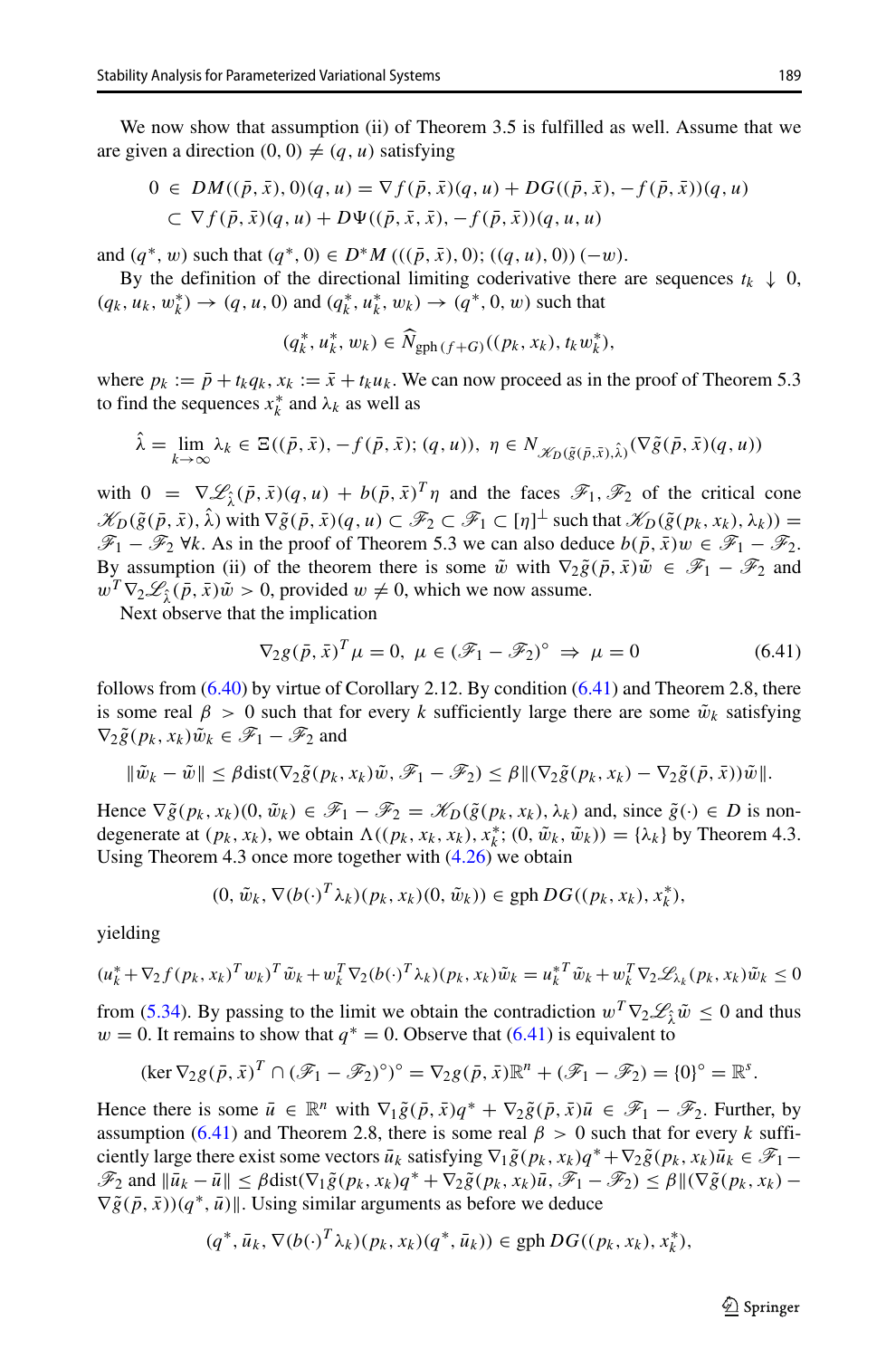resulting in

$$
(q_k^* + \nabla_1 f(p_k, x_k)^T w_k)^T q^* + (u_k^* + \nabla_2 f(p_k, x_k)^T w_k)^T \bar{u}_k + w_k^T \nabla (b(\cdot)^T \lambda_k)(p_k, x_k) (q^*, \bar{u}_k)
$$
  
=  $q_k^{*T} q^* + u_k^{*T} \bar{u}_k + w_k^T \nabla \mathcal{L}_{\lambda_k}(p_k, x_k) (q^*, \bar{u}_k) \le 0$ 

by means of [\(5.34\)](#page-18-2). By passing *k* to infinity we obtain  $q^{*T}q^* \le 0$  implying  $q^* = 0$ . Thus all assumptions of Theorem 3.5 are fulfilled and the statement is established. all assumptions of Theorem 3.5 are fulfilled and the statement is established.

In case when  $P = \mathbb{R}^l$  Theorem 6.1 improves [\[18,](#page-25-10) Theorem 6] by weakening the assumption that the multiplier  $\lambda \in N_D(\tilde{g}(p, x))$  satisfying  $b(\bar{p}, \bar{x})^T \lambda = -f(\bar{p}, \bar{x})$  is unique.

*Example 6.2* It is easy to see that for the variational system of Example 5.5 the solution map *S* given by [\(5.37\)](#page-20-0) has the Aubin property relative to its domain dom  $S = \{(p_1, p_2)$  $p_2 - p_1 \le 0$ ,  $p_2 - 2p_1 \le 0$ . We want now to analyze the conditions on the set *P* provided by Theorem 6.1 such that *S* has the Aubin property relative to *P*. After some calculations we obtain the following table where we list all directions  $(q, u)$  such that  $(6.39)$  holds as well as  $\hat{\lambda} \in \Xi((\bar{p}, \bar{x}), -f(\bar{p}, \bar{x}); (q, u))$  and  $\eta \in N_{\mathscr{K}_D(\tilde{g}(\bar{p}, \bar{x}), \hat{\lambda})}(\nabla \tilde{g}(\bar{p}, \bar{x})(q, u))$  such that  $0 = \nabla \mathcal{L}_{\hat{\imath}}(\bar{p}, \bar{x})(q, u) + b(\bar{p}, \bar{x})^T \eta$ . In addition we display vector  $\nabla \tilde{g}(\bar{p}, \bar{x})(q, u)$ , useful also for the computation of *η*.

<span id="page-23-0"></span>

|                                                          | $\boldsymbol{u}$        |                | $\left \tilde{\lambda}\right  (\nabla \tilde{g}(\bar{p}, \bar{x})(q, u))^T$ | $\eta \in \mathbb{R}^2_+$            |        |
|----------------------------------------------------------|-------------------------|----------------|-----------------------------------------------------------------------------|--------------------------------------|--------|
| $q_1 \geq 0, q_2 - q_1 \leq 0$                           | $(q_1, 0)$              | $\overline{0}$ | $(q_2 - q_1, -q_1)$                                                         | (0, 0)                               |        |
| $ q_2-q_1\leq 0, q_2-2q_1<0 (q_1, \frac{q_1-q_2}{2}) 0 $ |                         |                | $(0, q_2 - 2q_1)$                                                           | $(\frac{q_1-q_2}{2}, 0)$             | (6.42) |
| $q_1 \leq 0, q_2 = 2q_1$                                 | $(q_1, \frac{-q_1}{2})$ | 0              | (0, 0)                                                                      | $ \eta_1 + \eta_2 = \frac{-q_1}{2} $ |        |
| $q_1 \leq 0, q_2 - 2q_1 < 0$                             | $(q_1, \frac{-q_1}{2})$ | 0              | $(q_2-2q_1,0)$                                                              | $(\frac{-q_1}{2}, 0)$                |        |

From this table we see that condition (i) of Theorem 6.1 amounts to the requirement that

$$
T_P(\bar{p}) \subset \{q \in \mathbb{R}^2 \mid q_2 - q_1 \le 0, q_2 - 2q_1 \le 0\} (= \text{dom } S).
$$

In the next step we will analyze condition (ii) of Theorem 6.1. Since  $\nabla_2 \tilde{g}(\bar{p}, \bar{x})$  has full rank, implication [\(6.40\)](#page-21-3) holds for any direction  $(q, u)$ . Consider now  $(0, 0) \neq (q, u)$ together with  $\hat{\lambda} = 0$  and *η* from table [\(6.42\)](#page-23-0) and faces  $\mathscr{F}_1, \mathscr{F}_2$  of the critical cone  $\mathscr{K}_D(\tilde{g}(\bar{p},\bar{x}),\hat{\lambda}) = \mathbb{R}^2$  satisfying  $\nabla \tilde{g}(\bar{p},\bar{x})(q,u) \subset \mathscr{F}_2 \subset \mathscr{F}_1 \subset [\eta]^{\perp}$ . Observe that  $(q, u) \neq (0, 0)$  implies  $q \neq 0$ . Further, consider  $0 \neq w \in \mathbb{R}^2$  such that  $b(\bar{p}, \bar{x})w =$  $(w_2, w_2)^T \in \mathcal{F}_1 - \mathcal{F}_2$ . It follows that  $w_2 = 0$  whenever  $\eta \neq 0$ . Further,  $\mathcal{F}_1 = \mathbb{R}^2$  when  $w_2 \neq 0$  and  $\mathscr{F}_1 - \mathscr{F}_2 = \mathbb{R}^2$  if  $w_2 > 0$ . Our next analysis is split into three cases.

**Case**  $w_2 > 0$ **:** Then  $\mathcal{F}_1 - \mathcal{F}_2 = \mathbb{R}^2$  and obviously  $\tilde{w} = (0, -w_2)$  fulfills  $\nabla_2 \tilde{g}(\bar{p}, \bar{x}) \tilde{w} \in$  $\mathbb{R}^2$  and

$$
w^T \nabla_2 \mathscr{L}_{\hat{\lambda}}(\bar{p}, \bar{x}) \tilde{w} = w_2^2 > 0.
$$

**Case w<sub>2</sub>** < **0:** It follows that  $\eta = 0$  and  $\mathscr{F}_1 = \mathbb{R}^2$ . If  $\nabla \tilde{g}_1(\bar{p}, \bar{x})(q, u) < 0$  then  $\mathscr{F}_1 - \mathscr{F}_2 \supset \mathbb{R} \times \mathbb{R}$  and we can take  $\tilde{w} = (0, -w_2)$  to obtain  $\nabla_2 \tilde{g}(\bar{p}, \bar{x}) \tilde{w} =$  $(-2w_2, 2w_2)^T$  ∈ R × R<sub>−</sub> ⊂  $\mathscr{F}_1 - \mathscr{F}_2$  and  $w^T \nabla_2 \mathscr{L}_{\hat{\lambda}}(\bar{p}, \bar{x})\tilde{w} = w_2^2 > 0$ . Hence assume that  $\nabla \tilde{g}_1(\bar{p}, \bar{x})(q, u) = 0$ . A look at table [\(6.42\)](#page-23-0) tells us that this together with  $\eta = 0$  and  $q \neq 0$  is only possible when  $q_2 = q_1$  and  $q_1 > 0$ . In this case we can take  $w = (-1, -2)$ and  $\mathscr{F}_2 = \{0\} \times \mathbb{R}_-, \mathscr{F}_1 = \mathbb{R}^2_-$  resulting in  $\mathscr{F}_1 - \mathscr{F}_2 = \mathbb{R}_- \times \mathbb{R}$  and it follows that there does not exist any

$$
\tilde{w} \in \{\tilde{w} \mid \nabla_2 \tilde{g}(\bar{p}, \bar{x})\tilde{w} \in \mathscr{F}_1 - \mathscr{F}_2\} = \{\tilde{w} \mid -\tilde{w}_1 + 2\tilde{w}_2 \le 0\}
$$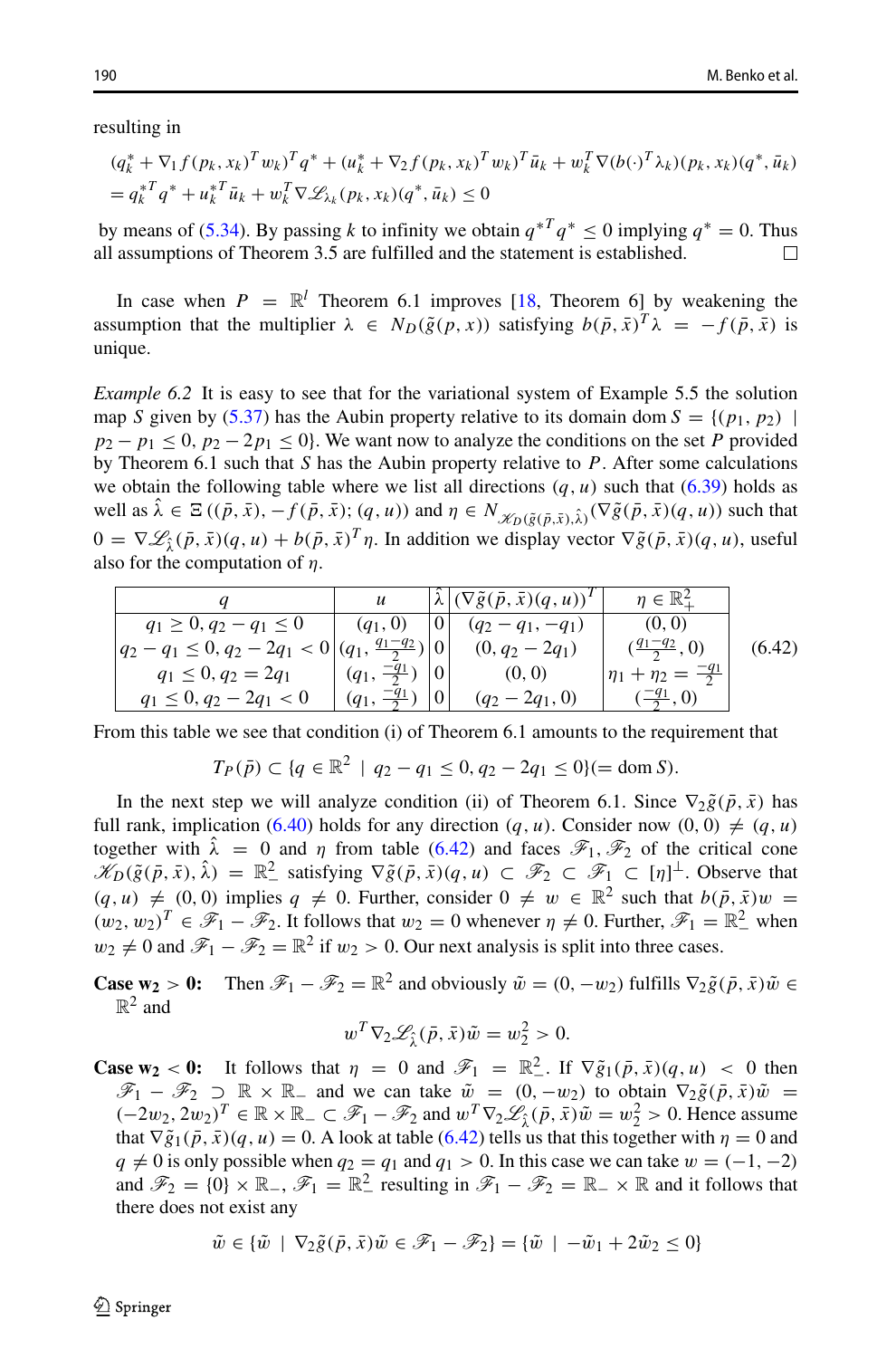fulfilling

$$
w^T \nabla_2 \mathscr{L}_{\hat{\lambda}}(\bar{p}, \bar{x}) \tilde{w} = -\tilde{w}_1 + 2\tilde{w}_2 > 0.
$$

**Case**  $w_2 = 0$ **:** Note that  $w \neq 0$  implies  $w_1 \neq 0$ . If  $\nabla \tilde{g}_1(\bar{p}, \bar{x})(q, u) < 0$  then  $\mathscr{F}_1 - \mathscr{F}_2 \supset$  $\mathbb{R} \times \{0\}$  and we can take  $\tilde{w} = (w_1, w_1/2)$  to obtain  $\nabla_2 \tilde{g}(\bar{p}, \bar{x}) \tilde{w} \in \{0\} \times \mathbb{R} \subset \mathscr{F}_1 - \mathscr{F}_2$ and  $w^T \nabla_2 \mathcal{L}_{\hat{\lambda}}(\bar{p}, \bar{x}) \tilde{w} = w_1^2 > 0$ . If  $\nabla \tilde{g}_2(\bar{p}, \bar{x})(q, u) < 0$ , then we can argue as before to show that  $\tilde{w} = (w_1, -w_1/2)$  fulfills the required conditions. There remains the case that  $\nabla \tilde{g}(\bar{p}, \bar{x})(q, u) = (0, 0)$ . A look at Table [6.42](#page-23-0) shows that this is possible for nonzero *q* only in case when  $q_2 = 2q_1$  and  $q_1 < 0$ . Taking  $\eta = (-q_1/2, 0)$ ,  $\mathscr{F}_2 = \mathscr{F}_1 = \{(0, 0)\},$ we obtain that the only  $\tilde{w}$  with  $\nabla_2 \tilde{g}(\bar{p}, \bar{x}) \tilde{w} \in \mathcal{F}_1 - \mathcal{F}_2$  is  $\tilde{w} = (0, 0)$  and therefore we again cannot fulfill the condition  $w^T \nabla_2 \mathcal{L}_\lambda(\bar{p}, \bar{x}) \tilde{w} > 0$ .

The above analysis shows that we have to exclude the sets *P* such that

$$
T_P((0,0)) \cap \{(t,t), (-t, -2t) \mid t > 0\} \neq \emptyset.
$$

This means that, by virtue of Theorem 6.1, *S* has the Aubin property relative to *P* around  $(\bar{p}, \bar{x})$  for every closed set *P* containing (0, 0) such that

$$
T_P((0,0)) \subset \{q \in \mathbb{R}^2 \mid q_2 - q_1 \le 0, \ q_2 - 2q_1 \le 0\} \setminus \{(t,t), \ (-t, -2t) \mid t > 0\} (= \text{int dom } S \cup \{(0,0)\}).
$$

Δ

## **7 Conclusion**

In most rules of generalized differentiation one associates with the data a certain mapping and requires, as a qualification condition, the metric subregularity of this mapping at the considered point, see, e.g., [\[20,](#page-25-17) [22–](#page-25-26)[24\]](#page-25-18). Correspondingly, in the directional limiting calculus the qualification conditions amount typically to the directional metric subregularity of the respective associated mappings, cf. [\[1\]](#page-25-5). In both cases, however, the required property should be verifiable via suitable conditions expressed solely in terms of problem data. In this paper we construct such conditions on the basis of the (stronger) property of directional metric regularity, see Theorems 2.11, 3.5, 5.3 and 6.1.

In general, the principal questions related to metric subregularity, calmness and the associated areas of error bounds and subtransversality have been thoroughly investigated by many notable researchers including A. Y. Kruger  $([6–8, 26]$  $([6–8, 26]$  $([6–8, 26]$  $([6–8, 26]$  $([6–8, 26]$  and many other works on this subject). Via the research, discussed in this paper, the authors would like to give credit to their friend Alex on the occasion of his 65<sup>th</sup> birthday.

**Acknowledgements** The research of the first two authors was supported by the Austrian Science Fund (FWF) under grant P29190-N32. The research of the third author was supported by the Grant Agency of the Czech Republic, Project 17-08182S and the Australian Research Council, Project DP160100854.

**Funding Information** Open access funding provided by Austrian Science Fund (FWF).

**Open Access** This article is distributed under the terms of the Creative Commons Attribution 4.0 International License [\(http://creativecommons.org/licenses/by/4.0/\)](http://creativecommons.org/licenses/by/4.0/), which permits unrestricted use, distribution, and reproduction in any medium, provided you give appropriate credit to the original author(s) and the source, provide a link to the Creative Commons license, and indicate if changes were made.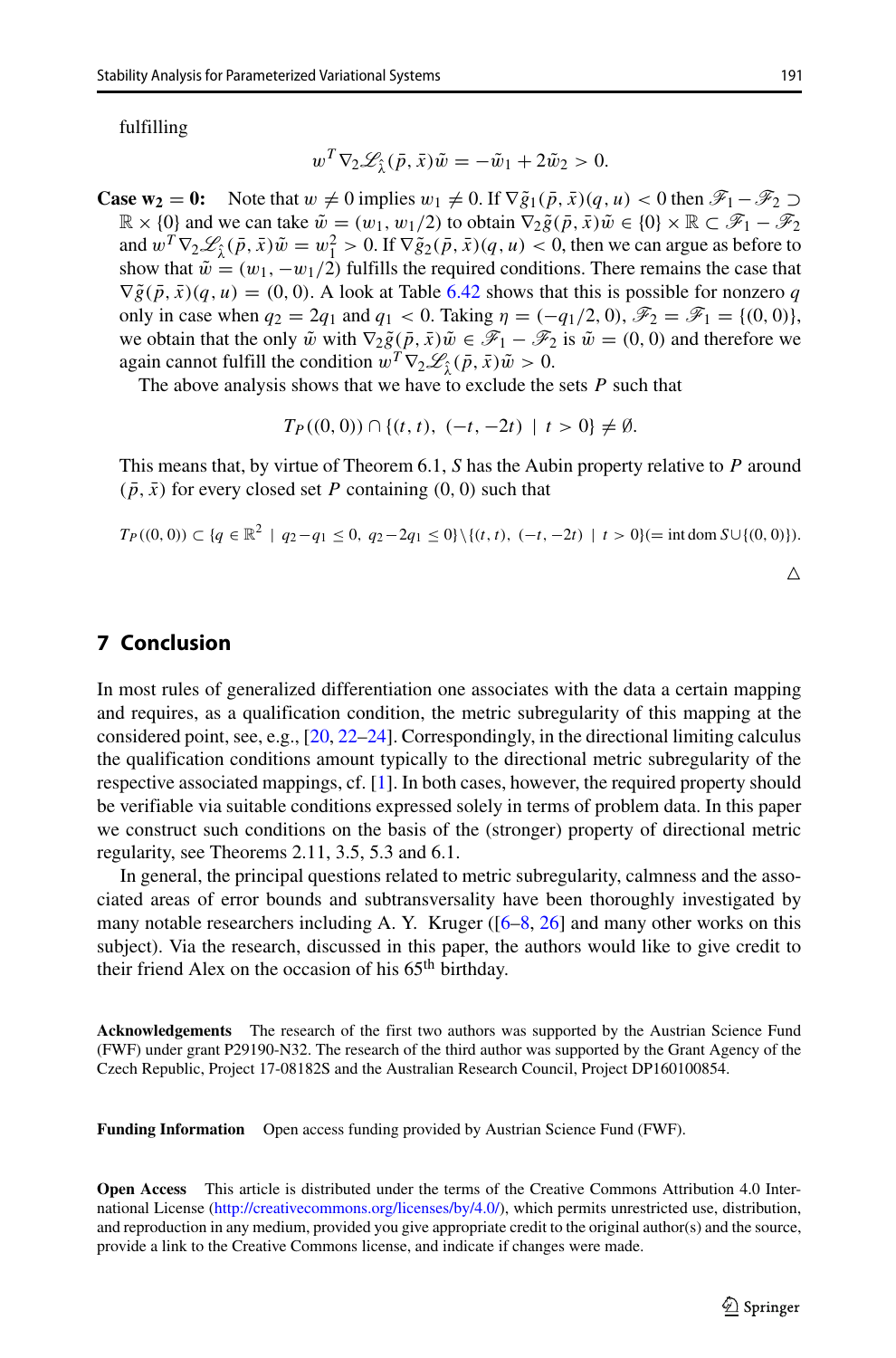# **References**

- <span id="page-25-5"></span>1. Benko, M., Gfrerer, H., Outrata, J.V.: Calculus for directional limiting normal cones and subdifferentials, Set-Valued Var. Anal., <https://doi.org/10.1007/s 11 228-018-04+2-5>
- <span id="page-25-14"></span>2. Baiocchi, C., Capelo, A.: Variational and quasivariational inequalities. Applications to free boundary problems. Wiley, New York (1984)
- <span id="page-25-23"></span>3. Bonnans, J.F., Shapiro, A.: Perturbation analysis of optimization problems. Springer, New York (2000)
- <span id="page-25-13"></span>4. Dontchev, A.L., Rockafellar, R.T.: Regularity and conditioning of solution mappings in variatonal analysis. Set-Valued Anal. **12**, 79–109 (2004)
- <span id="page-25-0"></span>5. Dontchev, A.L., Rockafellar, R.T.: Implicit functions and solution mappings. Springer, Heidelberg (2014)
- <span id="page-25-20"></span>6. Dontchev, A.L., Gfrerer, H., Kruger, A.Y., Outrata, J.V.: The radius of metric subregularity, submitted, arXiv[:1807.02198](http://arXiv.org/abs/1807.02198)
- <span id="page-25-15"></span>7. Fabian, M., Henrion, R., Kruger, A.Y., Outrata, J.V.: Error bounds: necessary and sufficient conditions. Set-Valued Var. Anal. **18**, 121–149 (2010)
- <span id="page-25-27"></span>8. Fabian, M., Henrion, R., Kruger, A.Y., Outrata, J.V.: About error bounds in metric spaces. In: Klatte, D., Lüthi, H.-J., Schmedders, K. (eds.) Operation Research Proceedings 2011. Springer, Berlin (2012)
- <span id="page-25-6"></span>9. Gfrerer, H.: First order and second order characterizations of metric subregularity and calmness of constraint set mappings. SIAM J. Optim. **21**, 1439–1474 (2011)
- <span id="page-25-21"></span>10. Gfrerer, H.: On directional metric regularity, subregularity and optimality conditions for nonsmooth mathematical programs. Set-Valued Var. Anal. **21**, 151–176 (2013)
- 11. Gfrerer, H.: On directional metric subregularity and second-order optimality conditions for a class of nonsmooth mathematical programs. SIAM J. Optim. **23**, 632–665 (2013)
- <span id="page-25-16"></span>12. Gfrerer, H.: On metric pseudo-(sub)regularity of multifunctions and optimality conditions for degenerated mathematical programs. Set-Valued Var. Anal. **22**, 79–115 (2014)
- <span id="page-25-7"></span>13. Gfrerer, H., Klatte, D.: Lipschitz and Hölder stability of optimization problems and generalized equations. Math. Program. Ser. A **158**, 35–75 (2016)
- <span id="page-25-22"></span>14. Gfrerer, H., Mordukhovich, B.S.: Robinson stability of parametric constraint systems via variational analysis. SIAM J. Optim. **27**, 438–465 (2017)
- <span id="page-25-8"></span>15. Gfrerer, H., Mordukhovich, B.S.: Second-order variational analysis of parametric constraint and variational systems, (2017), to appear in SIAM. J. Optim., arXiv[:1711.07082](http://arXiv.org/abs/1711.07082)
- <span id="page-25-9"></span>16. Gfrerer, H., Outrata, J.V.: On Lipschitzian properties of implicit multifunctions. SIAM J. Optim. **26**, 2160–2189 (2016)
- <span id="page-25-11"></span>17. Gfrerer, H., Outrata, J.V.: On the Aubin property of a class of parameterized variational systems. Math. Methods Oper. Res. **86**, 443–467 (2017)
- <span id="page-25-10"></span>18. Gfrerer, H., Outrata, J.V.: On the Aubin property of solution maps to parameterized variational systems with implicit constraints, (2018), submitted, arXiv[:1810.12604](http://arXiv.org/abs/1810.12604)
- <span id="page-25-4"></span>19. Ginchev, I., Mordukhovich, B.S.: On directionally dependent subdifferentials. C.R. Bulg. Acad. Sci. **64**, 497–508 (2011)
- <span id="page-25-17"></span>20. Henrion, R., Jourani, A., Outrata, J.V.: On the calmness of a class of multifunctions. SIAM J. Optim. **13**, 603–618 (2002)
- <span id="page-25-25"></span>21. Henrion, R., Outrata, J.V.: Calmness of constraint systems with applications. Math. Programming, Ser. B **104**, 437–464 (2005)
- <span id="page-25-26"></span>22. Ioffe, A.D.: Necessary and sufficient conditions for a local minimum 1: a reduction theorem and first order conditions. SIAM J. Control Optim. **17**, 245–250 (1979)
- 23. Ioffe, A.D.: Regular points of Lipschitz functions. Trans. Amer. Math Soc. **251**, 61–69 (1979)
- <span id="page-25-18"></span>24. Ioffe, A.D., Outrata, J.V.: On metric and calmness qualification conditions in subdifferential calculus. Set-Valued Anal. **16**, 199–227 (2008)
- <span id="page-25-1"></span>25. Klatte, D., Kummer, B.: Nonsmooth equations in optimization. Regularity, calculus, methods and applications, Nonconvex optimization and its applications, vol. 60. Kluwer Academic Publishers, Dordrecht (2002)
- <span id="page-25-19"></span>26. Kruger, A.Y.: Error bounds and metric subregularity. Optimization **64**, 49–79 (2015)
- <span id="page-25-24"></span>27. Levy, A.B.: Implicit multifunction theorems for the sensitivity analysis of variational conditons. Math Program. **74**, 333–350 (1996)
- <span id="page-25-2"></span>28. Mordukhovich, B.S.: Variational analysis and generalized differentiation, vol I: basic theory. Springer, Berlin (2006)
- <span id="page-25-12"></span>29. Mordukhovich, B.S., Outrata, J.V.: Coderivative analysis of quasi-variational inequalities with applications to stability and optimization. SIAM J. Optim. **18**, 389–412 (2007)
- <span id="page-25-3"></span>30. Mordukhovich, B.S.: Variational analysis and applications. Springer, Cham (2018)